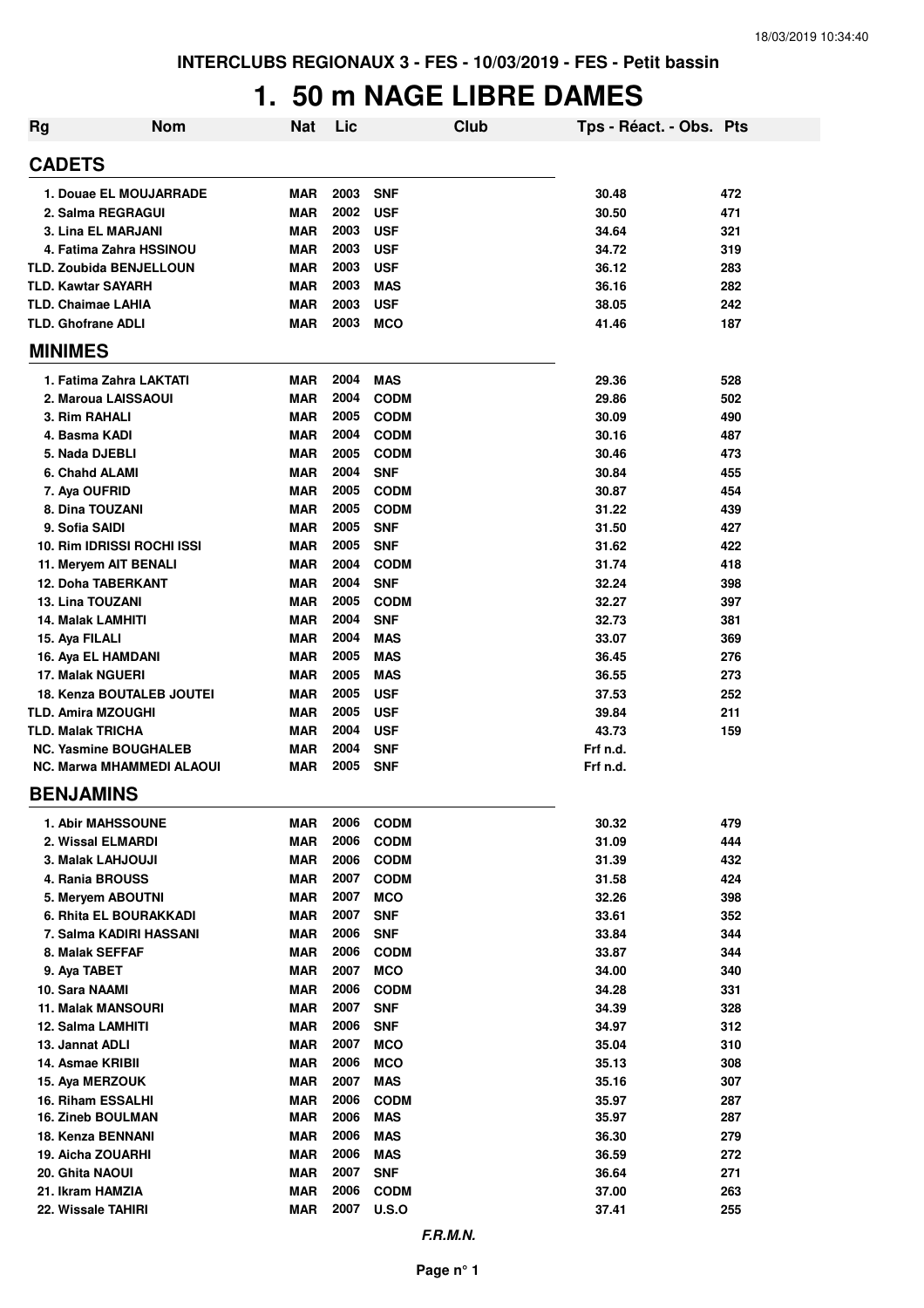## **1. 50 m NAGE LIBRE DAMES**

| Rg                      | <b>Nom</b>                       | <b>Nat</b> | Lic  | Club        | Tps - Réact. - Obs. Pts |     |
|-------------------------|----------------------------------|------------|------|-------------|-------------------------|-----|
| <b>BENJAMINS</b>        |                                  |            |      |             |                         |     |
|                         | 23. Fatima Zahra NAJAH           | <b>MAR</b> | 2006 | U.S.O       | 37.54                   | 252 |
| 24. Marwa GHARBI        |                                  | <b>MAR</b> | 2006 | <b>USF</b>  | 37.55                   | 252 |
| 25. May GHARBI          |                                  | <b>MAR</b> | 2006 | <b>USF</b>  | 37.58                   | 251 |
| 26. Rania TAHI          |                                  | <b>MAR</b> | 2006 | <b>MCO</b>  | 38.04                   | 242 |
| 27. Aya MAAMRI          |                                  | <b>MAR</b> | 2006 | <b>MCO</b>  | 38.13                   | 241 |
|                         | <b>28. Abir LAAROUSSI</b>        | <b>MAR</b> | 2007 | <b>MCO</b>  | 38.32                   | 237 |
|                         | 29. Fatima Zahra YOUNES          | <b>MAR</b> | 2007 | U.S.O       | 38.52                   | 233 |
| 30. Hafsa STILI         |                                  | <b>MAR</b> | 2007 | U.S.O       | 38.88                   | 227 |
|                         | 31. Chada BENBRAHIM              | <b>MAR</b> | 2007 | <b>MAS</b>  | 39.63                   | 214 |
|                         | 32. Meryem Ayah ZOUITEN          | <b>MAR</b> | 2006 | <b>MAS</b>  | 40.81                   | 196 |
|                         | 33. Yasmine ARFAQ                | <b>MAR</b> | 2006 | <b>MAS</b>  | 41.48                   | 187 |
|                         | <b>34. Salma LAAROUSSI</b>       | <b>MAR</b> | 2006 | <b>MCO</b>  | 42.80                   | 170 |
|                         | 35. Kanza MARRAKCHI BENAZZOUZ    | <b>MAR</b> | 2007 | <b>USF</b>  | 43.23                   | 165 |
|                         | 36. Laila BELAOULA               | <b>MAR</b> | 2007 | <b>SNF</b>  | 43.48                   | 162 |
| 37. Salma NEQQAZ        |                                  | <b>MAR</b> | 2007 | <b>USF</b>  | 45.94                   | 137 |
| 38. Zineb SAIDI         |                                  | <b>MAR</b> | 2006 | <b>MAS</b>  | 48.00                   | 120 |
|                         | <b>NC. Ouiame BOUAZZAOUI</b>     | <b>MAR</b> | 2007 | <b>MCO</b>  | Frf exc.                |     |
| <b>NC. Rihab HACHIK</b> |                                  | <b>MAR</b> | 2007 | <b>USF</b>  | Frf n.d.                |     |
|                         | <b>NC. Marwa BELRHITI NEJJAR</b> | <b>MAR</b> | 2007 | <b>CODM</b> | Dsg FD                  | 0   |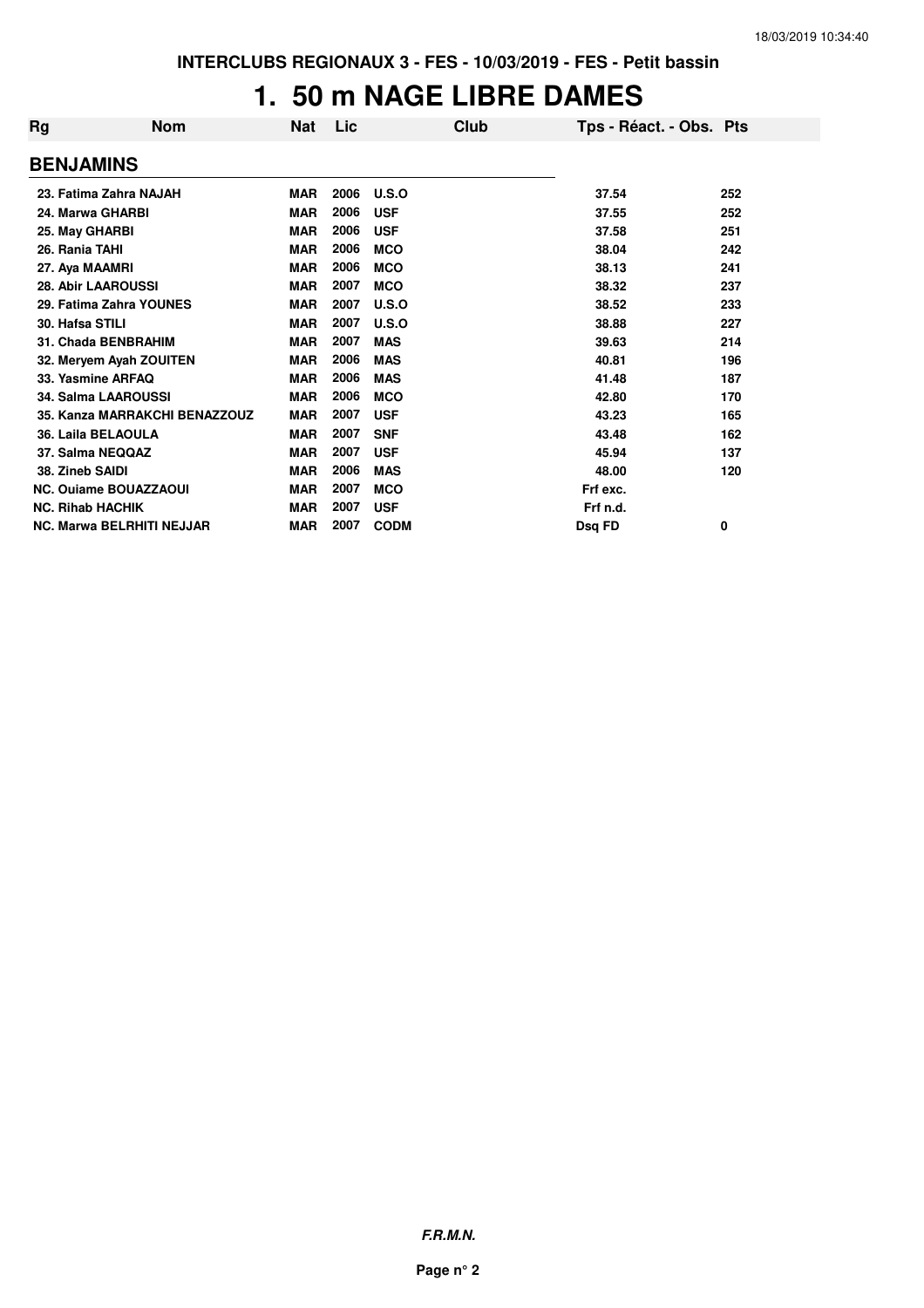#### **2. 50 m NAGE LIBRE MESSIEURS**

| Rg                                       | <b>Nom</b>                      | Nat                      | Lic          |                             | Club | Tps - Réact. - Obs. Pts |            |
|------------------------------------------|---------------------------------|--------------------------|--------------|-----------------------------|------|-------------------------|------------|
| <b>SENIORS</b>                           |                                 |                          |              |                             |      |                         |            |
| 1. Ahmed Reda ENNAIM                     |                                 | <b>MAR</b>               | 1996         | <b>CODM</b>                 |      | 26.43                   | 495        |
| 2. Karim AMARTI                          |                                 | MAR                      | 1998         | <b>USF</b>                  |      | 26.49                   | 492        |
| 3. Soufyane GUENDOUZ                     |                                 | MAR                      | 1999         | <b>MCO</b>                  |      | 29.67                   | 350        |
| <b>JUNIORS</b>                           |                                 |                          |              |                             |      |                         |            |
| 1. Ilyas BOUDENE                         |                                 | <b>MAR</b>               | 2001         | <b>MAS</b>                  |      | 25.85                   | 529        |
| 2. Abdellah KHARKHACH                    |                                 | MAR                      | 2001         | <b>USF</b>                  |      | 26.32                   | 501        |
| 3. Hamza BENNOUNA                        |                                 | MAR                      | 2000         | <b>USF</b>                  |      | 26.66                   | 482        |
| <b>CADETS</b>                            |                                 |                          |              |                             |      |                         |            |
| 1. Adam SEDDOUK                          |                                 | MAR                      | 2003         | <b>CODM</b>                 |      | 24.82                   | 598        |
| 2. Monssif Hamza TIJARI                  |                                 | MAR                      | 2002         | <b>CODM</b>                 |      | 25.81                   | 532        |
| 3. Adnane BENADADA                       |                                 | MAR                      | 2003         | <b>SNF</b>                  |      | 25.88                   | 527        |
| 4. Ayman MEFETTAR                        |                                 | MAR                      | 2003         | <b>SNF</b>                  |      | 26.40                   | 497        |
| <b>5. Anass KEMMOUNE</b>                 |                                 | MAR                      | 2003         | <b>SNF</b>                  |      | 26.66                   | 482        |
| 6. Sami SAMRAH                           |                                 | <b>MAR</b>               | 2003         | <b>CODM</b>                 |      | 27.02                   | 463        |
| 7. Omar Ahmed ZOUITEN                    |                                 | <b>MAR</b>               | 2002         | <b>MAS</b>                  |      | 27.04                   | 462        |
| 8. Walid DEQQAOUI<br>9. El Mehdi ELKAMYA |                                 | <b>MAR</b>               | 2003<br>2002 | <b>USF</b><br><b>SNF</b>    |      | 27.61                   | 434        |
| <b>10. Youssef KADIRI HASSANI</b>        |                                 | MAR<br>MAR               | 2003         | <b>SNF</b>                  |      | 28.40<br>28.58          | 399<br>391 |
| 11. Aymane SIAHMED OUALI                 |                                 | MAR                      | 2002         | <b>SNF</b>                  |      | 28.63                   | 389        |
| 12. Walid RHZAL                          |                                 | MAR                      | 2003         | <b>UNO</b>                  |      | 28.68                   | 387        |
| <b>13. Youssef SAIDI</b>                 |                                 | MAR                      | 2003         | <b>SNF</b>                  |      | 29.10                   | 371        |
| <b>14. Walid EL BOURAKKADI</b>           |                                 | MAR                      | 2003         | <b>SNF</b>                  |      | 29.36                   | 361        |
| <b>15. Mohammed Amine CHETOUANE</b>      |                                 | MAR                      | 2003         | <b>UNO</b>                  |      | 29.82                   | 344        |
| 16. Zakaria NAJAH                        |                                 | <b>MAR</b>               | 2003         | <b>U.S.O</b>                |      | 30.16                   | 333        |
| <b>17. Omar KHERCHOUCH</b>               |                                 | MAR                      | 2003         | <b>U.S.O</b>                |      | 31.38                   | 296        |
| 18. M'hammed RHORCHI                     |                                 | <b>MAR</b>               | 2003         | <b>SNF</b>                  |      | 31.65                   | 288        |
| <b>TLD. Mehdi CHEHLAFI</b>               |                                 | <b>MAR</b>               | 2003         | <b>U.S.O</b>                |      | 33.09                   | 252        |
| <b>NC. Mehdi BOUSSATATE</b>              |                                 | <b>MAR</b>               | 2003         | <b>U.S.O</b>                |      | Frf n.d.                |            |
| <b>MINIMES</b>                           |                                 |                          |              |                             |      |                         |            |
| 1. Salim FRIKECH                         |                                 | MAR                      | 2004         | <b>CODM</b>                 |      | 25.39                   | 558        |
| 2. Mohammed MOUISSE                      |                                 | MAR                      | 2004         | <b>USF</b>                  |      | 27.02                   | 463        |
| 3. Karim JENNANE                         |                                 | MAR                      | 2004         | <b>CODM</b>                 |      | 27.16                   | 456        |
| 4. Nouh ZAROUKI                          |                                 | <b>MAR</b>               | 2005         | <b>UNO</b>                  |      | 27.56                   | 436        |
| 5. Ahmed Yassine SAIDI                   |                                 | <b>MAR</b>               | 2004         | <b>UNO</b>                  |      | 27.95                   | 418        |
| 6. Youssef IDRISSI                       |                                 | MAR                      | 2005         | <b>CODM</b>                 |      | 28.23                   | 406        |
| 7. Othmane ZAITOUNE                      |                                 | MAR                      | 2004         | <b>MAS</b>                  |      | 28.32                   | 402        |
| 7. Anass BOUABDELLAOUI                   |                                 | MAR                      | 2004         | <b>MCO</b>                  |      | 28.32                   | 402        |
| 9. Othmane ZITOUNI                       |                                 | <b>MAR</b>               | 2005<br>2005 | <b>CODM</b>                 |      | 28.75                   | 384        |
| 10. Taha CHTATI<br>11. Yasser OUARIACH   |                                 | <b>MAR</b><br><b>MAR</b> | 2005         | <b>CODM</b><br><b>U.S.O</b> |      | 28.98<br>29.37          | 375<br>361 |
| <b>12. Mohammed BENCHEKROUN</b>          |                                 | MAR                      | 2004         | <b>SNF</b>                  |      | 29.99                   | 339        |
| 13. Mohamed Rayhane BENNANI              |                                 | MAR                      | 2005         | <b>DNF</b>                  |      | 30.55                   | 320        |
| 14. Adham Salah CHERRAK                  |                                 | <b>MAR</b>               | 2005         | <b>MCO</b>                  |      | 30.85                   | 311        |
|                                          | 15. Mohamed Salah Eddine RAHHOU | MAR                      | 2005         | <b>UNO</b>                  |      | 31.73                   | 286        |
| 16. Houssam BENKIEN                      |                                 | MAR                      | 2004         | <b>MAS</b>                  |      | 31.80                   | 284        |
| 17. Yassine MAKNASSI SALIME              |                                 | MAR                      | 2004         | <b>MAS</b>                  |      | 32.21                   | 273        |
| <b>18. Boubker SAYARH</b>                |                                 | MAR                      | 2005         | <b>MAS</b>                  |      | 32.27                   | 272        |
| 19. Mohammed BENJELLOUN                  |                                 | MAR                      | 2005         | MAS                         |      | 32.52                   | 265        |
| 20. Mohammed Borhane DZIRI               |                                 | MAR                      | 2005         | <b>MCO EN</b>               |      | 32.82                   | 258        |
| 21. Othmane BEKKAL                       |                                 | <b>MAR</b>               | 2004         | <b>MCO EN</b>               |      | 33.15                   | 251        |
| 22. Abdessalam BEN KALTOUM               |                                 | <b>MAR</b>               | 2005         | <b>USF</b>                  |      | 34.01                   | 232        |
| 23. Taha HAMMANI                         |                                 | <b>MAR</b>               | 2005         | <b>USF</b>                  |      | 34.07                   | 231        |
| 24. Aymane NASSIRI                       |                                 | <b>MAR</b>               | 2004         | <b>UNO</b>                  |      | 34.08                   | 231        |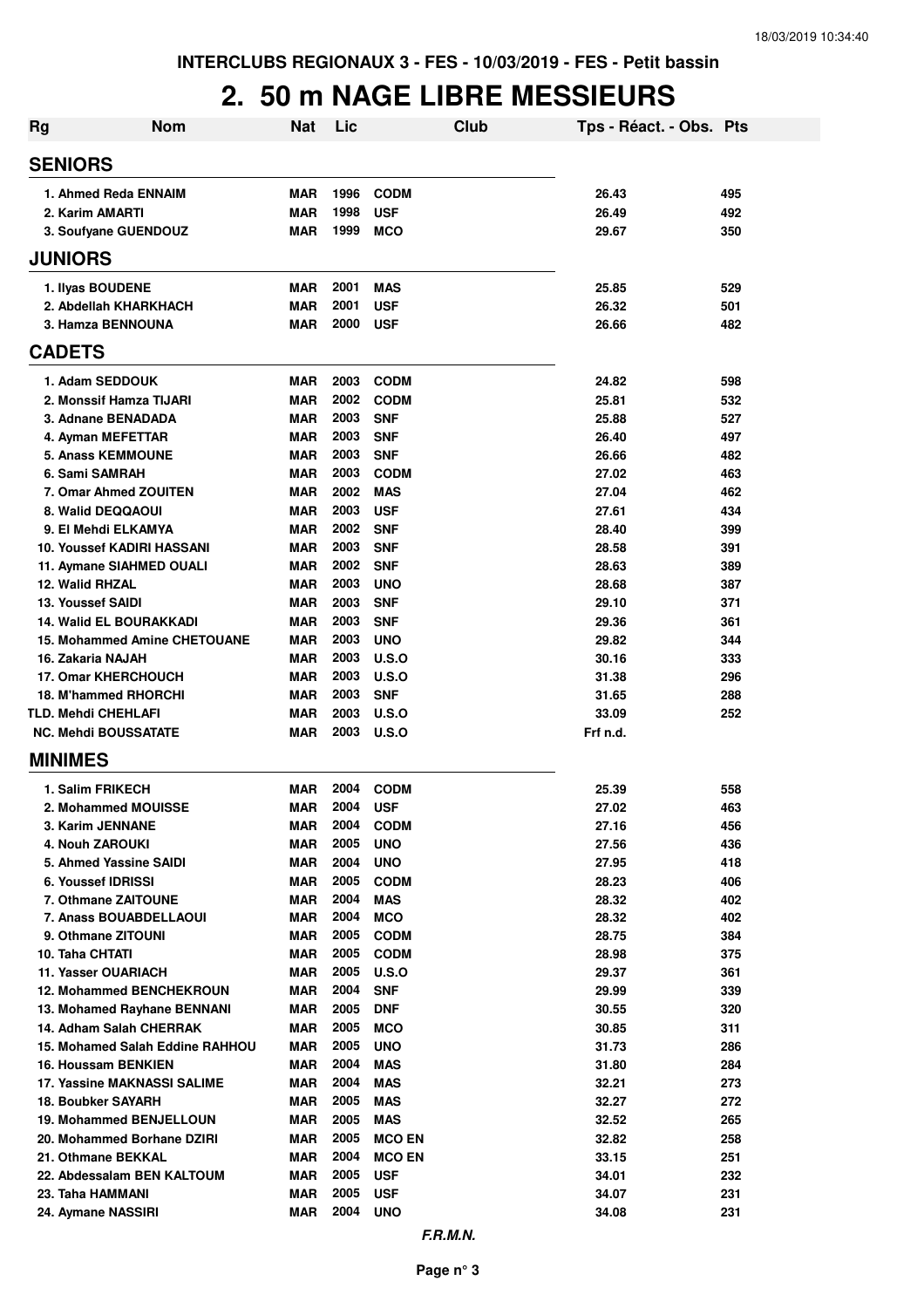#### **2. 50 m NAGE LIBRE MESSIEURS**

| <b>Rg</b> | <b>Nom</b>                                 | <b>Nat</b> | Lic          | Club                       | Tps - Réact. - Obs. Pts |            |
|-----------|--------------------------------------------|------------|--------------|----------------------------|-------------------------|------------|
|           | <b>MINIMES</b>                             |            |              |                            |                         |            |
|           | 25. Othmane IRZI                           | <b>MAR</b> | 2005         | <b>SNF</b>                 | 35.86                   | 198        |
|           | <b>TLD. Ghali DAIRI</b>                    | <b>MAR</b> | 2005         | <b>MAS</b>                 | 36.79                   | 183        |
|           | <b>TLD. Iliass ARFAOUI</b>                 | <b>MAR</b> | 2005         | U.S.O                      | 39.98                   | 143        |
|           | <b>TLD. Sami BEKKALI</b>                   | <b>MAR</b> | 2005         | <b>MAS</b>                 | 40.51                   | 137        |
|           | <b>NC. Ismail QACHCHACHI</b>               | <b>MAR</b> | 2005         | <b>MAS</b>                 | Frf n.d.                |            |
|           | <b>NC. Ali TOUIJAR</b>                     | <b>MAR</b> | 2005         | <b>SNF</b>                 | Frf n.d.                |            |
|           | <b>NC. Mohammed Yassine RHALOUSSI</b>      | <b>MAR</b> | 2005         | <b>U.S.O</b>               | Frf n.d.                |            |
|           | <b>BENJAMINS</b>                           |            |              |                            |                         |            |
|           | 1. Amine RACHEK                            | <b>MAR</b> | 2006         | <b>CODM</b>                | 28.95                   | 377        |
|           | <b>2. Ali BENCHEKROUN</b>                  | <b>MAR</b> | 2006         | <b>USF</b>                 | 30.07                   | 336        |
|           | 3. Mohammed Tayeb GHALLAB                  | <b>MAR</b> | 2006         | <b>SNF</b>                 | 30.41                   | 325        |
|           | 4. Adam LAMHITI                            | <b>MAR</b> | 2006         | <b>SNF</b>                 | 30.69                   | 316        |
|           | <b>5. Karim BOUGHALEB</b>                  | <b>MAR</b> | 2006         | <b>SNF</b>                 | 32.53                   | 265        |
|           | 6. Rayane ADIANNA                          | <b>MAR</b> | 2007         | <b>SNF</b>                 | 32.68                   | 262        |
|           | 7. Nasrallah BELHADRI                      | <b>MAR</b> | 2006         | <b>UNO</b>                 | 32.73                   | 260        |
|           | 8. Marwane EL HAOUAT                       | <b>MAR</b> | 2006         | <b>SNF</b>                 | 32.80                   | 259        |
|           | 9. Adam ARFAQ                              | <b>MAR</b> | 2006         | <b>MAS</b>                 | 32.89                   | 257        |
|           | 10. Ziad MAHRACH                           | <b>MAR</b> | 2006         | <b>USF</b>                 | 32.92                   | 256        |
|           | 11. Aymane TLEMCANI                        | <b>MAR</b> | 2006         | <b>DNF</b>                 | 33.06                   | 253        |
|           | 12. Adam Othmane HAMDAOUI                  | <b>MAR</b> | 2006         | <b>MCO</b>                 | 33.14                   | 251        |
|           | 13. Ilyasse ZAID                           | <b>MAR</b> | 2006         | <b>MCO EN</b>              | 33.21                   | 249        |
|           | <b>14. Mohammed MANSOURI</b>               | <b>MAR</b> | 2006         | <b>SNF</b>                 | 33.64                   | 240        |
|           | 15. Ayman LAMFEDEL                         | <b>MAR</b> | 2007         | <b>CODM</b>                | 33.81                   | 236        |
|           | 16. Salaheddine KOJMANE                    | <b>MAR</b> | 2006         | <b>CODM</b>                | 34.20                   | 228        |
|           | 17. Mohamed Rayane BOUASSAL                | <b>MAR</b> | 2007         | <b>CODM</b>                | 34.28                   | 227        |
|           | 18. El Mehdi ZOUHRI                        | <b>MAR</b> | 2006         | <b>UNO</b>                 | 34.63                   | 220        |
|           | 19. Abdellah RAJOUANI                      | <b>MAR</b> | 2007         | <b>USF</b>                 | 34.69                   | 219        |
|           | 20. Ayoub LAMHITI                          | <b>MAR</b> | 2006         | <b>SNF</b>                 | 34.79                   | 217        |
|           | 21. Mehdi OUMOKHTAR                        | <b>MAR</b> | 2007         | <b>UNO</b>                 | 35.08                   | 211        |
|           | 22. Mohamed Sami MIRI                      | <b>MAR</b> | 2007         | <b>UNO</b>                 | 35.27                   | 208        |
|           | 23. Loqmane FASSI FIHRI                    | <b>MAR</b> | 2006         | <b>MAS</b>                 | 35.33                   | 207        |
|           | 24. Salah Eddine SALMI                     | <b>MAR</b> | 2006<br>2006 | <b>UNO</b>                 | 35.54                   | 203        |
|           | 25. Mohamed Amine GUETTAB                  | <b>MAR</b> |              | <b>SNF</b>                 | 35.56                   | 203        |
|           | 26. Yahya FATEINE<br>27. Ahmed Khalil RBII | <b>MAR</b> | 2007<br>2006 | <b>SNF</b>                 | 35.73                   | 200        |
|           | 28. Abdelilah NAJAH                        | MAR<br>MAR | 2007         | <b>USF</b><br><b>U.S.O</b> | 35.88<br>36.02          | 198<br>195 |
|           | 29. Hamza ESSARSARE                        | MAR        | 2007         | <b>CODM</b>                | 36.04                   | 195        |
|           | <b>30. Mohammed ELAANNOUNI</b>             | MAR        | 2007         | <b>USF</b>                 | 36.16                   | 193        |
|           | 31. Haytam BOUHACHEM                       | MAR        | 2007         | <b>CODM</b>                | 36.17                   | 193        |
|           | 32. Rayan EL HILALI                        | MAR        | 2007         | <b>SNF</b>                 | 36.39                   | 189        |
|           | 33. Ousama HASSAIN                         | MAR        | 2007         | <b>UNO</b>                 | 36.68                   | 185        |
|           | 34. Badredine FASSI FIHRI                  | MAR        | 2007         | <b>MAS</b>                 | 36.98                   | 180        |
|           | 35. Badr CHEHLAFI                          | MAR        | 2007         | <b>U.S.O</b>               | 37.31                   | 176        |
|           | 36. Rayane LAZAR                           | <b>MAR</b> | 2007         | <b>MCO</b>                 | 37.61                   | 171        |
|           | 37. Rayane ISMAILI                         | <b>MAR</b> | 2006         | <b>CODM</b>                | 37.72                   | 170        |
|           | 38. Abderrahim MRHAILAF                    | <b>MAR</b> | 2007         | <b>CODM</b>                | 37.88                   | 168        |
|           | 39. Youssef ZAKRI                          | <b>MAR</b> | 2006         | <b>USF</b>                 | 37.89                   | 168        |
|           | 40. Sami BENALI                            | <b>MAR</b> | 2007         | <b>USF</b>                 | 38.10                   | 165        |
|           | <b>41. Yassine BENJELLOUN</b>              | <b>MAR</b> | 2006         | <b>USF</b>                 | 39.64                   | 146        |
|           | 42. Mohammed Yassine AMAMOU                | <b>MAR</b> | 2007         | <b>USF</b>                 | 41.87                   | 124        |
|           | 43. Taha BENJELLOUN                        | <b>MAR</b> | 2007         | <b>MAS</b>                 | 43.81                   | 108        |
|           | 44. Mohamed Sami EL MARJANI                | <b>MAR</b> | 2007         | <b>USF</b>                 | 45.73                   | 95         |
|           | 45. Yassine EL HASKOURI                    | <b>MAR</b> | 2007         | <b>USF</b>                 | 48.71                   | 79         |
|           | 46. Abdelkrim RAIS                         | <b>MAR</b> | 2007         | <b>USF</b>                 | 50.77                   | 69         |
|           | <b>NC. Amine CHATER</b>                    | <b>MAR</b> | 2007         | <b>U.S.O</b>               | Frf n.d.                |            |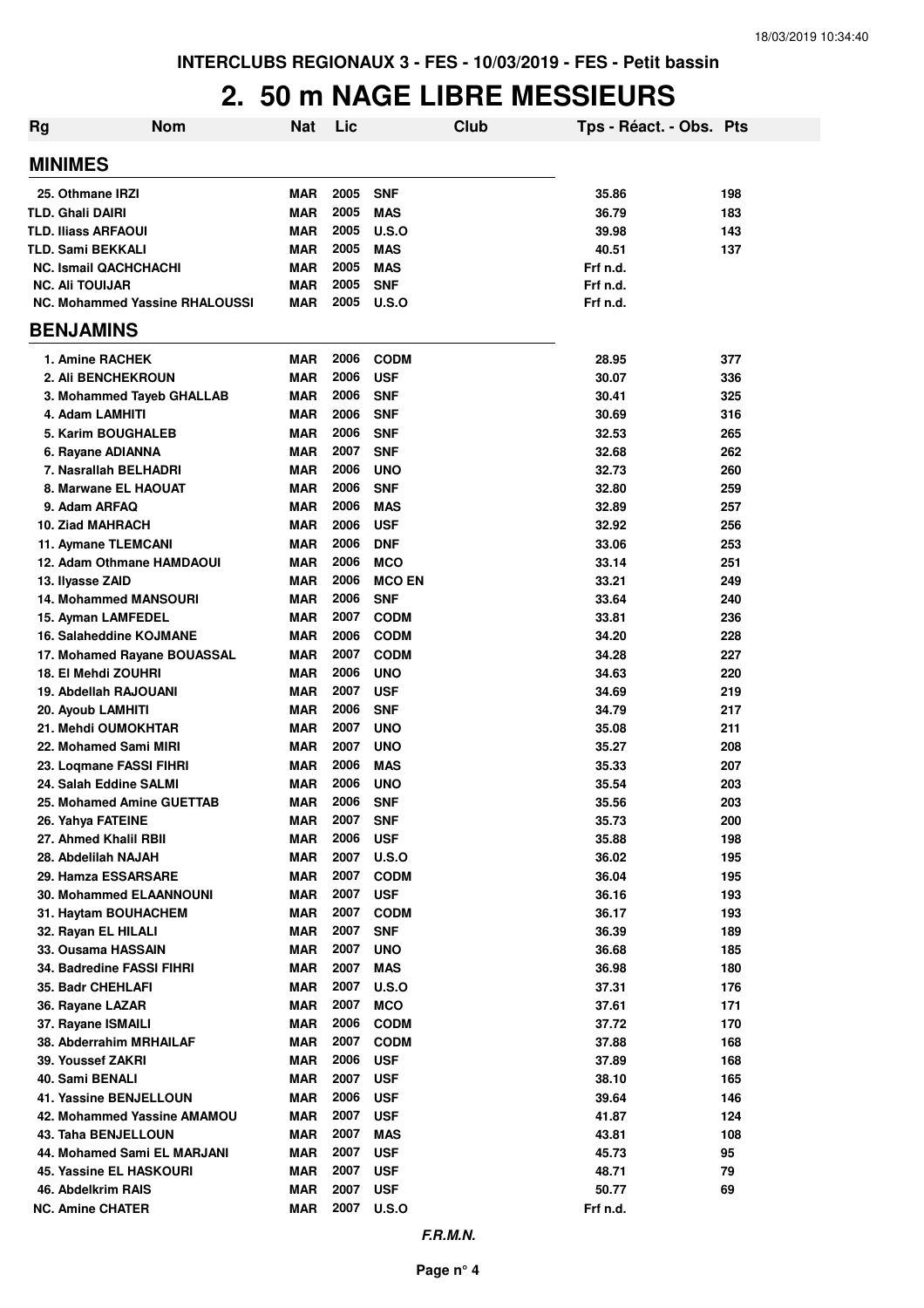#### **2. 50 m NAGE LIBRE MESSIEURS**

| Rg                         | <b>Nom</b> | <b>Nat</b> | <b>Lic</b> | Club        | Tps - Réact. - Obs. Pts |   |
|----------------------------|------------|------------|------------|-------------|-------------------------|---|
| <b>BENJAMINS</b>           |            |            |            |             |                         |   |
| <b>NC. Omar EL MARKHI</b>  |            | <b>MAR</b> | 2006       | <b>USF</b>  | Dsg FD                  | 0 |
| <b>NC. Ziyad TIJARI</b>    |            | <b>MAR</b> | 2006       | <b>CODM</b> | Dsg FD                  | 0 |
| <b>NC. Houssam KHAZZAN</b> |            | <b>MAR</b> | 2007       | <b>CODM</b> | Dsg FD                  | 0 |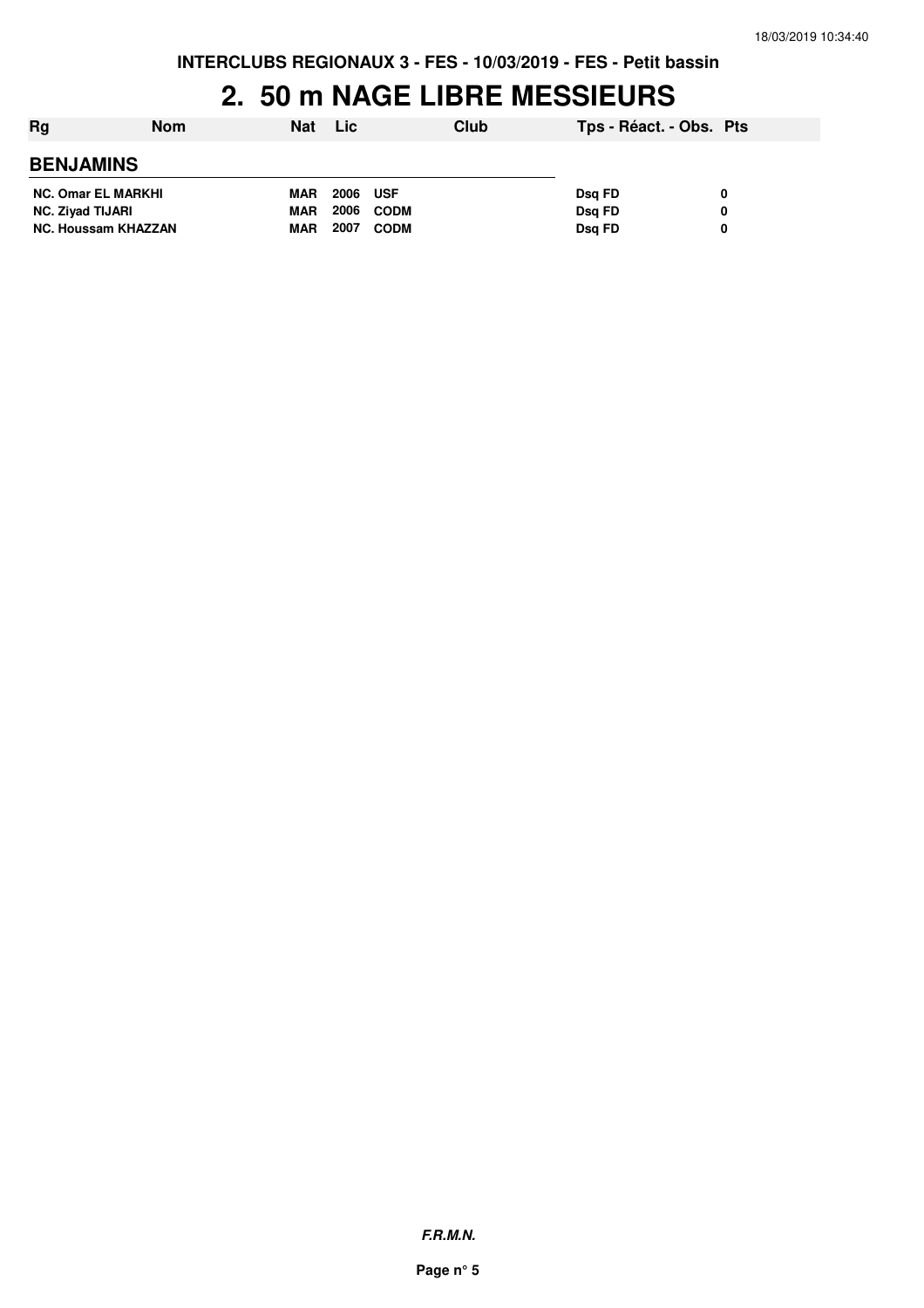# **3. 200 m DOS DAMES**

| <b>Rg</b>      | <b>Nom</b>                  | <b>Nat</b> | Lic  | Club        | Tps - Réact. - Obs. Pts |     |
|----------------|-----------------------------|------------|------|-------------|-------------------------|-----|
| <b>CADETS</b>  |                             |            |      |             |                         |     |
|                | 1. Hajar SABER              | <b>MAR</b> | 2003 | <b>CODM</b> | 2:40.00                 | 466 |
|                | 2. Ayat Errahmane BELRHITI  | <b>MAR</b> | 2002 | <b>MAS</b>  | 2:52.33                 | 373 |
| <b>MINIMES</b> |                             |            |      |             |                         |     |
|                | 1. Maroua LAISSAOUI         | <b>MAR</b> | 2004 | <b>CODM</b> | 2:42.34                 | 446 |
|                | 2. Aya OUFRID               | <b>MAR</b> | 2005 | <b>CODM</b> | 2:47.73                 | 404 |
|                | 3. Lina TOUZANI             | <b>MAR</b> | 2005 | <b>CODM</b> | 2:55.24                 | 354 |
|                | <b>TLD. Lina MOJAB</b>      | <b>MAR</b> | 2005 | <b>SNF</b>  | 3:33.02                 | 197 |
|                | <b>BENJAMINS</b>            |            |      |             |                         |     |
|                | 1. Marwa SMOUNI             | <b>MAR</b> | 2007 | <b>CODM</b> | 2:52.89                 | 369 |
|                | 2. Meryem ABOUTNI           | <b>MAR</b> | 2007 | <b>MCO</b>  | 3:00.86                 | 322 |
|                | 3. Asmae KRIBII             | <b>MAR</b> | 2006 | <b>MCO</b>  | 3:05.54                 | 298 |
|                | 4. Youmna LAISSAOUI         | <b>MAR</b> | 2007 | <b>CODM</b> | 3:07.29                 | 290 |
|                | 5. Khadija GHAMEL           | <b>MAR</b> | 2007 | <b>SNF</b>  | 3:15.50                 | 255 |
|                | 6. Yassmine LAFDILI         | <b>MAR</b> | 2006 | <b>USF</b>  | 3:16.04                 | 253 |
|                | 7. Ouiam CHETOUANE          | <b>MAR</b> | 2007 | U.S.O       | 3:16.10                 | 253 |
|                | 8. Rhita EL BOURAKKADI      | <b>MAR</b> | 2007 | <b>SNF</b>  | 3:16.30                 | 252 |
|                | 9. Ikram HAMZIA             | <b>MAR</b> | 2006 | <b>CODM</b> | 3:18.44                 | 244 |
|                | <b>10. Manal ELMATTICHI</b> | <b>MAR</b> | 2007 | <b>CODM</b> | 3:20.41                 | 237 |
|                | 11. Kenza BENNANI           | <b>MAR</b> | 2006 | <b>MAS</b>  | 3:20.72                 | 236 |
|                | 12. Riham ESSALHI           | <b>MAR</b> | 2006 | <b>CODM</b> | 3:21.08                 | 234 |
|                | 13. Sara NAAMI              | <b>MAR</b> | 2006 | <b>CODM</b> | 3:22.84                 | 228 |
|                | 14. Salma LAMHITI           | <b>MAR</b> | 2006 | <b>SNF</b>  | 3:25.44                 | 220 |
|                | <b>NC. Ikrame NABIL</b>     | <b>MAR</b> | 2007 | <b>SNF</b>  | Frf exc.                |     |
|                | <b>NC. Aya TABET</b>        | <b>MAR</b> | 2007 | <b>MCO</b>  | Dsq VI                  | 0   |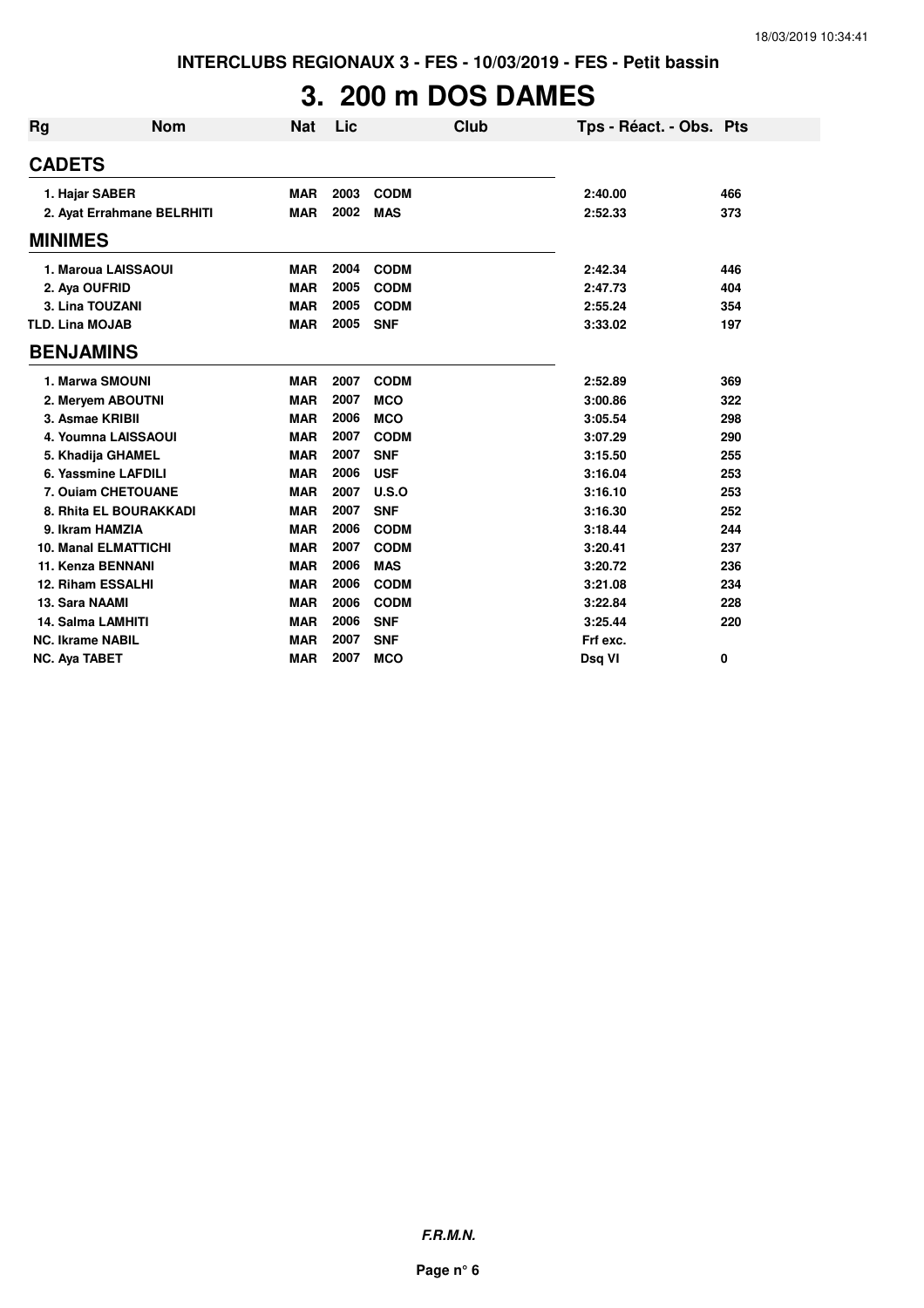## **4. 200 m DOS MESSIEURS**

| <b>Rg</b>      | <b>Nom</b>                     | <b>Nat</b> | Lic  |             | <b>Club</b> | Tps - Réact. - Obs. Pts |     |
|----------------|--------------------------------|------------|------|-------------|-------------|-------------------------|-----|
| <b>JUNIORS</b> |                                |            |      |             |             |                         |     |
|                | 1. Omar FILALI                 | <b>MAR</b> | 2001 | <b>USF</b>  |             | 2:27.97                 | 432 |
| <b>CADETS</b>  |                                |            |      |             |             |                         |     |
|                | 1. Mohammed Amine CHETOUANE    | <b>MAR</b> | 2003 | <b>UNO</b>  |             | 2:49.18                 | 289 |
| <b>MINIMES</b> |                                |            |      |             |             |                         |     |
|                | 1. Salim FRIKECH               | <b>MAR</b> | 2004 | <b>CODM</b> |             | 2:19.63                 | 515 |
|                | 2. Youssef IDRISSI             | <b>MAR</b> | 2005 | <b>CODM</b> |             | 2:32.50                 | 395 |
|                | 3. Anas BOUHAMIDI ALAOUI       | <b>MAR</b> | 2004 | <b>CODM</b> |             | 2:37.33                 | 360 |
|                | 4. Taha CHTATI                 | <b>MAR</b> | 2005 | <b>CODM</b> |             | 2:38.23                 | 353 |
|                | 5. Soufiane AZFAR              | <b>MAR</b> | 2004 | <b>USF</b>  |             | 2:38.41                 | 352 |
|                | 6. Ali SAADOUN                 | <b>MAR</b> | 2005 | <b>CODM</b> |             | 2:38.91                 | 349 |
|                | 7. Alae BOUARGANE              | <b>MAR</b> | 2005 | <b>CODM</b> |             | 2:39.34                 | 346 |
|                | 8. Khalil ELMOUNE              | <b>MAR</b> | 2005 | <b>CODM</b> |             | 2:39.44                 | 345 |
|                | 9. Karim JENNANE               | <b>MAR</b> | 2004 | <b>CODM</b> |             | 2:40.78                 | 337 |
|                | 10. Saad YASSIRI               | <b>MAR</b> | 2005 | <b>USF</b>  |             | 2:41.01                 | 335 |
|                | 11. Abdellah ESSONNI           | <b>MAR</b> | 2004 | <b>CODM</b> |             | 2:42.39                 | 327 |
|                | <b>12. Othmane ZITOUNI</b>     | <b>MAR</b> | 2005 | <b>CODM</b> |             | 2:49.72                 | 286 |
|                | 13. Ilyas CHEKKORI             | <b>MAR</b> | 2004 | <b>SNF</b>  |             | 3:00.93                 | 236 |
|                | <b>BENJAMINS</b>               |            |      |             |             |                         |     |
|                | 1. Souhaib EL MOUSSAMI         | <b>MAR</b> | 2006 | <b>CODM</b> |             | 2:28.72                 | 426 |
|                | 2. Nizar SALMI                 | <b>MAR</b> | 2006 | <b>CODM</b> |             | 2:34.69                 | 378 |
|                | 3. Omar HIDAF                  | <b>MAR</b> | 2006 | <b>CODM</b> |             | 2:51.24                 | 279 |
|                | 4. Abdelkabir ENNAJM           | <b>MAR</b> | 2006 | <b>CODM</b> |             | 2:59.06                 | 244 |
|                | 5. Rayane AMALI                | <b>MAR</b> | 2006 | <b>CODM</b> |             | 3:08.86                 | 208 |
|                | 6. Houssam KHAZZAN             | <b>MAR</b> | 2007 | <b>CODM</b> |             | 3:09.36                 | 206 |
|                | 7. Hamza ESSARSARE             | <b>MAR</b> | 2007 | <b>CODM</b> |             | 3:15.14                 | 188 |
|                | 8. Yahya FATEINE               | <b>MAR</b> | 2007 | <b>SNF</b>  |             | 3:17.84                 | 181 |
|                | 9. Zakariae ROUICHA            | <b>MAR</b> | 2007 | <b>CODM</b> |             | 3:22.00                 | 170 |
|                | 10. Ousama HASSAIN             | <b>MAR</b> | 2007 | <b>UNO</b>  |             | 3:23.30                 | 166 |
|                | 11. Rayane ISMAILI             | <b>MAR</b> | 2006 | <b>CODM</b> |             | 3:26.29                 | 159 |
|                | <b>NC. Abdellah HANINI</b>     | <b>MAR</b> | 2006 | <b>CODM</b> |             | Dsq VI                  | 0   |
|                | <b>NC. Abderrahim MRHAILAF</b> | <b>MAR</b> | 2007 | <b>CODM</b> |             | Dsq VI                  | 0   |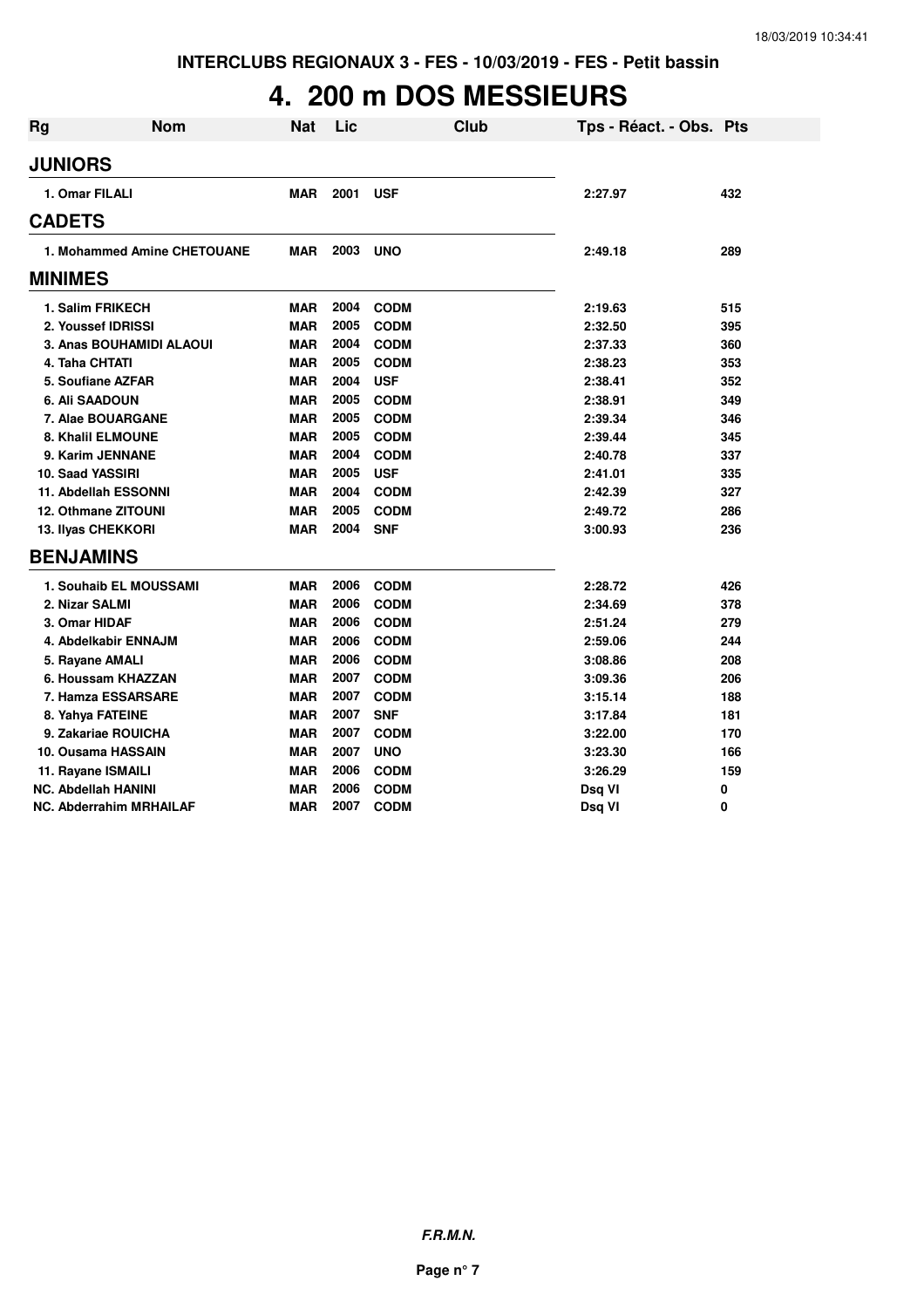#### **5. 100 m PAPILLON DAMES**

| Rg               | <b>Nom</b>                | <b>Nat</b> | <b>Lic</b> | Club        | Tps - Réact. - Obs. Pts |     |
|------------------|---------------------------|------------|------------|-------------|-------------------------|-----|
| <b>CADETS</b>    |                           |            |            |             |                         |     |
|                  | 1. Salma REGRAGUI         | <b>MAR</b> | 2002       | <b>USF</b>  | 1:13.38                 | 444 |
|                  | 2. Douae EL MOUJARRADE    | <b>MAR</b> | 2003       | <b>SNF</b>  | 1:15.70                 | 404 |
| 3. Hajar SABER   |                           | <b>MAR</b> | 2003       | <b>CODM</b> | 1:18.70                 | 359 |
| <b>MINIMES</b>   |                           |            |            |             |                         |     |
|                  | 1. Malak DARKAOUI         | <b>MAR</b> | 2005       | <b>CODM</b> | 1:13.08                 | 449 |
| 2. Chahd ALAMI   |                           | <b>MAR</b> | 2004       | <b>SNF</b>  | 1:17.14                 | 382 |
|                  | 3. Fatima Zahra LAKTATI   | <b>MAR</b> | 2004       | <b>MAS</b>  | 1:18.19                 | 367 |
|                  | 4. Rim IDRISSI ROCHI ISSI | <b>MAR</b> | 2005       | <b>SNF</b>  | 1:21.69                 | 321 |
| 5. Aya FILALI    |                           | <b>MAR</b> | 2004       | <b>MAS</b>  | 1:30.84                 | 234 |
| <b>BENJAMINS</b> |                           |            |            |             |                         |     |
|                  | 1. Marwa SMOUNI           | <b>MAR</b> | 2007       | <b>CODM</b> | 1:25.88                 | 277 |
|                  | 2. Wissal ELMARDI         | <b>MAR</b> | 2006       | <b>CODM</b> | 1:29.50                 | 244 |
| 3. Ava JABRI     |                           | <b>MAR</b> | 2006       | <b>CODM</b> | 1:32.91                 | 218 |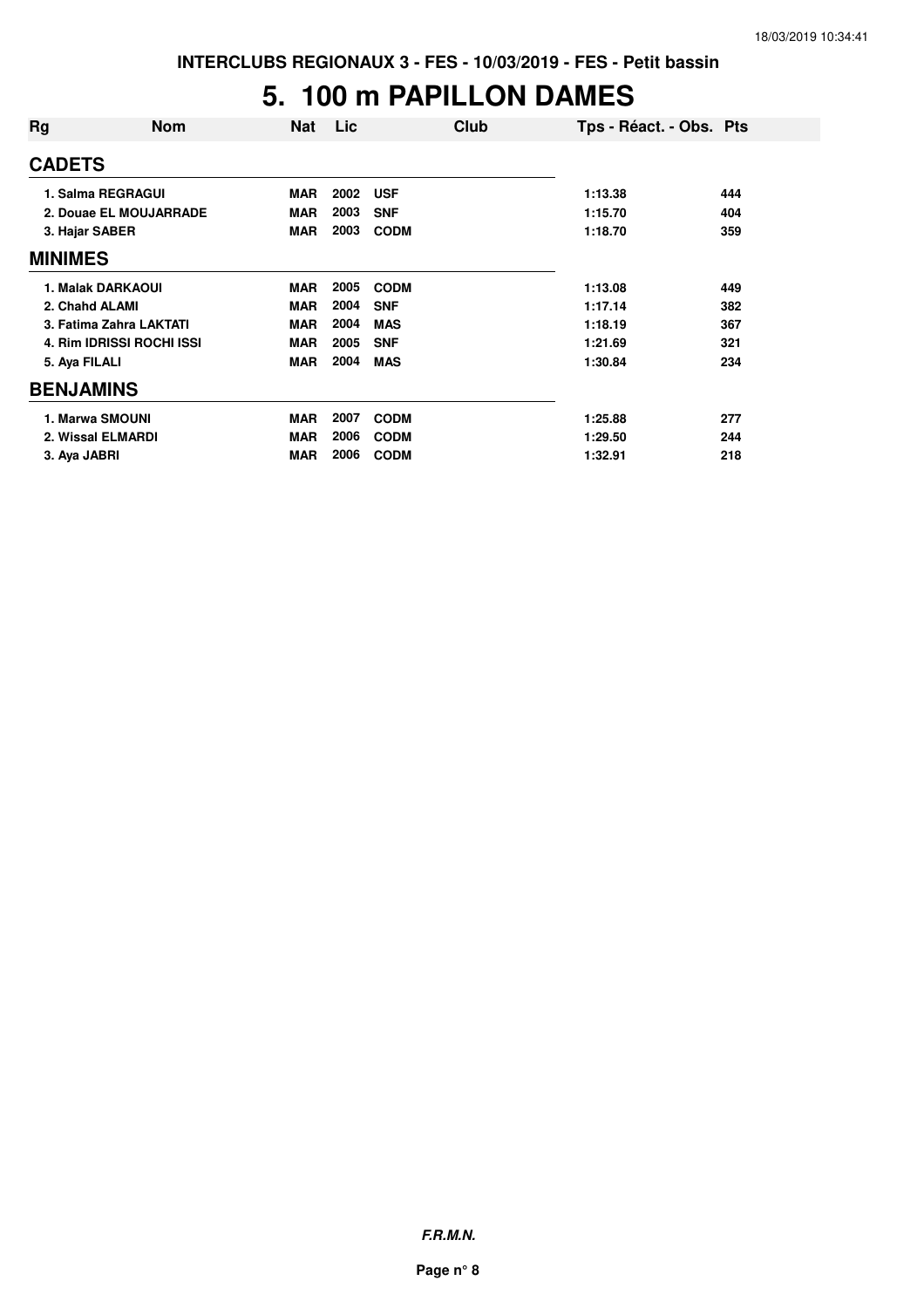## **6. 100 m PAPILLON MESSIEURS**

| <b>Rg</b> | Nom                          | Nat        | Lic  | Club        | Tps - Réact. - Obs. Pts |     |
|-----------|------------------------------|------------|------|-------------|-------------------------|-----|
|           | <b>SENIORS</b>               |            |      |             |                         |     |
|           | 1. Ahmed Reda ENNAIM         | <b>MAR</b> | 1996 | <b>CODM</b> | 1:03.47                 | 483 |
|           | <b>JUNIORS</b>               |            |      |             |                         |     |
|           | 1. Abdeljabbar REGRAGUI      | <b>MAR</b> | 2001 | <b>CODM</b> | 1:00.14                 | 568 |
|           | 2. Ilyas BOUDENE             | <b>MAR</b> | 2001 | <b>MAS</b>  | 1:03.77                 | 476 |
|           | 3. Abdellah KHARKHACH        | <b>MAR</b> | 2001 | <b>USF</b>  | 1:06.09                 | 428 |
|           | 4. Omar FILALI               | <b>MAR</b> | 2001 | <b>USF</b>  | 1:11.99                 | 331 |
|           | <b>CADETS</b>                |            |      |             |                         |     |
|           | 1. Monssif Hamza TIJARI      | <b>MAR</b> | 2002 | <b>CODM</b> | 1:01.40                 | 534 |
|           | 2. Zakariae AMALI            | <b>MAR</b> | 2003 | <b>CODM</b> | 1:03.55                 | 481 |
|           | 3. Othman RASSI              | <b>MAR</b> | 2002 | <b>UNO</b>  | 1:06.38                 | 422 |
|           | 4. Walid DEQQAOUI            | <b>MAR</b> | 2003 | <b>USF</b>  | 1:09.31                 | 371 |
|           | 5. Sami SAMRAH               | <b>MAR</b> | 2003 | <b>CODM</b> | 1:11.45                 | 339 |
|           | <b>MINIMES</b>               |            |      |             |                         |     |
|           | 1. Ismail DEQQAOUI           | <b>MAR</b> | 2005 | <b>USF</b>  | 1:09.72                 | 364 |
|           | 2. Ali ESSARSARE             | <b>MAR</b> | 2005 | <b>CODM</b> | 1:11.13                 | 343 |
|           | 3. Yasser OUARIACH           | <b>MAR</b> | 2005 | U.S.O       | 1:13.55                 | 310 |
|           | <b>4. Nouh ZAROUKI</b>       | <b>MAR</b> | 2005 | <b>UNO</b>  | 1:14.41                 | 300 |
|           | 5. Alae BOUARGANE            | <b>MAR</b> | 2005 | <b>CODM</b> | 1:20.65                 | 235 |
|           | <b>TLD. Othmane ZAITOUNE</b> | <b>MAR</b> | 2004 | <b>MAS</b>  | 1:25.77                 | 196 |
|           | <b>TLD. Houssam BENKIEN</b>  | <b>MAR</b> | 2004 | <b>MAS</b>  | 1:28.21                 | 180 |
|           | <b>BENJAMINS</b>             |            |      |             |                         |     |
|           | 1. Ali BENCHEKROUN           | <b>MAR</b> | 2006 | <b>USF</b>  | 1:12.96                 | 318 |
|           | 2. Hamza AINOUSS             | <b>MAR</b> | 2006 | <b>CODM</b> | 1:15.41                 | 288 |
|           | 3. Nizar SALMI               | <b>MAR</b> | 2006 | <b>CODM</b> | 1:15.84                 | 283 |
|           | 4. Souhaib EL MOUSSAMI       | <b>MAR</b> | 2006 | <b>CODM</b> | 1:16.35                 | 277 |
|           | 5. Ziyad TIJARI              | <b>MAR</b> | 2006 | <b>CODM</b> | 1:18.13                 | 259 |
|           | 6. Nizar HAOUATI             | <b>MAR</b> | 2007 | <b>USF</b>  | 1:18.47                 | 255 |
|           | 7. Adam LAMHITI              | <b>MAR</b> | 2006 | <b>SNF</b>  | 1:19.12                 | 249 |
|           | 8. Mohammed Tayeb GHALLAB    | <b>MAR</b> | 2006 | <b>SNF</b>  | 1:19.33                 | 247 |
|           | 9. Abdellah HANINI           | <b>MAR</b> | 2006 | <b>CODM</b> | 1:27.22                 | 186 |
|           | 10. Rayane ADIANNA           | <b>MAR</b> | 2007 | <b>SNF</b>  | 1:28.21                 | 180 |
|           | 11. Ayman LAMFEDEL           | <b>MAR</b> | 2007 | <b>CODM</b> | 1:31.98                 | 158 |
|           | 12. Haytam BOUHACHEM         | <b>MAR</b> | 2007 | <b>CODM</b> | 1:38.20                 | 130 |
|           | 13. Mohamed Rayane BOUASSAL  | <b>MAR</b> | 2007 | <b>CODM</b> | 1:43.51                 | 111 |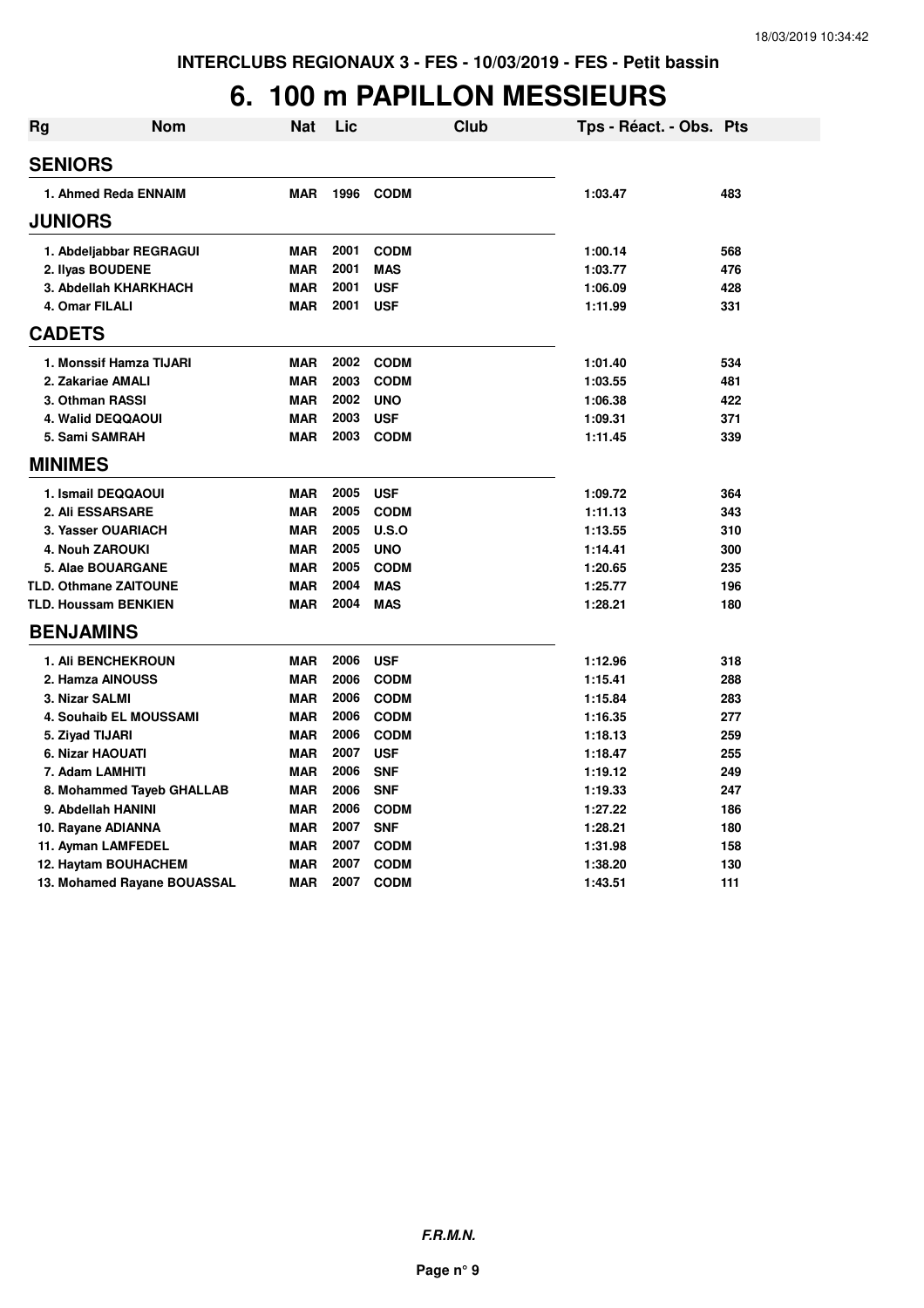## **7. 200 m 4 NAGES DAMES**

| Rg               | <b>Nom</b>                       | <b>Nat</b> | Lic  | Club        | Tps - Réact. - Obs. Pts |     |
|------------------|----------------------------------|------------|------|-------------|-------------------------|-----|
| <b>MINIMES</b>   |                                  |            |      |             |                         |     |
|                  | 1. Malak DARKAOUI                | <b>MAR</b> | 2005 | <b>CODM</b> | 2:39.04                 | 499 |
| 2. Nada DJEBLI   |                                  | <b>MAR</b> | 2005 | <b>CODM</b> | 2:44.40                 | 451 |
| 3. Dina TOUZANI  |                                  | <b>MAR</b> | 2005 | <b>CODM</b> | 2:46.48                 | 435 |
| 4. Rim RAHALI    |                                  | <b>MAR</b> | 2005 | <b>CODM</b> | 2:49.84                 | 409 |
|                  | 5. Doha TABERKANT                | <b>MAR</b> | 2004 | <b>SNF</b>  | 2:53.87                 | 381 |
|                  | 6. Meryem AIT BENALI             | <b>MAR</b> | 2004 | <b>CODM</b> | 2:54.26                 | 379 |
| 7. Sofia SAIDI   |                                  | <b>MAR</b> | 2005 | <b>SNF</b>  | 2:59.43                 | 347 |
|                  | <b>NC. Marwa MHAMMEDI ALAOUI</b> | <b>MAR</b> | 2005 | <b>SNF</b>  | Frf n.d.                |     |
| <b>BENJAMINS</b> |                                  |            |      |             |                         |     |
|                  | 1. Rania BROUSS                  | <b>MAR</b> | 2007 | <b>CODM</b> | 2:54.57                 | 377 |
|                  | 2. Malak LAHJOUJI                | <b>MAR</b> | 2006 | <b>CODM</b> | 2:56.68                 | 364 |
|                  | <b>3. Abir MAHSSOUNE</b>         | <b>MAR</b> | 2006 | <b>CODM</b> | 2:57.37                 | 359 |
| 4. Aya JABRI     |                                  | <b>MAR</b> | 2006 | <b>CODM</b> | 3:05.31                 | 315 |
|                  | 5. Salma KADIRI HASSANI          | <b>MAR</b> | 2006 | <b>SNF</b>  | 3:06.00                 | 312 |
|                  | 6. Yassmine LAFDILI              | <b>MAR</b> | 2006 | <b>USF</b>  | 3:06.20                 | 310 |
| 7. Jannat ADLI   |                                  | <b>MAR</b> | 2007 | <b>MCO</b>  | 3:07.82                 | 303 |
| 8. Malak SEFFAF  |                                  | <b>MAR</b> | 2006 | <b>CODM</b> | 3:10.91                 | 288 |
|                  | 9. Marwa BELRHITI NEJJAR         | <b>MAR</b> | 2007 | <b>CODM</b> | 3:11.26                 | 286 |
|                  | <b>10. Malak MANSOURI</b>        | <b>MAR</b> | 2007 | <b>SNF</b>  | 3:12.72                 | 280 |
|                  | <b>11. Manal ELMATTICHI</b>      | <b>MAR</b> | 2007 | <b>CODM</b> | 3:22.13                 | 243 |
| 12. Aya MERZOUK  |                                  | <b>MAR</b> | 2007 | <b>MAS</b>  | 3:22.97                 | 240 |
|                  | <b>13. Zineb BOULMAN</b>         | <b>MAR</b> | 2006 | <b>MAS</b>  | 3:27.23                 | 225 |
|                  | <b>14. Aicha ZOUARHI</b>         | <b>MAR</b> | 2006 | <b>MAS</b>  | 3:28.38                 | 221 |
|                  | <b>NC. Youmna LAISSAOUI</b>      | <b>MAR</b> | 2007 | <b>CODM</b> | Dsg VI                  | 0   |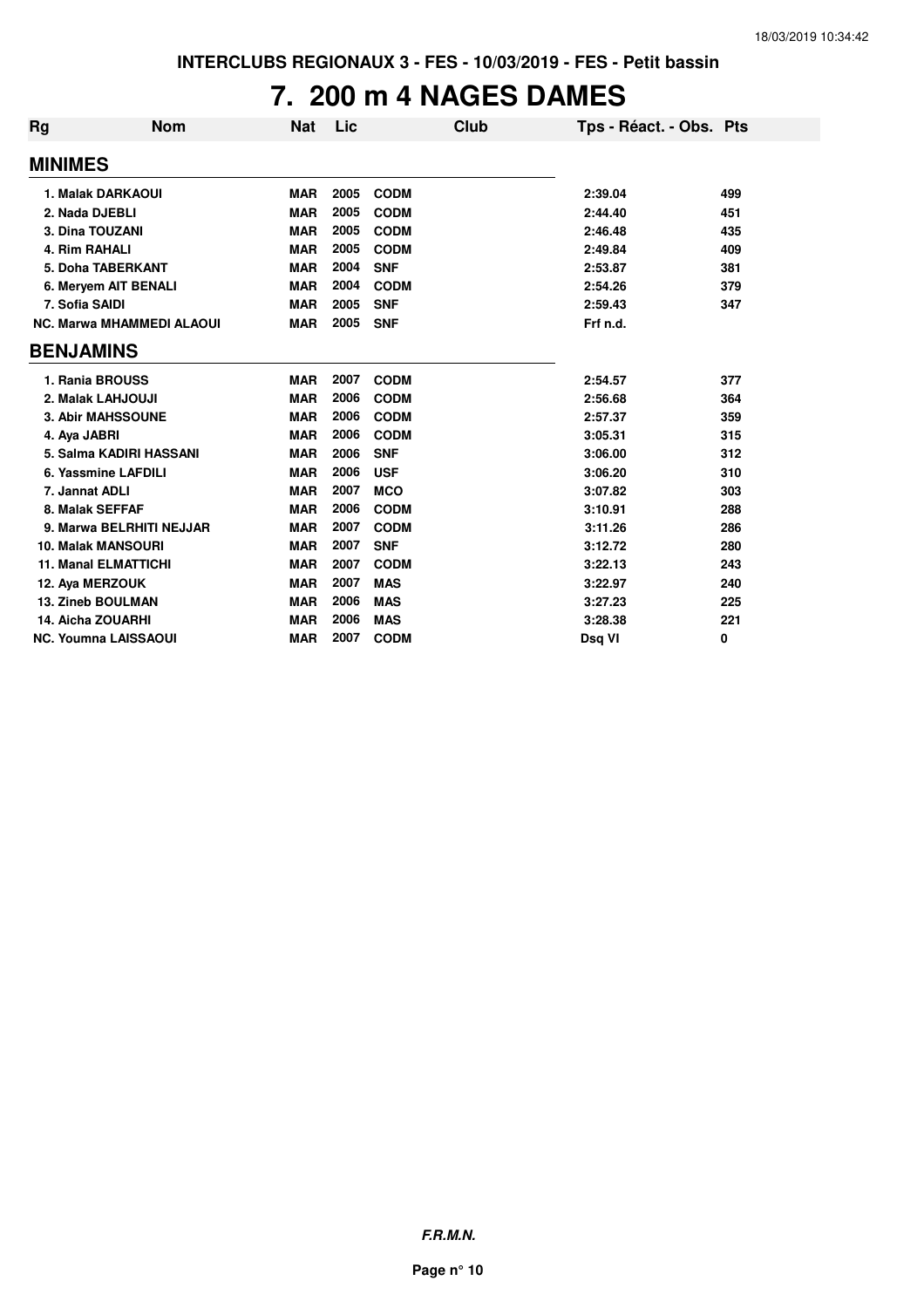#### **8. 200 m 4 NAGES MESSIEURS**

| <b>Rg</b>                      | <b>Nom</b>                     | <b>Nat</b> | Lic  | Club          | Tps - Réact. - Obs. Pts |     |
|--------------------------------|--------------------------------|------------|------|---------------|-------------------------|-----|
| <b>SENIORS</b>                 |                                |            |      |               |                         |     |
| 1. Karim AMARTI                |                                | <b>MAR</b> | 1998 | <b>USF</b>    | 2:34.33                 | 406 |
| <b>JUNIORS</b>                 |                                |            |      |               |                         |     |
|                                | 1. Abdeljabbar REGRAGUI        | <b>MAR</b> | 2001 | <b>CODM</b>   | 2:23.00                 | 511 |
| <b>CADETS</b>                  |                                |            |      |               |                         |     |
| 1. Adam SEDDOUK                |                                | <b>MAR</b> | 2003 | <b>CODM</b>   | 2:23.70                 | 504 |
| 2. Zakariae AMALI              |                                | <b>MAR</b> | 2003 | <b>CODM</b>   | 2:24.80                 | 492 |
|                                | 3. Omar Ahmed ZOUITEN          | <b>MAR</b> | 2002 | <b>MAS</b>    | 2:27.56                 | 465 |
| 4. Ayman MEFETTAR              |                                | <b>MAR</b> | 2003 | <b>SNF</b>    | 2:31.34                 | 431 |
| 5. Adnane BENADADA             |                                | <b>MAR</b> | 2003 | <b>SNF</b>    | 2:31.83                 | 427 |
|                                | 6. Youssef KADIRI HASSANI      | <b>MAR</b> | 2003 | <b>SNF</b>    | 2:37.06                 | 386 |
| 7. Walid RHZAL                 |                                | <b>MAR</b> | 2003 | <b>UNO</b>    | 2:38.77                 | 373 |
| <b>8. Anass KEMMOUNE</b>       |                                | <b>MAR</b> | 2003 | <b>SNF</b>    | 2:39.61                 | 367 |
|                                | 9. Aymane SIAHMED OUALI        | <b>MAR</b> | 2002 | <b>SNF</b>    | 2:46.48                 | 324 |
| <b>10. Omar KHERCHOUCH</b>     |                                | <b>MAR</b> | 2003 | U.S.O         | 2:49.26                 | 308 |
| 11. Youssef SAIDI              |                                | <b>MAR</b> | 2003 | <b>SNF</b>    | 2:50.69                 | 300 |
| <b>MINIMES</b>                 |                                |            |      |               |                         |     |
| <b>1. Ali ESSARSARE</b>        |                                | <b>MAR</b> | 2005 | <b>CODM</b>   | 2:27.66                 | 464 |
|                                | 2. Mohammed MOUISSE            | <b>MAR</b> | 2004 | <b>USF</b>    | 2:30.49                 | 438 |
| 2. Ismail DEQQAOUI             |                                | <b>MAR</b> | 2005 | <b>USF</b>    | 2:30.49                 | 438 |
|                                | 4. Anas BOUHAMIDI ALAOUI       | <b>MAR</b> | 2004 | <b>CODM</b>   | 2:35.77                 | 395 |
| <b>5. Khalil ELMOUNE</b>       |                                | <b>MAR</b> | 2005 | <b>CODM</b>   | 2:36.51                 | 390 |
| 6. Ali SAADOUN                 |                                | <b>MAR</b> | 2005 | <b>CODM</b>   | 2:38.61                 | 374 |
| 7. Soufiane AZFAR              |                                | <b>MAR</b> | 2004 | <b>USF</b>    | 2:44.60                 | 335 |
| 8. Saad YASSIRI                |                                | <b>MAR</b> | 2005 | <b>USF</b>    | 2:50.83                 | 300 |
|                                | 9. Adham Salah CHERRAK         | <b>MAR</b> | 2005 | <b>MCO</b>    | 2:57.38                 | 268 |
| 10. Ilyas CHEKKORI             |                                | <b>MAR</b> | 2004 | <b>SNF</b>    | 3:03.65                 | 241 |
| <b>TLD. Mohammed MOUSSA</b>    |                                | <b>MAR</b> | 2005 | <b>MCO EN</b> | 3:22.13                 | 181 |
|                                | <b>NC. Anass BOUABDELLAOUI</b> | <b>MAR</b> | 2004 | <b>MCO</b>    | Dsq VI                  | 0   |
| <b>NC. Ahmed Yassine SAIDI</b> |                                | MAR        | 2004 | <b>UNO</b>    | Dsq NI                  | 0   |
| <b>BENJAMINS</b>               |                                |            |      |               |                         |     |
| 1. Amine RACHEK                |                                | MAR        | 2006 | <b>CODM</b>   | 2:47.28                 | 319 |
| 2. Hamza AINOUSS               |                                | <b>MAR</b> | 2006 | <b>CODM</b>   | 2:48.67                 | 311 |
| 3. Omar HIDAF                  |                                | MAR        | 2006 | <b>CODM</b>   | 2:51.22                 | 297 |
| 4. Nizar HAOUATI               |                                | MAR        | 2007 | <b>USF</b>    | 2:54.14                 | 283 |
| 5. Ziad MAHRACH                |                                | MAR        | 2006 | <b>USF</b>    | 2:55.64                 | 276 |
| 6. Abdelkabir ENNAJM           |                                | <b>MAR</b> | 2006 | <b>CODM</b>   | 3:06.05                 | 232 |
| 7. Nasrallah BELHADRI          |                                | <b>MAR</b> | 2006 | <b>UNO</b>    | 3:07.37                 | 227 |
| 8. Ayoub LAMHITI               |                                | <b>MAR</b> | 2006 | <b>SNF</b>    | 3:09.66                 | 219 |
| 9. Zakariae ROUICHA            |                                | <b>MAR</b> | 2007 | <b>CODM</b>   | 3:13.32                 | 207 |
| 10. Rayane AMALI               |                                | <b>MAR</b> | 2006 | <b>CODM</b>   | 3:14.19                 | 204 |
|                                | 11. Salaheddine KOJMANE        | <b>MAR</b> | 2006 | <b>CODM</b>   | 3:20.81                 | 184 |
| 12. Aymane TLEMCANI            |                                | <b>MAR</b> | 2006 | <b>DNF</b>    | 3:21.28                 | 183 |
| 13. Mohamed Sami MIRI          |                                | <b>MAR</b> | 2007 | <b>UNO</b>    | 3:22.48                 | 180 |
| 14. Adam ARFAQ                 |                                | <b>MAR</b> | 2006 | MAS           | 3:25.09                 | 173 |
| 15. Loqmane FASSI FIHRI        |                                | <b>MAR</b> | 2006 | <b>MAS</b>    | 3:27.59                 | 167 |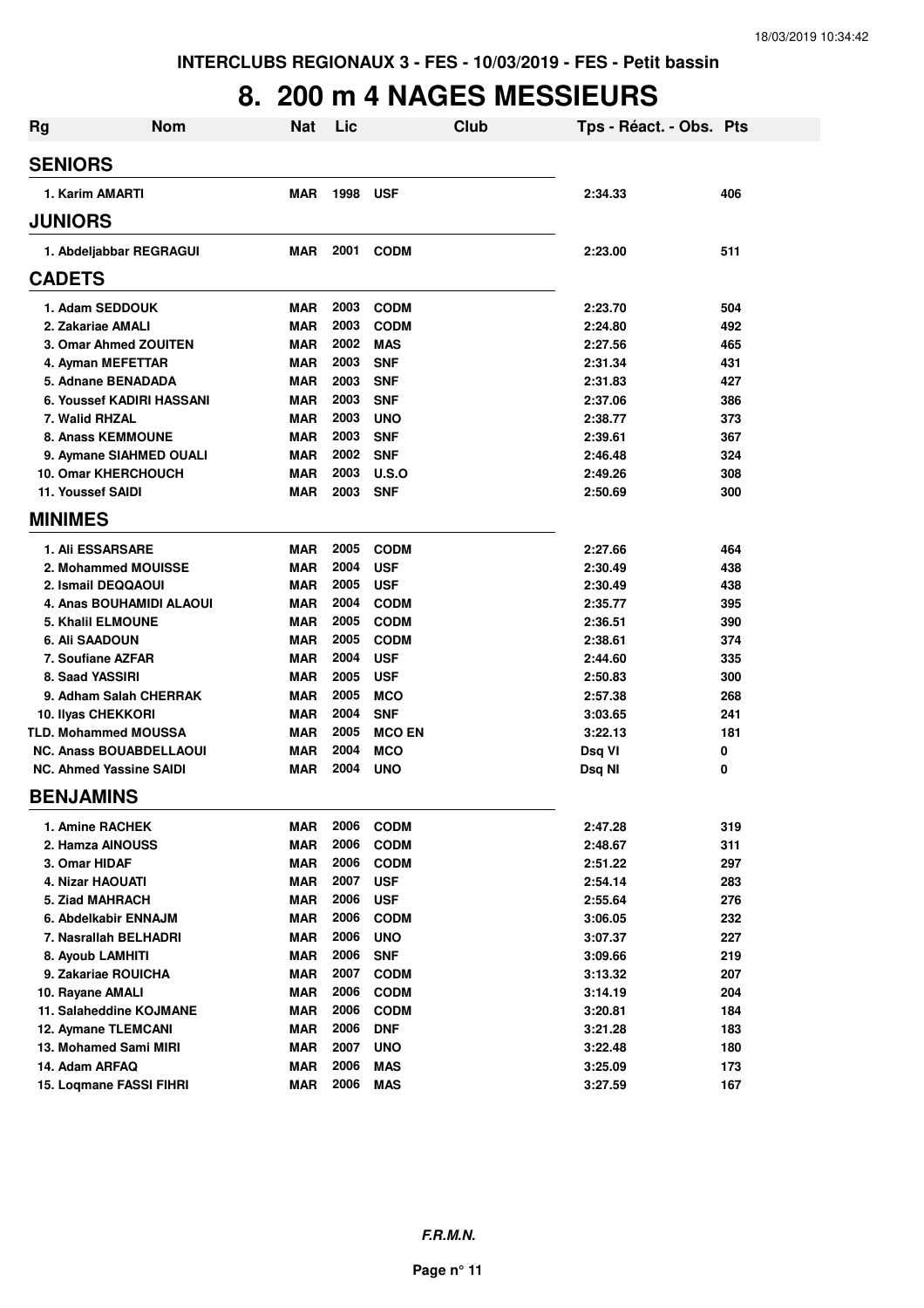#### **9. 1500 m NAGE LIBRE DAMES**

| <b>Rg</b>                   | <b>Nom</b> | <b>Nat</b> | <b>Lic</b> |            | Club | Tps - Réact. - Obs. Pts |     |
|-----------------------------|------------|------------|------------|------------|------|-------------------------|-----|
| <b>CADETS</b>               |            |            |            |            |      |                         |     |
| NC. Ayat Errahmane BELRHITI |            | <b>MAR</b> | 2002       | <b>MAS</b> |      | <b>\bandon</b>          | 0   |
| <b>MINIMES</b>              |            |            |            |            |      |                         |     |
| 1. Malak LAMHITI            |            | <b>MAR</b> | 2004       | <b>SNF</b> |      | 21:26.26                | 375 |

**F.R.M.N.**

**Page n° 12**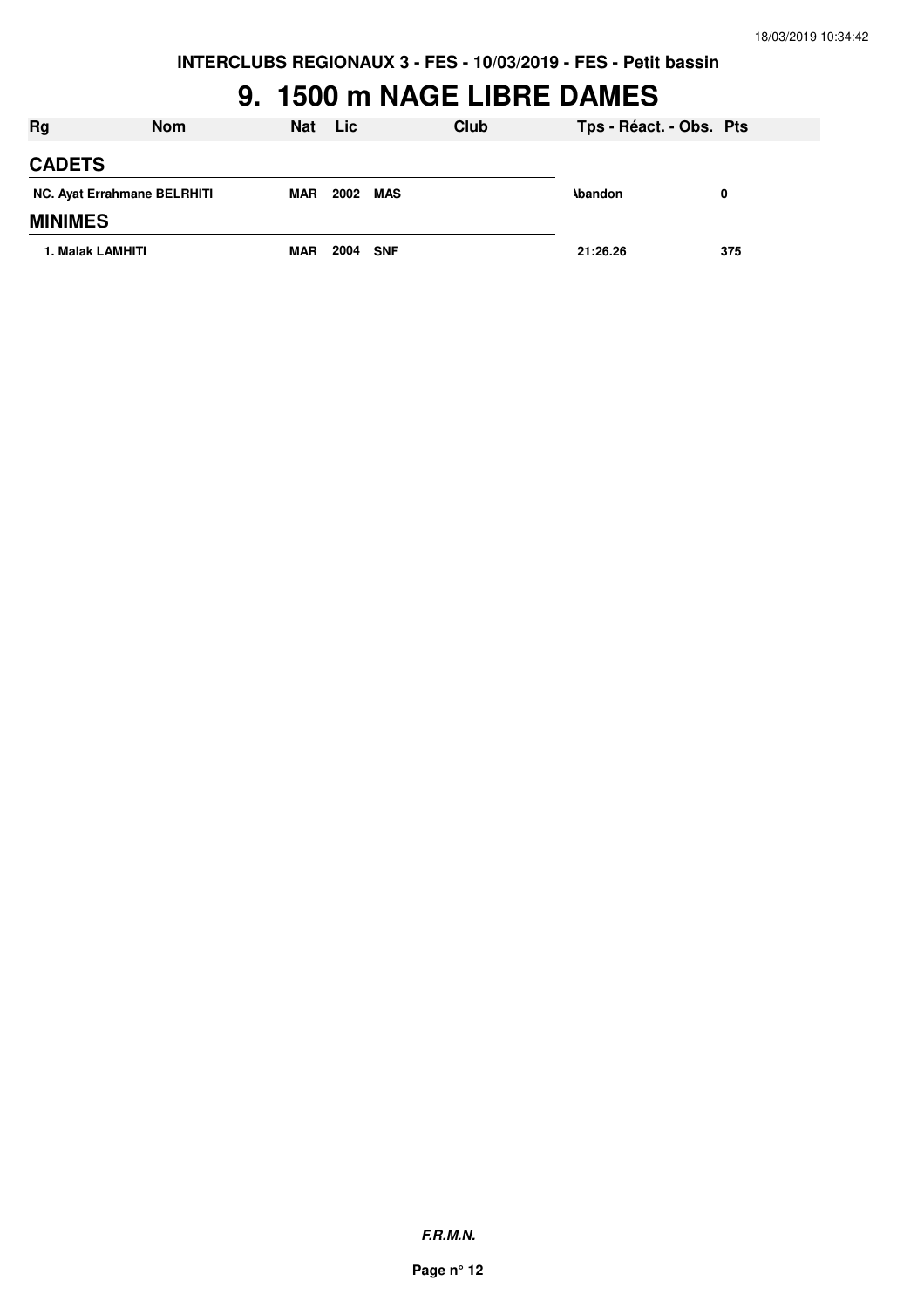## **10. 1500 m NAGE LIBRE MESSIEURS**

| Rg                  | Nom | <b>Nat</b> | Lic          | Club | Tps - Réact. - Obs. Pts |     |
|---------------------|-----|------------|--------------|------|-------------------------|-----|
| <b>MINIMES</b>      |     |            |              |      |                         |     |
| 1. Abdellah ESSONNI |     | <b>MAR</b> | 2004<br>CODM |      | 19:28.89                | 413 |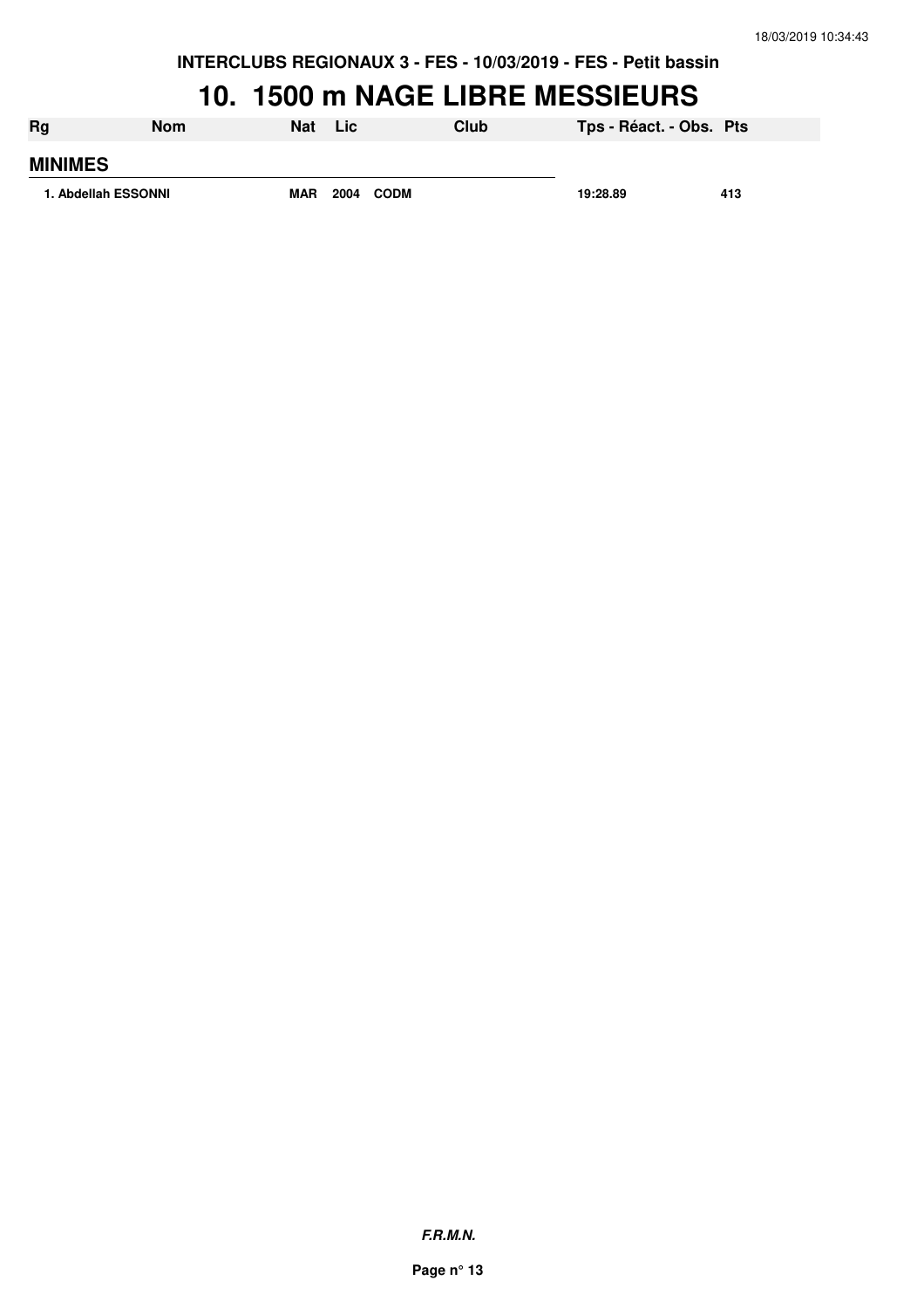#### **11. 400 m NAGE LIBRE DAMES**

| Rg                      | <b>Nom</b>                 | <b>Nat</b> | Lic  | Club        | Tps - Réact. - Obs. Pts |     |
|-------------------------|----------------------------|------------|------|-------------|-------------------------|-----|
| <b>CADETS</b>           |                            |            |      |             |                         |     |
| 1. Hajar SABER          |                            | <b>MAR</b> | 2003 | <b>CODM</b> | 5:17.54                 | 423 |
|                         | 2. Ayat Errahmane BELRHITI | MAR        | 2002 | <b>MAS</b>  | 5:51.05                 | 313 |
| <b>MINIMES</b>          |                            |            |      |             |                         |     |
|                         | 1. Maroua LAISSAOUI        | <b>MAR</b> | 2004 | <b>CODM</b> | 5:04.89                 | 477 |
| 2. Rim RAHALI           |                            | <b>MAR</b> | 2005 | <b>CODM</b> | 5:10.72                 | 451 |
| 3. Aya OUFRID           |                            | <b>MAR</b> | 2005 | <b>CODM</b> | 5:27.74                 | 384 |
| <b>4. Malak LAMHITI</b> |                            | <b>MAR</b> | 2004 | <b>SNF</b>  | 5:28.94                 | 380 |
| <b>BENJAMINS</b>        |                            |            |      |             |                         |     |
|                         | 1. Marwa BELRHITI NEJJAR   | <b>MAR</b> | 2007 | <b>CODM</b> | 5:56.92                 | 297 |
| 2. Hafsa STILI          |                            | <b>MAR</b> | 2007 | U.S.O       | 6:43.69                 | 205 |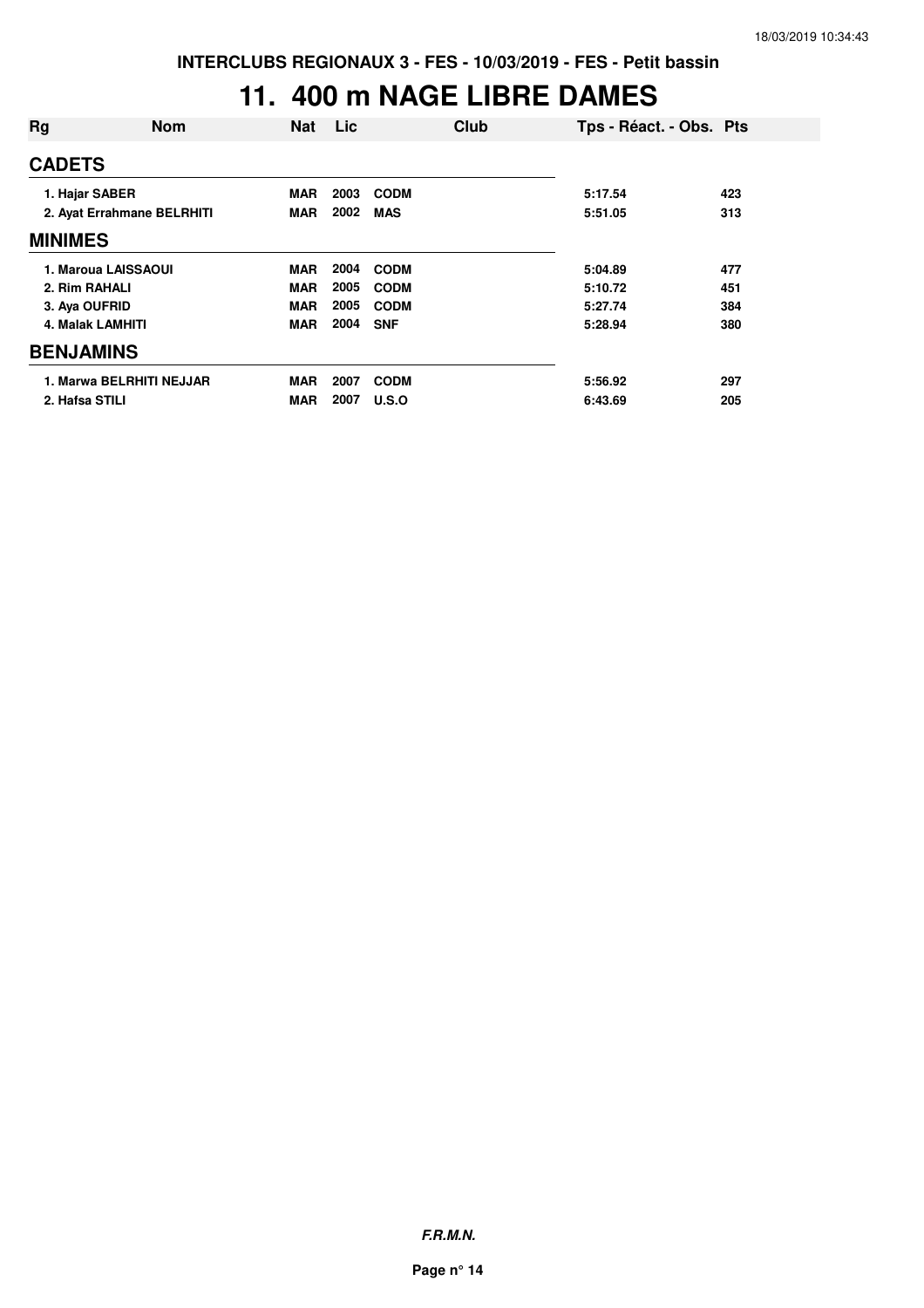#### **12. 400 m NAGE LIBRE MESSIEURS**

| Rg | Nom                           | Nat        | Lic  | Club        | Tps - Réact. - Obs. Pts |     |
|----|-------------------------------|------------|------|-------------|-------------------------|-----|
|    | <b>SENIORS</b>                |            |      |             |                         |     |
|    | <b>TLD. Soufyane GUENDOUZ</b> | <b>MAR</b> | 1999 | <b>MCO</b>  | 5:23.79                 | 313 |
|    | <b>CADETS</b>                 |            |      |             |                         |     |
|    |                               |            |      |             |                         |     |
|    | 1. Adam SEDDOUK               | <b>MAR</b> | 2003 | <b>CODM</b> | 4:33.55                 | 520 |
|    | 1. Monssif Hamza TIJARI       | <b>MAR</b> | 2002 | <b>CODM</b> | 4:33.55                 | 520 |
|    | 3. Zakariae AMALI             | <b>MAR</b> | 2003 | <b>CODM</b> | 4:34.22                 | 516 |
|    | <b>4. Anass KEMMOUNE</b>      | <b>MAR</b> | 2003 | <b>SNF</b>  | 4:46.13                 | 455 |
|    | 5. Omar Ahmed ZOUITEN         | <b>MAR</b> | 2002 | <b>MAS</b>  | 4:48.05                 | 445 |
|    | 6. Ayman MEFETTAR             | <b>MAR</b> | 2003 | <b>SNF</b>  | 4:54.52                 | 417 |
|    | <b>MINIMES</b>                |            |      |             |                         |     |
|    | 1. Salim FRIKECH              | <b>MAR</b> | 2004 | <b>CODM</b> | 4:41.78                 | 476 |
|    | 2. Anas BOUHAMIDI ALAOUI      | <b>MAR</b> | 2004 | <b>CODM</b> | 4:50.00                 | 437 |
|    | 3. Ismail DEQQAOUI            | <b>MAR</b> | 2005 | <b>USF</b>  | 4:50.24                 | 435 |
|    | 4. Mohammed MOUISSE           | <b>MAR</b> | 2004 | <b>USF</b>  | 4:51.05                 | 432 |
|    | 5. Yasser OUARIACH            | <b>MAR</b> | 2005 | U.S.O       | 4:55.43                 | 413 |
|    | 6. Abdellah ESSONNI           | <b>MAR</b> | 2004 | <b>CODM</b> | 4:57.35                 | 405 |
|    | 7. Othmane ZITOUNI            | <b>MAR</b> | 2005 | <b>CODM</b> | 5:11.83                 | 351 |
|    | 8. Ahmed Yassine SAIDI        | <b>MAR</b> | 2004 | <b>UNO</b>  | 5:13.41                 | 346 |
|    | 9. Saad YASSIRI               | <b>MAR</b> | 2005 | <b>USF</b>  | 5:16.43                 | 336 |
|    | 10. Adham Salah CHERRAK       | <b>MAR</b> | 2005 | <b>MCO</b>  | 5:42.05                 | 266 |
|    | <b>NC. Soufiane AZFAR</b>     | <b>MAR</b> | 2004 | <b>USF</b>  | <b>\bandon</b>          | 0   |
|    | <b>BENJAMINS</b>              |            |      |             |                         |     |
|    | 1. Ali BENCHEKROUN            | <b>MAR</b> | 2006 | <b>USF</b>  | 5:16.50                 | 336 |
|    | 2. Abdelkabir ENNAJM          | <b>MAR</b> | 2006 | <b>CODM</b> | 5:17.41                 | 333 |
|    | 3. Mohammed Tayeb GHALLAB     | <b>MAR</b> | 2006 | <b>SNF</b>  | 5:22.72                 | 317 |
|    | 4. Ziyad TIJARI               | <b>MAR</b> | 2006 | <b>CODM</b> | 5:23.52                 | 314 |
|    | 5. Hamza AINOUSS              | <b>MAR</b> | 2006 | <b>CODM</b> | 5:36.03                 | 280 |
|    | 6. Mehdi OUMOKHTAR            | <b>MAR</b> | 2007 | <b>UNO</b>  | 5:38.23                 | 275 |
|    | 7. Rayane ADIANNA             | <b>MAR</b> | 2007 | <b>SNF</b>  | 5:40.55                 | 269 |
|    | 8. Ziad MAHRACH               | <b>MAR</b> | 2006 | <b>USF</b>  | 5:47.22                 | 254 |
|    | 9. Marwane EL HAOUAT          | <b>MAR</b> | 2006 | <b>SNF</b>  | 5:49.10                 | 250 |
|    | 10. Nasrallah BELHADRI        | <b>MAR</b> | 2006 | <b>UNO</b>  | 5:49.64                 | 249 |
|    | 11. Abdelilah NAJAH           | <b>MAR</b> | 2007 | U.S.O       | 5:55.02                 | 238 |
|    | 12. El Mehdi ZOUHRI           | <b>MAR</b> | 2006 | <b>UNO</b>  | 6:17.38                 | 198 |
|    | 13. Mohamed Sami MIRI         | <b>MAR</b> | 2007 | <b>UNO</b>  | 6:18.65                 | 196 |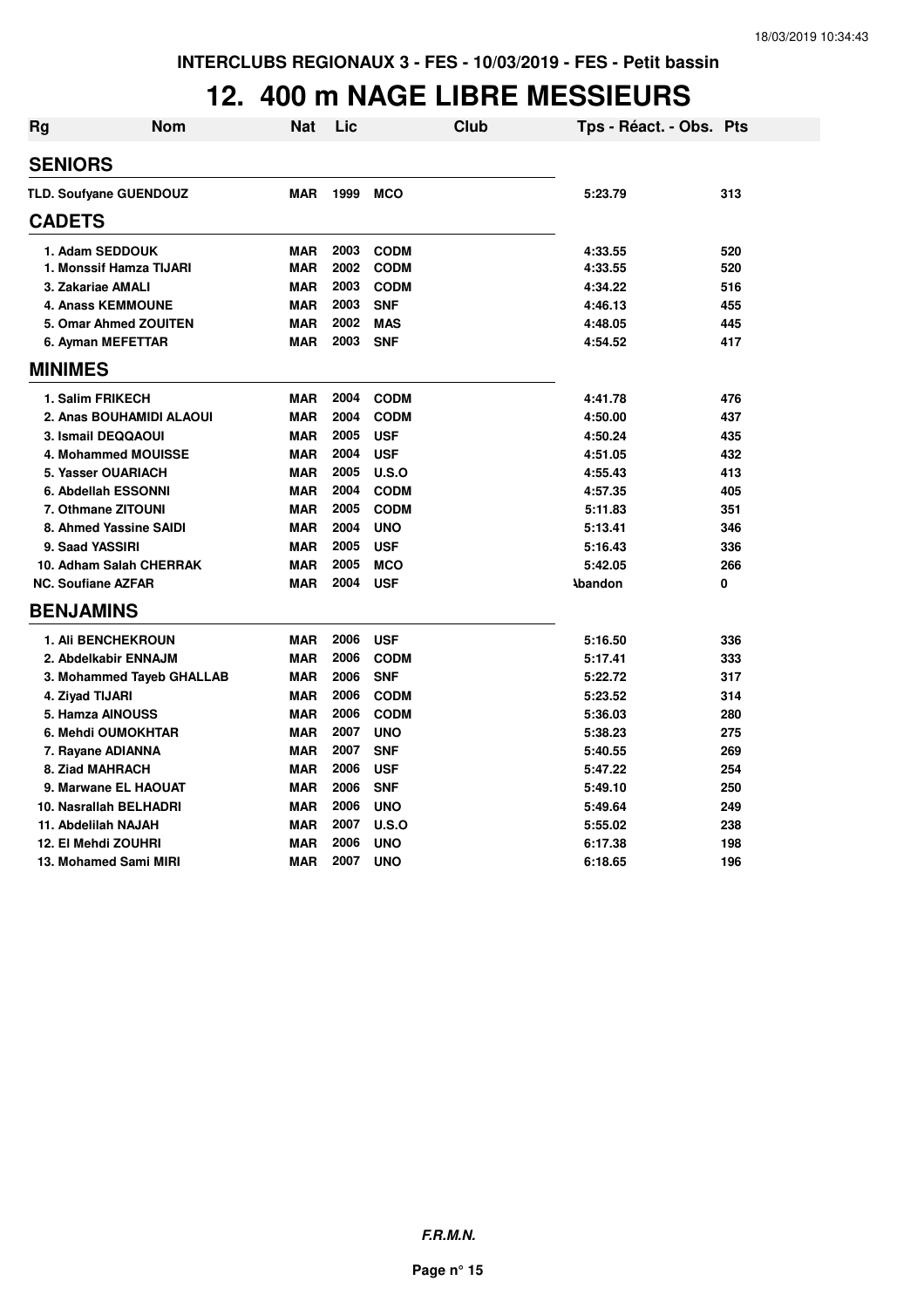# **13. 50 m DOS DAMES**

| <b>Rg</b>                        | <b>Nom</b> | <b>Nat</b> | Lic  |              | Club | Tps - Réact. - Obs. Pts |     |
|----------------------------------|------------|------------|------|--------------|------|-------------------------|-----|
| <b>CADETS</b>                    |            |            |      |              |      |                         |     |
| 1. Douae EL MOUJARRADE           |            | <b>MAR</b> | 2003 | <b>SNF</b>   |      | 35.02                   | 461 |
| 2. Lina EL MARJANI               |            | <b>MAR</b> | 2003 | <b>USF</b>   |      | 39.94                   | 311 |
| 3. Fatima Zahra HSSINOU          |            | <b>MAR</b> | 2003 | <b>USF</b>   |      | 40.09                   | 307 |
| 4. Zoubida BENJELLOUN            |            | <b>MAR</b> | 2003 | <b>USF</b>   |      | 41.32                   | 280 |
| 5. Kawtar SAYARH                 |            | <b>MAR</b> | 2003 | <b>MAS</b>   |      | 43.88                   | 234 |
| 6. Chaimae LAHIA                 |            | <b>MAR</b> | 2003 | <b>USF</b>   |      | 45.55                   | 209 |
| 7. Ghofrane ADLI                 |            | <b>MAR</b> | 2003 | <b>MCO</b>   |      | 45.78                   | 206 |
| <b>MINIMES</b>                   |            |            |      |              |      |                         |     |
| 1. Doha TABERKANT                |            | <b>MAR</b> | 2004 | <b>SNF</b>   |      | 34.03                   | 503 |
| 2. Aya OUFRID                    |            | <b>MAR</b> | 2005 | <b>CODM</b>  |      | 34.75                   | 472 |
| 3. Dina TOUZANI                  |            | <b>MAR</b> | 2005 | <b>CODM</b>  |      | 35.46                   | 444 |
| 4. Malak DARKAOUI                |            | <b>MAR</b> | 2005 | <b>CODM</b>  |      | 36.01                   | 424 |
| 5. Chahd ALAMI                   |            | <b>MAR</b> | 2004 | <b>SNF</b>   |      | 36.02                   | 424 |
| 6. Maroua LAISSAOUI              |            | <b>MAR</b> | 2004 | <b>CODM</b>  |      | 36.30                   | 414 |
| 7. Basma KADI                    |            | <b>MAR</b> | 2004 | <b>CODM</b>  |      | 36.32                   | 413 |
| 8. Lina TOUZANI                  |            | <b>MAR</b> | 2005 | <b>CODM</b>  |      | 36.92                   | 393 |
| 9. Meryem AIT BENALI             |            | <b>MAR</b> | 2004 | <b>CODM</b>  |      | 38.31                   | 352 |
| 10. Aya FILALI                   |            | <b>MAR</b> | 2004 | <b>MAS</b>   |      | 39.30                   | 326 |
| <b>11. Malak NGUERI</b>          |            | <b>MAR</b> | 2005 | <b>MAS</b>   |      | 44.48                   | 225 |
| 12. Amira MZOUGHI                |            | <b>MAR</b> | 2005 | <b>USF</b>   |      | 45.05                   | 216 |
| 13. Lina MOJAB                   |            | <b>MAR</b> | 2005 | <b>SNF</b>   |      | 45.83                   | 205 |
| 14. Aya EL HAMDANI               |            | <b>MAR</b> | 2005 | <b>MAS</b>   |      | 46.30                   | 199 |
| TLD. Kenza BOUTALEB JOUTEI       |            | <b>MAR</b> | 2005 | <b>USF</b>   |      | 48.57                   | 172 |
| <b>NC. Yasmine BOUGHALEB</b>     |            | <b>MAR</b> | 2004 | <b>SNF</b>   |      | Frf n.d.                |     |
| <b>NC. Marwa MHAMMEDI ALAOUI</b> |            | <b>MAR</b> | 2005 | <b>SNF</b>   |      | Frf n.d.                |     |
| <b>BENJAMINS</b>                 |            |            |      |              |      |                         |     |
| <b>1. Abir MAHSSOUNE</b>         |            | <b>MAR</b> | 2006 | <b>CODM</b>  |      | 34.62                   | 477 |
| 2. Marwa SMOUNI                  |            | <b>MAR</b> | 2007 | <b>CODM</b>  |      | 36.14                   | 419 |
| 3. Wissal ELMARDI                |            | <b>MAR</b> | 2006 | <b>CODM</b>  |      | 36.73                   | 400 |
| 4. Rania BROUSS                  |            | <b>MAR</b> | 2007 | <b>CODM</b>  |      | 36.96                   | 392 |
| 5. Malak LAHJOUJI                |            | <b>MAR</b> | 2006 | <b>CODM</b>  |      | 37.56                   | 374 |
| 6. Mervem ABOUTNI                |            | <b>MAR</b> | 2007 | MCO          |      | 38.52                   | 346 |
| 7. Rhita EL BOURAKKADI           |            | <b>MAR</b> | 2007 | <b>SNF</b>   |      | 40.52                   | 297 |
| 8. Yassmine LAFDILI              |            | <b>MAR</b> | 2006 | <b>USF</b>   |      | 40.55                   | 297 |
| 9. Fatima Zahra NAJAH            |            | <b>MAR</b> | 2006 | <b>U.S.O</b> |      | 41.14                   | 284 |
| 10. Khadija GHAMEL               |            | <b>MAR</b> | 2007 | <b>SNF</b>   |      | 41.32                   | 280 |
| 11. Salma KADIRI HASSANI         |            | <b>MAR</b> | 2006 | <b>SNF</b>   |      | 41.34                   | 280 |
| 12. Malak SEFFAF                 |            | <b>MAR</b> | 2006 | <b>CODM</b>  |      | 41.46                   | 278 |
| 13. Salma LAMHITI                |            | <b>MAR</b> | 2006 | <b>SNF</b>   |      | 41.60                   | 275 |
| 14. Youmna LAISSAOUI             |            | <b>MAR</b> | 2007 | <b>CODM</b>  |      | 41.62                   | 274 |
| 15. Ikram HAMZIA                 |            | <b>MAR</b> | 2006 | <b>CODM</b>  |      | 42.12                   | 265 |
| 16. Fatima Zahra YOUNES          |            | MAR        | 2007 | U.S.O        |      | 42.14                   | 264 |
| 17. Aya JABRI                    |            | <b>MAR</b> | 2006 | <b>CODM</b>  |      | 42.25                   | 262 |
| 18. Riham ESSALHI                |            | <b>MAR</b> | 2006 | <b>CODM</b>  |      | 42.47                   | 258 |
| 18. Kenza BENNANI                |            | <b>MAR</b> | 2006 | MAS          |      | 42.47                   | 258 |
| 20. Ouiam CHETOUANE              |            | <b>MAR</b> | 2007 | <b>U.S.O</b> |      | 43.25                   | 245 |
| 21. Sara NAAMI                   |            | <b>MAR</b> | 2006 | <b>CODM</b>  |      | 44.69                   | 222 |
| 21. Aya MAAMRI                   |            | <b>MAR</b> | 2006 | <b>MCO</b>   |      | 44.69                   | 222 |
| 23. May GHARBI                   |            | <b>MAR</b> | 2006 | <b>USF</b>   |      | 44.73                   | 221 |
| 24. Meryem Ayah ZOUITEN          |            | <b>MAR</b> | 2006 | <b>MAS</b>   |      | 44.76                   | 221 |
| <b>25. Abir LAAROUSSI</b>        |            | <b>MAR</b> | 2007 | <b>MCO</b>   |      | 44.95                   | 218 |
| 26. Wissale TAHIRI               |            | <b>MAR</b> | 2007 | U.S.O        |      | 45.00                   | 217 |
| 27. Marwa GHARBI                 |            | <b>MAR</b> | 2006 | <b>USF</b>   |      | 45.79                   | 206 |
| 28. Rania TAHI                   |            | MAR        | 2006 | <b>MCO</b>   |      | 45.90                   | 204 |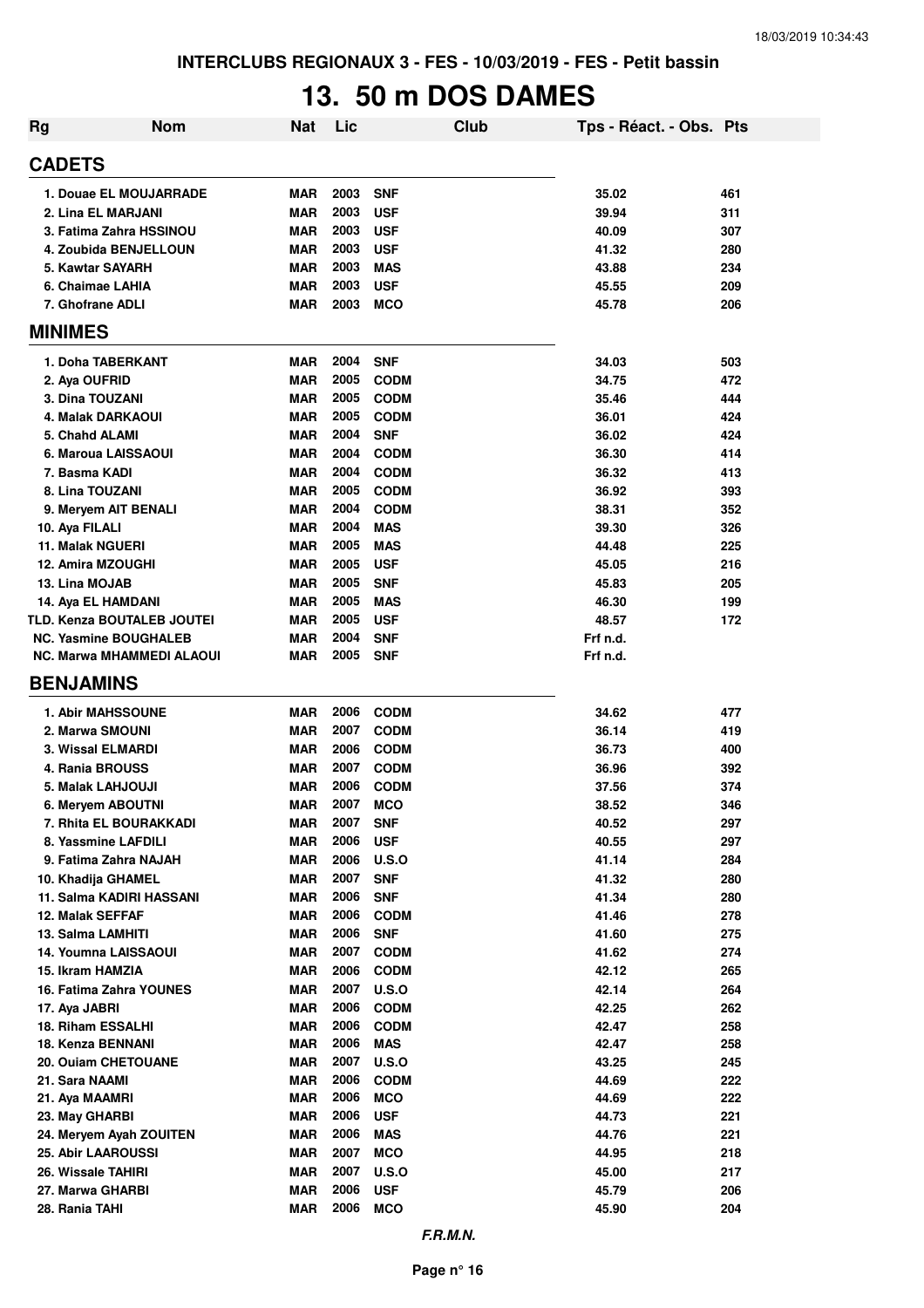# **13. 50 m DOS DAMES**

| Rg                           | <b>Nom</b> | <b>Nat</b> | Lic  | Club        | Tps - Réact. - Obs. Pts |     |
|------------------------------|------------|------------|------|-------------|-------------------------|-----|
| <b>BENJAMINS</b>             |            |            |      |             |                         |     |
| 29. Salma LAAROUSSI          |            | <b>MAR</b> | 2006 | <b>MCO</b>  | 46.03                   | 203 |
| <b>30. Manal ELMATTICHI</b>  |            | <b>MAR</b> | 2007 | <b>CODM</b> | 46.29                   | 199 |
| 31. Hafsa STILI              |            | <b>MAR</b> | 2007 | U.S.O       | 46.81                   | 193 |
| 32. Chada BENBRAHIM          |            | <b>MAR</b> | 2007 | <b>MAS</b>  | 47.20                   | 188 |
| 33. Ghita NAOUI              |            | <b>MAR</b> | 2007 | <b>SNF</b>  | 47.91                   | 180 |
| 34. Laila BELAOULA           |            | <b>MAR</b> | 2007 | <b>SNF</b>  | 48.14                   | 177 |
| 35. Yasmine ARFAQ            |            | <b>MAR</b> | 2006 | <b>MAS</b>  | 54.90                   | 119 |
| 36. Salma NEQQAZ             |            | <b>MAR</b> | 2007 | <b>USF</b>  | 55.01                   | 119 |
| 37. Zineb SAIDI              |            | <b>MAR</b> | 2006 | <b>MAS</b>  | 56.13                   | 112 |
| <b>NC. Ouiame BOUAZZAOUI</b> |            | <b>MAR</b> | 2007 | <b>MCO</b>  | Frf exc.                |     |
| <b>NC. Ikrame NABIL</b>      |            | <b>MAR</b> | 2007 | <b>SNF</b>  | Frf n.d.                |     |
| <b>NC. Rihab HACHIK</b>      |            | <b>MAR</b> | 2007 | <b>USF</b>  | Frf n.d.                |     |
| <b>NC. Zineb BOULMAN</b>     |            | <b>MAR</b> | 2006 | <b>MAS</b>  | Dsq VI                  | 0   |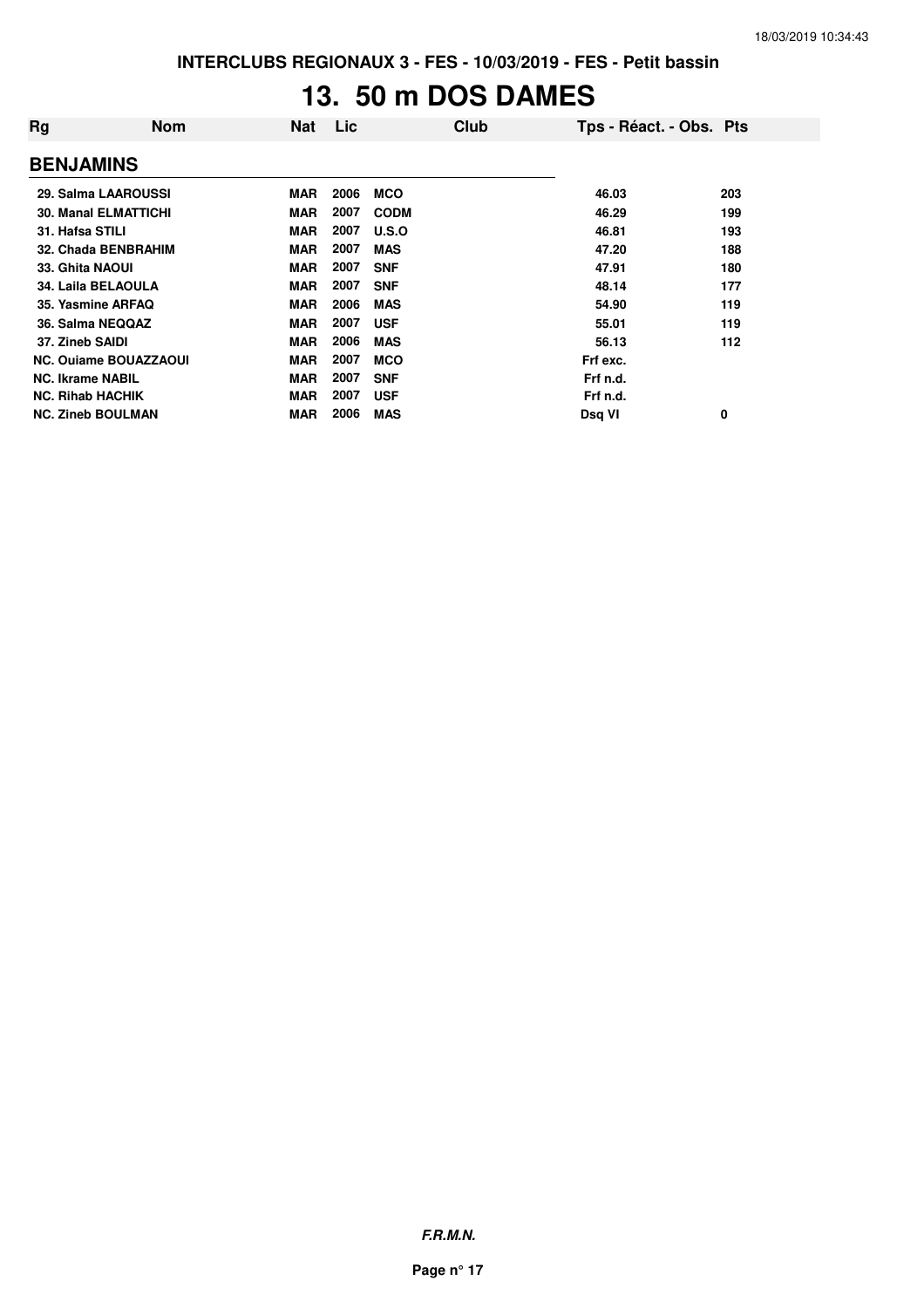# **14. 50 m DOS MESSIEURS**

| <b>Rg</b>     | <b>Nom</b>                                           | <b>Nat</b>        | Lic          | <b>Club</b>                | Tps - Réact. - Obs. Pts |     |
|---------------|------------------------------------------------------|-------------------|--------------|----------------------------|-------------------------|-----|
|               | <b>SENIORS</b>                                       |                   |              |                            |                         |     |
|               | 1. Karim AMARTI                                      | <b>MAR</b>        | 1998         | <b>USF</b>                 | 30.81                   | 475 |
|               | <b>JUNIORS</b>                                       |                   |              |                            |                         |     |
|               | 1. Abdeljabbar REGRAGUI                              | <b>MAR</b>        | 2001         | <b>CODM</b>                | 27.58                   | 662 |
|               | 2. Omar FILALI                                       | <b>MAR</b>        | 2001         | <b>USF</b>                 | 30.08                   | 510 |
|               | 3. Abdellah KHARKHACH                                | <b>MAR</b>        | 2001         | <b>USF</b>                 | 32.47                   | 406 |
| <b>CADETS</b> |                                                      |                   |              |                            |                         |     |
|               | 1. Walid RHZAL                                       | MAR               | 2003         | <b>UNO</b>                 | 31.33                   | 451 |
|               | 2. Anass KEMMOUNE                                    | <b>MAR</b>        | 2003         | <b>SNF</b>                 | 33.04                   | 385 |
|               | 2. El Mehdi ELKAMYA                                  | <b>MAR</b>        | 2002         | <b>SNF</b>                 | 33.04                   | 385 |
|               | 4. Mohammed Amine CHETOUANE                          | <b>MAR</b>        | 2003         | <b>UNO</b>                 | 33.86                   | 358 |
|               | 5. Aymane SIAHMED OUALI                              | <b>MAR</b>        | 2002         | <b>SNF</b>                 | 35.26                   | 317 |
|               | 6. Zakaria NAJAH                                     | <b>MAR</b>        | 2003         | <b>U.S.O</b>               | 35.60                   | 308 |
|               | 7. Youssef KADIRI HASSANI                            | <b>MAR</b>        | 2003         | <b>SNF</b>                 | 36.80                   | 278 |
|               | 8. Youssef SAIDI                                     | <b>MAR</b>        | 2003         | <b>SNF</b>                 | 36.81                   | 278 |
|               | 9. Walid EL BOURAKKADI                               | <b>MAR</b>        | 2003         | <b>SNF</b>                 | 37.40                   | 265 |
|               | 10. Mehdi CHEHLAFI                                   | <b>MAR</b>        | 2003         | U.S.O                      | 38.80                   | 237 |
|               | 11. M'hammed RHORCHI                                 | <b>MAR</b>        | 2003         | <b>SNF</b>                 | 40.73                   | 205 |
|               | <b>NC. Adnane BENADADA</b>                           | <b>MAR</b>        | 2003         | <b>SNF</b>                 | Frf n.d.                |     |
|               | <b>NC. Mehdi BOUSSATATE</b>                          | <b>MAR</b>        | 2003         | U.S.O                      | Frf n.d.                |     |
|               | <b>MINIMES</b>                                       |                   |              |                            |                         |     |
|               | 1. Salim FRIKECH                                     | <b>MAR</b>        | 2004         | <b>CODM</b>                | 28.33                   | 611 |
|               | 2. Nouh ZAROUKI                                      | <b>MAR</b>        | 2005         | <b>UNO</b>                 | 31.67                   | 437 |
|               | 3. Karim JENNANE                                     | <b>MAR</b>        | 2004         | <b>CODM</b>                | 31.72                   | 435 |
|               | 4. Youssef IDRISSI                                   | <b>MAR</b>        | 2005         | <b>CODM</b>                | 32.55                   | 403 |
|               | 5. Ali SAADOUN                                       | <b>MAR</b>        | 2005         | <b>CODM</b>                | 33.04                   | 385 |
|               | 6. Mohammed MOUISSE                                  | <b>MAR</b>        | 2004         | <b>USF</b>                 | 33.27                   | 377 |
|               | 7. Khalil ELMOUNE                                    | <b>MAR</b>        | 2005         | <b>CODM</b>                | 33.39                   | 373 |
|               | 8. Soufiane AZFAR                                    | <b>MAR</b>        | 2004         | <b>USF</b>                 | 33.78                   | 360 |
|               | 9. Saad YASSIRI                                      | <b>MAR</b>        | 2005         | <b>USF</b>                 | 33.79                   | 360 |
|               | 10. Alae BOUARGANE                                   | <b>MAR</b>        | 2005         | <b>CODM</b>                | 33.91                   | 356 |
|               | <b>11. Anas BOUHAMIDI ALAOUI</b>                     | MAR               | 2004         | <b>CODM</b>                | 34.04                   | 352 |
|               | 12. Taha CHTATI                                      | <b>MAR</b>        | 2005         | <b>CODM</b>                | 34.64                   | 334 |
|               | 13. Mohammed MOUSSA                                  | <b>MAR</b>        | 2005         | <b>MCO EN</b>              | 36.28                   | 291 |
|               | 14. Mohamed Salah Eddine RAHHOU                      | <b>MAR</b>        | 2005         | <b>UNO</b>                 | 36.56                   | 284 |
|               | <b>15. Ilyas CHEKKORI</b>                            | <b>MAR</b>        | 2004         | <b>SNF</b>                 | 37.07                   | 272 |
|               | 16. Mohamed Rayhane BENNANI                          | MAR               | 2005         | <b>DNF</b>                 | 37.37                   | 266 |
|               | 17. Houssam BENKIEN                                  | MAR               | 2004         | <b>MAS</b>                 | 37.45                   | 264 |
|               | 18. Abdessalam BEN KALTOUM                           | MAR               | 2005         | <b>USF</b>                 | 38.70                   | 239 |
|               | <b>19. Mohammed BENCHEKROUN</b>                      | <b>MAR</b>        | 2004         | <b>SNF</b>                 | 39.08                   | 232 |
|               | 20. Yassine MAKNASSI SALIME                          | MAR               | 2004         | <b>MAS</b>                 | 39.17                   | 231 |
|               | 21. Othmane ZAITOUNE                                 | <b>MAR</b>        | 2004         | <b>MAS</b>                 | 39.20                   | 230 |
|               | 22. Boubker SAYARH                                   | MAR               | 2005         | <b>MAS</b>                 | 41.10                   | 200 |
|               | 23. Aymane NASSIRI                                   | MAR               | 2004<br>2005 | <b>UNO</b>                 | 41.68                   | 191 |
|               | 24. Othmane IRZI                                     | MAR               |              | <b>SNF</b>                 | 41.93                   | 188 |
|               | 25. Taha HAMMANI                                     | <b>MAR</b>        | 2005         | <b>USF</b>                 | 41.95                   | 188 |
|               | TLD. Ghali DAIRI                                     | MAR               | 2005<br>2005 | <b>MAS</b>                 | 44.39                   | 158 |
|               | <b>TLD. Iliass ARFAOUI</b><br><b>NC. Ali TOUIJAR</b> | MAR               | 2005         | <b>U.S.O</b><br><b>SNF</b> | 53.73                   | 89  |
|               | <b>NC. Mohammed Yassine RHALOUSSI</b>                | MAR<br><b>MAR</b> | 2005         | <b>U.S.O</b>               | Frf n.d.<br>Frf n.d.    |     |
|               |                                                      |                   |              |                            |                         |     |
|               | <b>BENJAMINS</b>                                     |                   |              |                            |                         |     |
|               | 1. Souhaib EL MOUSSAMI                               | MAR               | 2006         | <b>CODM</b>                | 32.68                   | 398 |
|               | 2. Mohammed Tayeb GHALLAB                            | MAR               | 2006         | <b>SNF</b>                 | 34.29                   | 344 |
|               |                                                      |                   |              | F.R.M.N.                   |                         |     |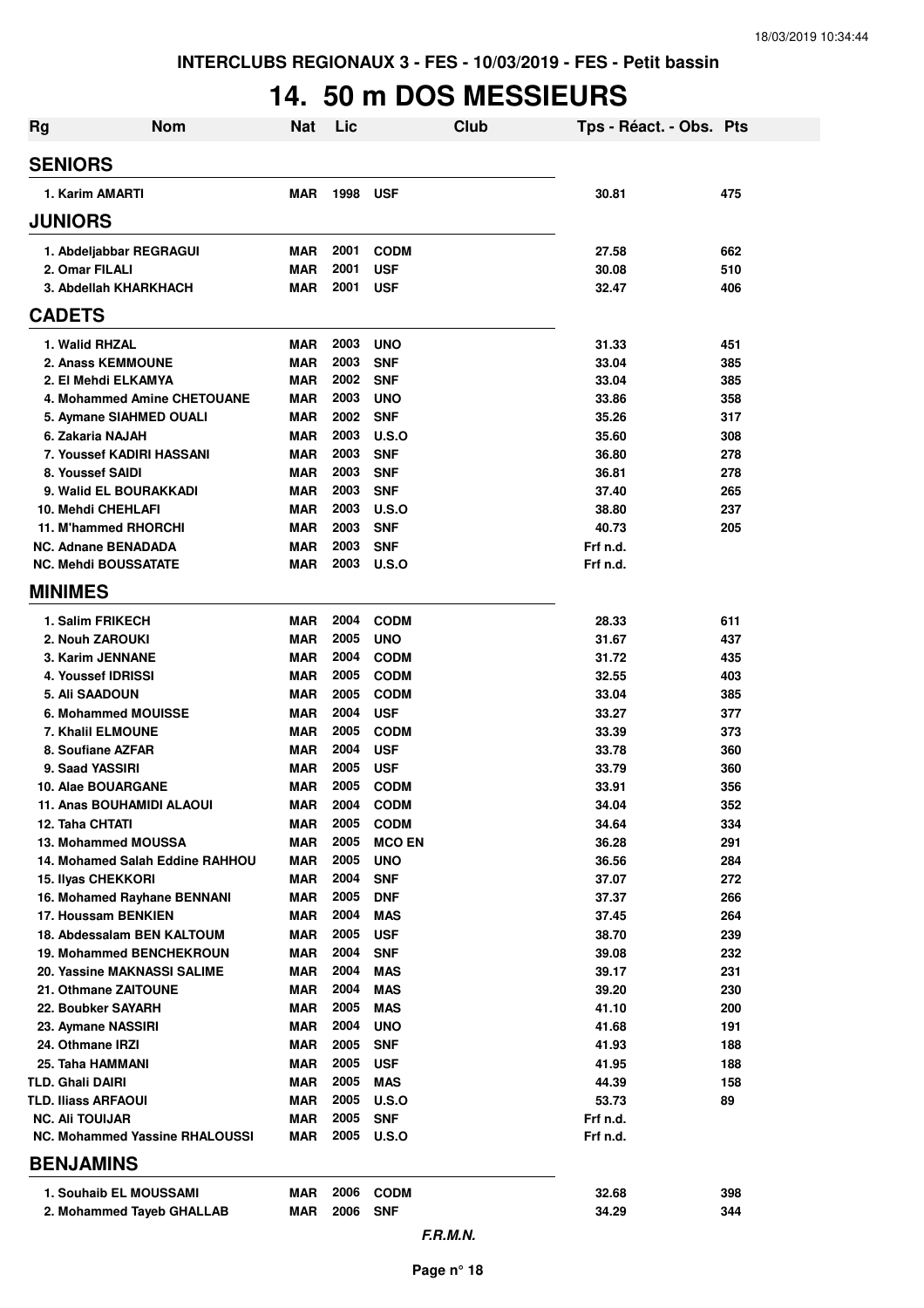## **14. 50 m DOS MESSIEURS**

| Rg | <b>Nom</b>                    | <b>Nat</b> | Lic  | Club          | Tps - Réact. - Obs. Pts |     |
|----|-------------------------------|------------|------|---------------|-------------------------|-----|
|    | <b>BENJAMINS</b>              |            |      |               |                         |     |
|    | 3. Nizar SALMI                | MAR        | 2006 | <b>CODM</b>   | 34.63                   | 334 |
|    | 4. Adam LAMHITI               | <b>MAR</b> | 2006 | <b>SNF</b>    | 34.64                   | 334 |
|    | 5. Amine RACHEK               | <b>MAR</b> | 2006 | <b>CODM</b>   | 37.07                   | 272 |
|    | 6. Omar HIDAF                 | <b>MAR</b> | 2006 | <b>CODM</b>   | 37.30                   | 267 |
|    | 7. Ilyasse ZAID               | <b>MAR</b> | 2006 | <b>MCO EN</b> | 37.33                   | 267 |
|    | 8. El Mehdi ZOUHRI            | <b>MAR</b> | 2006 | <b>UNO</b>    | 39.15                   | 231 |
|    | 9. Ayoub LAMHITI              | <b>MAR</b> | 2006 | <b>SNF</b>    | 39.28                   | 229 |
|    | 10. Abdelkabir ENNAJM         | <b>MAR</b> | 2006 | <b>CODM</b>   | 39.45                   | 226 |
|    | 11. Aymane TLEMCANI           | <b>MAR</b> | 2006 | <b>DNF</b>    | 40.23                   | 213 |
|    | 12. Adam ARFAQ                | <b>MAR</b> | 2006 | <b>MAS</b>    | 40.31                   | 212 |
|    | 13. Adam Othmane HAMDAOUI     | <b>MAR</b> | 2006 | <b>MCO</b>    | 40.32                   | 212 |
|    | 14. Abdellah HANINI           | <b>MAR</b> | 2006 | <b>CODM</b>   | 40.51                   | 209 |
|    | <b>15. Karim BOUGHALEB</b>    | <b>MAR</b> | 2006 | <b>SNF</b>    | 40.68                   | 206 |
|    | 15. Mohamed Sami MIRI         | <b>MAR</b> | 2007 | <b>UNO</b>    | 40.68                   | 206 |
|    | 17. Mohammed MANSOURI         | <b>MAR</b> | 2006 | <b>SNF</b>    | 40.71                   | 205 |
|    | 18. Mohamed Rayane BOUASSAL   | <b>MAR</b> | 2007 | <b>CODM</b>   | 41.26                   | 197 |
|    | 19. Omar EL MARKHI            | <b>MAR</b> | 2006 | <b>USF</b>    | 41.35                   | 196 |
|    | 20. Yahya FATEINE             | <b>MAR</b> | 2007 | <b>SNF</b>    | 41.66                   | 192 |
|    | 21. Houssam KHAZZAN           | <b>MAR</b> | 2007 | <b>CODM</b>   | 41.80                   | 190 |
|    | 22. Ayman LAMFEDEL            | <b>MAR</b> | 2007 | <b>CODM</b>   | 42.02                   | 187 |
|    | 23. Rayane AMALI              | <b>MAR</b> | 2006 | <b>CODM</b>   | 42.08                   | 186 |
|    | 24. Ahmed Khalil RBII         | <b>MAR</b> | 2006 | <b>USF</b>    | 42.23                   | 184 |
|    | 25. Ousama HASSAIN            | <b>MAR</b> | 2007 | <b>UNO</b>    | 42.30                   | 183 |
|    | 26. Hamza ESSARSARE           | <b>MAR</b> | 2007 | <b>CODM</b>   | 42.87                   | 176 |
|    | 27. Rayane LAZAR              | <b>MAR</b> | 2007 | <b>MCO</b>    | 42.95                   | 175 |
|    | 28. Mehdi OUMOKHTAR           | <b>MAR</b> | 2007 | <b>UNO</b>    | 43.52                   | 168 |
|    | 29. Rayane ISMAILI            | <b>MAR</b> | 2006 | <b>CODM</b>   | 43.57                   | 168 |
|    | 30. Haytam BOUHACHEM          | <b>MAR</b> | 2007 | <b>CODM</b>   | 43.58                   | 167 |
|    | 31. Sami BENALI               | <b>MAR</b> | 2007 | <b>USF</b>    | 44.22                   | 160 |
|    | 32. Zakariae ROUICHA          | <b>MAR</b> | 2007 | <b>CODM</b>   | 44.32                   | 159 |
|    | 33. Mohamed Amine GUETTAB     | <b>MAR</b> | 2006 | <b>SNF</b>    | 44.41                   | 158 |
|    | <b>34. Badr CHEHLAFI</b>      | <b>MAR</b> | 2007 | <b>U.S.O</b>  | 44.45                   | 158 |
|    | 35. Logmane FASSI FIHRI       | <b>MAR</b> | 2006 | <b>MAS</b>    | 45.05                   | 152 |
|    | 36. Abderrahim MRHAILAF       | <b>MAR</b> | 2007 | <b>CODM</b>   | 45.69                   | 145 |
|    | 37. Badredine FASSI FIHRI     | <b>MAR</b> | 2007 | <b>MAS</b>    | 46.83                   | 135 |
|    | 38. Salaheddine KOJMANE       | <b>MAR</b> | 2006 | <b>CODM</b>   | 47.53                   | 129 |
|    | 39. Abdellah RAJOUANI         | <b>MAR</b> | 2007 | <b>USF</b>    | 47.60                   | 128 |
|    | 40. Mohammed Yassine AMAMOU   | <b>MAR</b> | 2007 | <b>USF</b>    | 51.71                   | 100 |
|    | 41. Yassine BENJELLOUN        | <b>MAR</b> | 2006 | <b>USF</b>    | 52.74                   | 94  |
|    | 42. Mohamed Sami EL MARJANI   | <b>MAR</b> | 2007 | <b>USF</b>    | 55.72                   | 80  |
|    | 43. Yassine EL HASKOURI       | <b>MAR</b> | 2007 | <b>USF</b>    | 56.34                   | 77  |
|    | <b>NC. Amine CHATER</b>       | <b>MAR</b> | 2007 | U.S.O         | Frf n.d.                |     |
|    | <b>NC. Salah Eddine SALMI</b> | <b>MAR</b> | 2006 | <b>UNO</b>    | Disqual.                | 0   |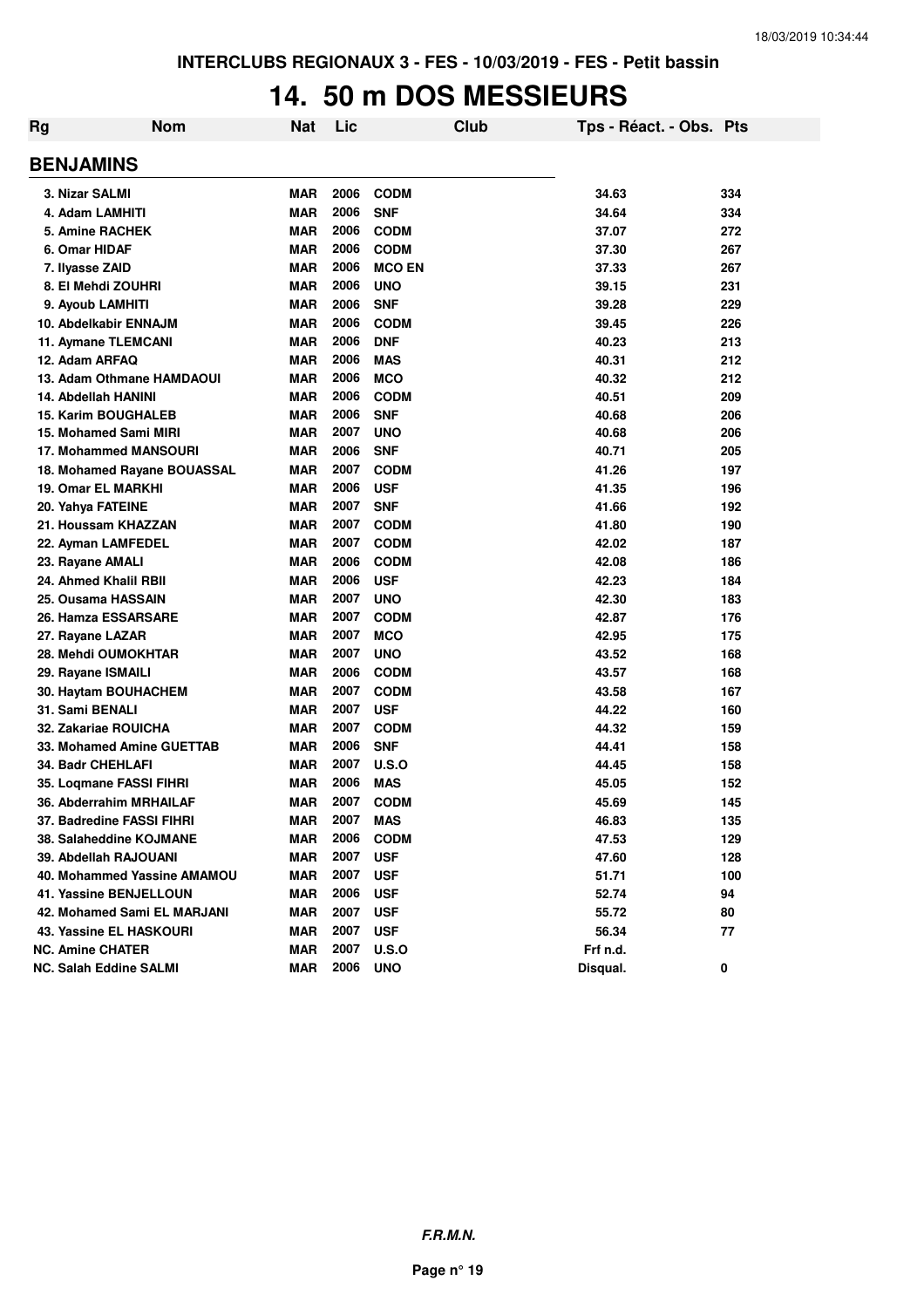## **15. 200 m PAPILLON DAMES**

| Rg               | <b>Nom</b>              | <b>Nat</b> | Lic  | Club        | Tps - Réact. - Obs. Pts |     |
|------------------|-------------------------|------------|------|-------------|-------------------------|-----|
| <b>CADETS</b>    |                         |            |      |             |                         |     |
| 1. Hajar SABER   |                         | <b>MAR</b> | 2003 | <b>CODM</b> | 2:59.58                 | 312 |
|                  | 2. Douae EL MOUJARRADE  | <b>MAR</b> | 2003 | <b>SNF</b>  | 3:03.44                 | 292 |
| <b>MINIMES</b>   |                         |            |      |             |                         |     |
|                  | 1. Malak DARKAOUI       | <b>MAR</b> | 2005 | <b>CODM</b> | 2:45.04                 | 402 |
| 2. Nada DJEBLI   |                         | <b>MAR</b> | 2005 | <b>CODM</b> | 3:00.34                 | 308 |
|                  | 3. Fatima Zahra LAKTATI | <b>MAR</b> | 2004 | <b>MAS</b>  | 3:03.15                 | 294 |
| <b>BENJAMINS</b> |                         |            |      |             |                         |     |
| 1. Aya JABRI     |                         | <b>MAR</b> | 2006 | <b>CODM</b> | 3:29.06                 | 197 |

**F.R.M.N.**

**Page n° 20**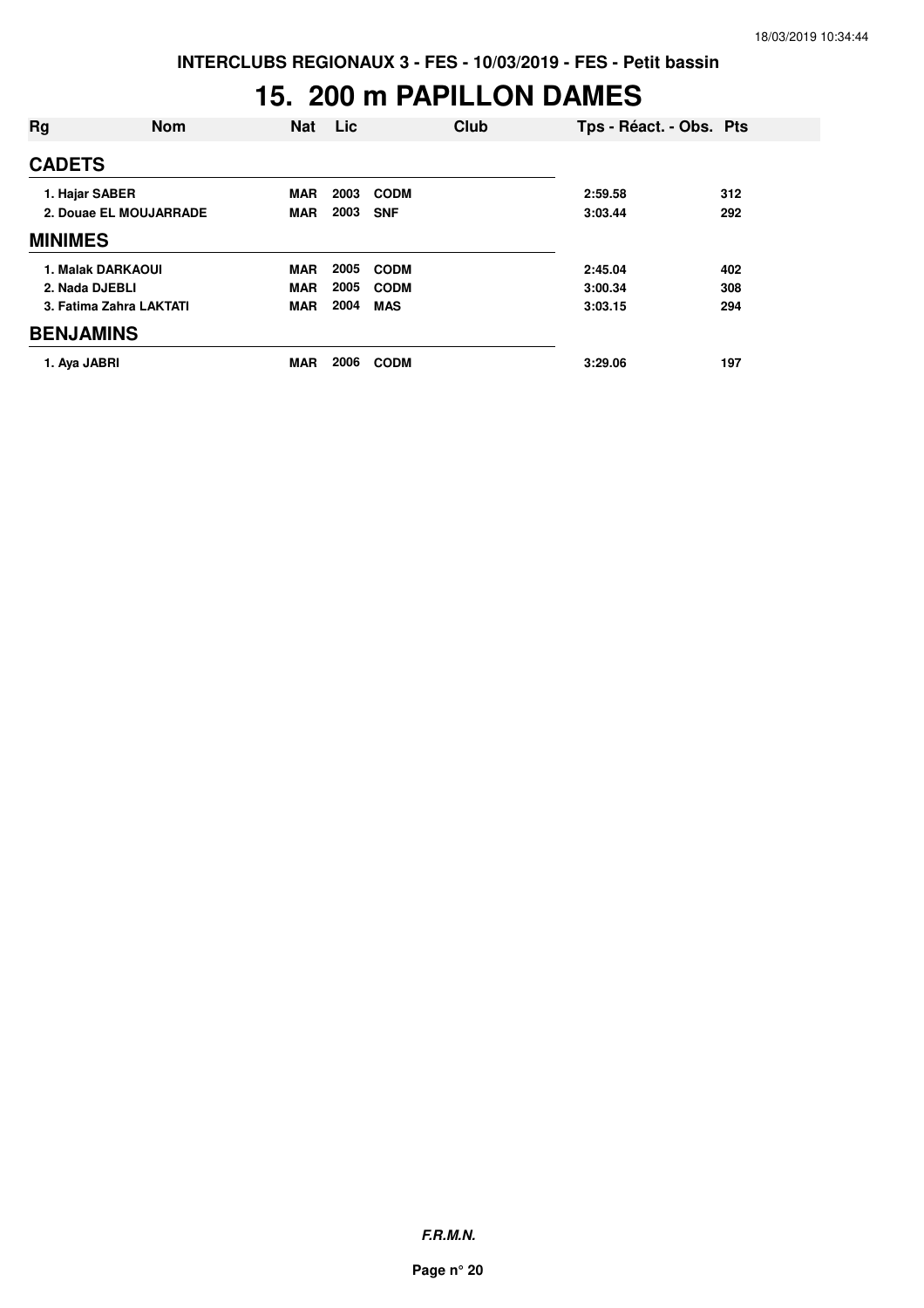#### **16. 200 m PAPILLON MESSIEURS**

| <b>Rg</b>     | <b>Nom</b>                 | <b>Nat</b> | Lic. | Club        | Tps - Réact. - Obs. Pts |     |
|---------------|----------------------------|------------|------|-------------|-------------------------|-----|
| <b>CADETS</b> |                            |            |      |             |                         |     |
|               | 1. Monssif Hamza TIJARI    | <b>MAR</b> | 2002 | <b>CODM</b> | 2:19.65                 | 509 |
|               | 2. Adam SEDDOUK            | <b>MAR</b> | 2003 | <b>CODM</b> | 2:21.94                 | 484 |
|               | 3. Zakariae AMALI          | <b>MAR</b> | 2003 | <b>CODM</b> | 2:22.20                 | 482 |
|               | 4. Othman RASSI            | <b>MAR</b> | 2002 | <b>UNO</b>  | 2:48.10                 | 291 |
|               | <b>NC. Adnane BENADADA</b> | <b>MAR</b> | 2003 | <b>SNF</b>  | Frf exc.                |     |
|               | <b>MINIMES</b>             |            |      |             |                         |     |
|               | <b>1. Ali ESSARSARE</b>    | <b>MAR</b> | 2005 | <b>CODM</b> | 2:42.63                 | 322 |
|               | 2. Yasser OUARIACH         | <b>MAR</b> | 2005 | U.S.O       | 2:45.89                 | 303 |
|               | <b>BENJAMINS</b>           |            |      |             |                         |     |
|               | 1. Nizar SALMI             | <b>MAR</b> | 2006 | <b>CODM</b> | 2:51.10                 | 276 |
|               | 2. Souhaib EL MOUSSAMI     | <b>MAR</b> | 2006 | <b>CODM</b> | 2:54.33                 | 261 |
|               | 3. Nizar HAOUATI           | <b>MAR</b> | 2007 | <b>USF</b>  | 2:59.03                 | 241 |
|               | 4. Hamza AINOUSS           | <b>MAR</b> | 2006 | <b>CODM</b> | 3:00.81                 | 234 |
|               | 5. Ziyad TIJARI            | <b>MAR</b> | 2006 | <b>CODM</b> | 3:07.92                 | 208 |
|               | 6. Ayman LAMFEDEL          | <b>MAR</b> | 2007 | <b>CODM</b> | 3:34.01                 | 141 |
|               | 7. Haytam BOUHACHEM        | <b>MAR</b> | 2007 | <b>CODM</b> | 3:49.63                 | 114 |
|               | 8. Mohamed Rayane BOUASSAL | <b>MAR</b> | 2007 | <b>CODM</b> | 3:51.34                 | 111 |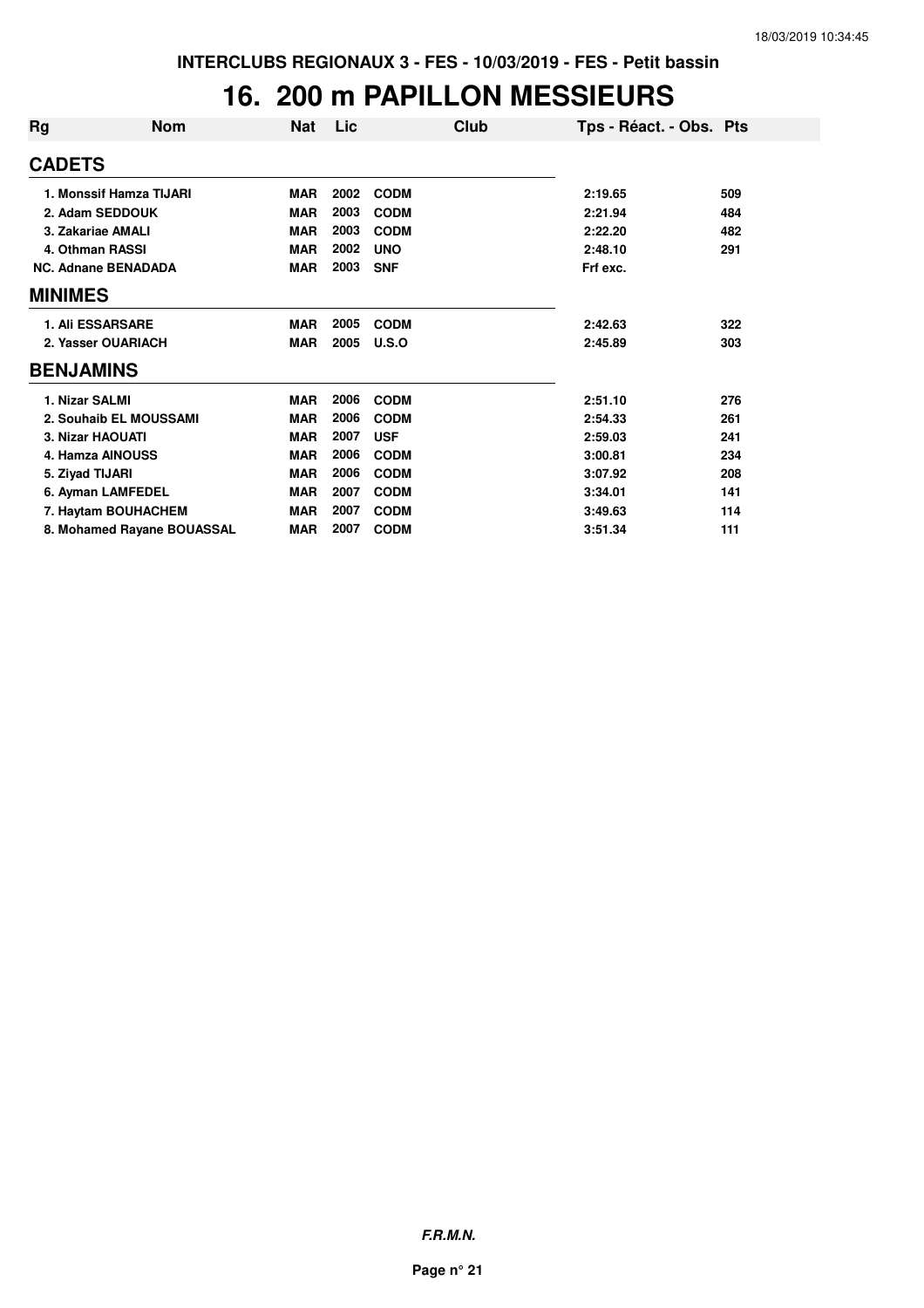## **17. 100 m BRASSE DAMES**

| <b>Rg</b>                                        | <b>Nom</b>                       | <b>Nat</b>               | Lic          | <b>Club</b>               | Tps - Réact. - Obs. Pts |            |
|--------------------------------------------------|----------------------------------|--------------------------|--------------|---------------------------|-------------------------|------------|
| <b>CADETS</b>                                    |                                  |                          |              |                           |                         |            |
|                                                  | 1. Salma REGRAGUI                | <b>MAR</b>               | 2002         | <b>USF</b>                | 1:30.66                 | 357        |
|                                                  | 2. Lina EL MARJANI               | <b>MAR</b>               | 2003         | <b>USF</b>                | 1:39.84                 | 267        |
|                                                  | TLD. Ayat Errahmane BELRHITI     | <b>MAR</b>               | 2002         | <b>MAS</b>                | 1:40.30                 | 264        |
| <b>MINIMES</b>                                   |                                  |                          |              |                           |                         |            |
|                                                  | 1. Meryem AIT BENALI             | <b>MAR</b>               | 2004         | <b>CODM</b>               | 1:23.69                 | 454        |
| 2. Nada DJEBLI                                   |                                  | <b>MAR</b>               | 2005         | <b>CODM</b>               | 1:25.73                 | 422        |
| 3. Rim RAHALI                                    |                                  | <b>MAR</b>               | 2005         | <b>CODM</b>               | 1:27.72                 | 394        |
| 4. Basma KADI                                    |                                  | <b>MAR</b>               | 2004         | <b>CODM</b>               | 1:27.89                 | 392        |
|                                                  | 5. Dina TOUZANI                  | <b>MAR</b>               | 2005         | <b>CODM</b>               | 1:29.35                 | 373        |
| 6. Sofia SAIDI                                   |                                  | <b>MAR</b>               | 2005         | <b>SNF</b>                | 1:29.55                 | 371        |
|                                                  | 7. Rim IDRISSI ROCHI ISSI        | <b>MAR</b>               | 2005         | <b>SNF</b>                | 1:32.26                 | 339        |
|                                                  | 8. Malak LAMHITI                 | <b>MAR</b>               | 2004         | <b>SNF</b>                | 1:32.82                 | 333        |
|                                                  | 9. Doha TABERKANT                | <b>MAR</b>               | 2004         | <b>SNF</b>                | 1:33.13                 | 329        |
| 10. Lina TOUZANI                                 |                                  | <b>MAR</b>               | 2005         | <b>CODM</b>               | 1:35.68                 | 304        |
| 10. Chahd ALAMI                                  |                                  | <b>MAR</b>               | 2004         | <b>SNF</b>                | 1:35.68                 | 304        |
|                                                  | 12. Aya EL HAMDANI               | <b>MAR</b>               | 2005<br>2004 | <b>MAS</b>                | 1:35.83                 | 302        |
| <b>TLD. Aya FILALI</b><br><b>TLD. Lina MOJAB</b> |                                  | <b>MAR</b><br><b>MAR</b> | 2005         | <b>MAS</b><br><b>SNF</b>  | 1:45.88<br>1:58.27      | 224<br>161 |
|                                                  | <b>NC. Marwa MHAMMEDI ALAOUI</b> | <b>MAR</b>               | 2005         | <b>SNF</b>                | Frf n.d.                |            |
|                                                  | <b>NC. Kenza BOUTALEB JOUTEI</b> | <b>MAR</b>               | 2005         | <b>USF</b>                | Dsq VI                  | 0          |
| <b>BENJAMINS</b>                                 |                                  |                          |              |                           |                         |            |
|                                                  |                                  |                          |              |                           |                         |            |
| 1. Aya TABET                                     | 2. Abir MAHSSOUNE                | <b>MAR</b><br><b>MAR</b> | 2007<br>2006 | <b>MCO</b><br><b>CODM</b> | 1:28.23<br>1:28.45      | 388<br>385 |
|                                                  | 3. Salma KADIRI HASSANI          | <b>MAR</b>               | 2006         | <b>SNF</b>                | 1:29.19                 | 375        |
|                                                  | 4. Malak LAHJOUJI                | <b>MAR</b>               | 2006         | <b>CODM</b>               | 1:29.47                 | 372        |
|                                                  | <b>5. Marwa SMOUNI</b>           | <b>MAR</b>               | 2007         | <b>CODM</b>               | 1:29.81                 | 367        |
|                                                  | <b>6. Malak MANSOURI</b>         | <b>MAR</b>               | 2007         | <b>SNF</b>                | 1:30.99                 | 353        |
|                                                  | 7. Rania BROUSS                  | <b>MAR</b>               | 2007         | <b>CODM</b>               | 1:31.82                 | 344        |
|                                                  | 8. Wissal ELMARDI                | <b>MAR</b>               | 2006         | <b>CODM</b>               | 1:32.27                 | 339        |
|                                                  | 9. Malak SEFFAF                  | <b>MAR</b>               | 2006         | <b>CODM</b>               | 1:33.64                 | 324        |
|                                                  | 10. Yassmine LAFDILI             | <b>MAR</b>               | 2006         | <b>USF</b>                | 1:33.87                 | 322        |
| 11. Sara NAAMI                                   |                                  | <b>MAR</b>               | 2006         | <b>CODM</b>               | 1:36.70                 | 294        |
|                                                  | 12. Aicha ZOUARHI                | <b>MAR</b>               | 2006         | MAS                       | 1:37.77                 | 285        |
| 13. Jannat ADLI                                  |                                  | <b>MAR</b>               | 2007         | <b>MCO</b>                | 1:37.91                 | 283        |
|                                                  | 14. Marwa BELRHITI NEJJAR        | <b>MAR</b>               | 2007         | <b>CODM</b>               | 1:38.31                 | 280        |
|                                                  | 15. Rhita EL BOURAKKADI          | <b>MAR</b>               | 2007         | <b>SNF</b>                | 1:39.80                 | 268        |
|                                                  | 16. Salma LAMHITI                | <b>MAR</b>               | 2006         | <b>SNF</b>                | 1:40.13                 | 265        |
| 17. Aya MERZOUK                                  | 18. Youmna LAISSAOUI             | <b>MAR</b><br><b>MAR</b> | 2007<br>2007 | <b>MAS</b><br><b>CODM</b> | 1:40.27<br>1:41.10      | 264        |
|                                                  | <b>19. Manal ELMATTICHI</b>      | <b>MAR</b>               | 2007         | <b>CODM</b>               | 1:41.20                 | 257<br>257 |
|                                                  | 20. Ouiam CHETOUANE              | <b>MAR</b>               | 2007         | <b>U.S.O</b>              | 1:42.05                 | 250        |
|                                                  | 21. Fatima Zahra NAJAH           | <b>MAR</b>               | 2006         | <b>U.S.O</b>              | 1:42.37                 | 248        |
| 22. Ikram HAMZIA                                 |                                  | <b>MAR</b>               | 2006         | <b>CODM</b>               | 1:43.04                 | 243        |
| 23. Aya MAAMRI                                   |                                  | <b>MAR</b>               | 2006         | <b>MCO</b>                | 1:43.38                 | 241        |
|                                                  | 24. Zineb BOULMAN                | <b>MAR</b>               | 2006         | <b>MAS</b>                | 1:44.10                 | 236        |
| 25. Asmae KRIBII                                 |                                  | <b>MAR</b>               | 2006         | <b>MCO</b>                | 1:45.39                 | 227        |
|                                                  | 26. Meryem Ayah ZOUITEN          | <b>MAR</b>               | 2006         | <b>MAS</b>                | 1:47.93                 | 211        |
| 27. Ghita NAOUI                                  |                                  | <b>MAR</b>               | 2007         | <b>SNF</b>                | 1:49.40                 | 203        |
|                                                  | 28. Abir LAAROUSSI               | <b>MAR</b>               | 2007         | <b>MCO</b>                | 1:50.26                 | 198        |
|                                                  | 29. Chada BENBRAHIM              | <b>MAR</b>               | 2007         | <b>MAS</b>                | 1:54.30                 | 178        |
|                                                  | 30. Kanza MARRAKCHI BENAZZOUZ    | <b>MAR</b>               | 2007         | <b>USF</b>                | 1:55.03                 | 175        |
|                                                  | 31. Riham ESSALHI                | <b>MAR</b>               | 2006         | <b>CODM</b>               | 1:55.38                 | 173        |
| 32. May GHARBI                                   |                                  | <b>MAR</b>               | 2006         | <b>USF</b>                | 1:55.96                 | 170        |
| 33. Rania TAHI                                   |                                  | <b>MAR</b>               | 2006         | <b>MCO</b>                | 1:56.22                 | 169        |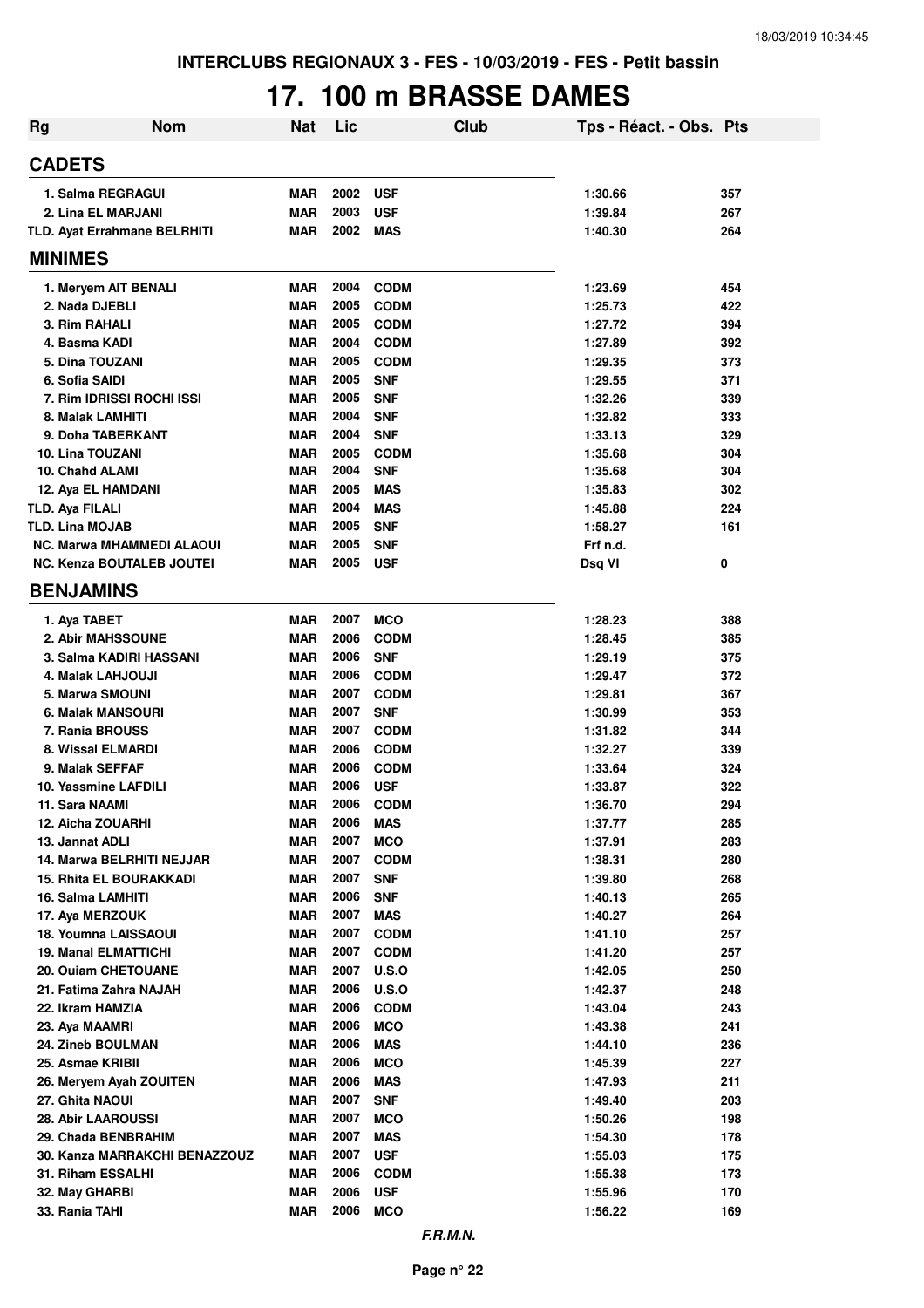## **17. 100 m BRASSE DAMES**

| Rg                           | <b>Nom</b> | <b>Nat</b> | <b>Lic</b> |            | Club | Tps - Réact. - Obs. Pts |     |
|------------------------------|------------|------------|------------|------------|------|-------------------------|-----|
| <b>BENJAMINS</b>             |            |            |            |            |      |                         |     |
| 34. Marwa GHARBI             |            | MAR        | 2006       | <b>USF</b> |      | 2:00.19                 | 153 |
| 35. Laila BELAOULA           |            | <b>MAR</b> | 2007       | <b>SNF</b> |      | 2:01.19                 | 149 |
| 36. Salma LAAROUSSI          |            | <b>MAR</b> | 2006       | <b>MCO</b> |      | 2:04.98                 | 136 |
| <b>NC. Ouiame BOUAZZAOUI</b> |            | <b>MAR</b> | 2007       | <b>MCO</b> |      | Frf exc.                |     |
| <b>NC. Ikrame NABIL</b>      |            | MAR        | 2007       | <b>SNF</b> |      | Frf n.d.                |     |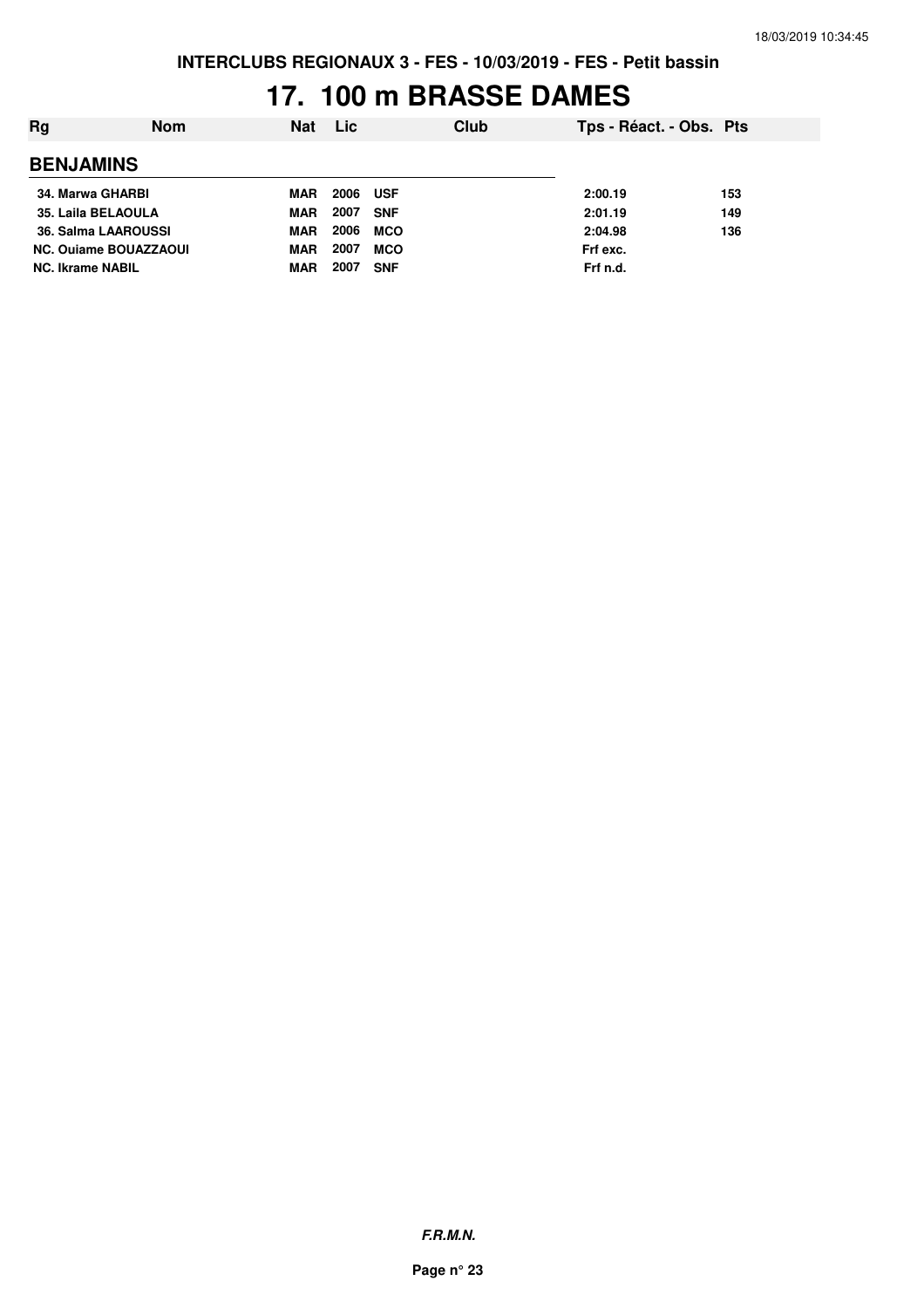## **18. 100 m BRASSE MESSIEURS**

| Rg                                               | <b>Nom</b>                            | <b>Nat</b>               | Lic          |                           | Club | Tps - Réact. - Obs. Pts |            |
|--------------------------------------------------|---------------------------------------|--------------------------|--------------|---------------------------|------|-------------------------|------------|
| <b>SENIORS</b>                                   |                                       |                          |              |                           |      |                         |            |
| 1. Ahmed Reda ENNAIM                             |                                       | <b>MAR</b>               | 1996         | <b>CODM</b>               |      | 1:09.32                 | 599        |
| TLD. Soufyane GUENDOUZ                           |                                       | <b>MAR</b>               | 1999         | <b>MCO</b>                |      | 1:32.74                 | 250        |
| <b>JUNIORS</b>                                   |                                       |                          |              |                           |      |                         |            |
| 1. Abdeljabbar REGRAGUI                          |                                       | <b>MAR</b>               | 2001         | <b>CODM</b>               |      | 1:09.20                 | 603        |
| 2. Hamza BENNOUNA                                |                                       | <b>MAR</b>               | 2000         | <b>USF</b>                |      | 1:12.52                 | 523        |
| 3. Omar FILALI                                   |                                       | <b>MAR</b>               | 2001         | <b>USF</b>                |      | 1:17.88                 | 423        |
| <b>CADETS</b>                                    |                                       |                          |              |                           |      |                         |            |
| 1. Sami SAMRAH                                   |                                       | <b>MAR</b>               | 2003         | <b>CODM</b>               |      | 1:14.31                 | 486        |
| 2. Ayman MEFETTAR                                |                                       | <b>MAR</b>               | 2003         | <b>SNF</b>                |      | 1:14.81                 | 477        |
| 3. Walid RHZAL                                   |                                       | <b>MAR</b>               | 2003         | <b>UNO</b>                |      | 1:18.46                 | 413        |
| 4. Walid DEQQAOUI                                |                                       | <b>MAR</b>               | 2003         | <b>USF</b>                |      | 1:19.00                 | 405        |
| 5. Aymane SIAHMED OUALI                          |                                       | <b>MAR</b>               | 2002         | <b>SNF</b>                |      | 1:24.65                 | 329        |
| 6. Omar KHERCHOUCH                               |                                       | <b>MAR</b>               | 2003         | U.S.O                     |      | 1:26.63                 | 307        |
| 7. Zakaria NAJAH                                 |                                       | <b>MAR</b>               | 2003         | U.S.O                     |      | 1:26.86                 | 304        |
| 8. Youssef SAIDI                                 |                                       | <b>MAR</b>               | 2003         | <b>SNF</b>                |      | 1:27.05                 | 302        |
| <b>NC. Mehdi BOUSSATATE</b>                      |                                       | <b>MAR</b>               | 2003         | U.S.O                     |      | Frf n.d.                |            |
| <b>MINIMES</b>                                   |                                       |                          |              |                           |      |                         |            |
| 1. Karim JENNANE                                 |                                       | <b>MAR</b>               | 2004         | <b>CODM</b>               |      | 1:14.59                 | 481        |
| 2. Ismail DEQQAOUI                               |                                       | <b>MAR</b>               | 2005         | <b>USF</b>                |      | 1:16.40                 | 448        |
| <b>3. Khalil ELMOUNE</b>                         |                                       | <b>MAR</b>               | 2005         | <b>CODM</b>               |      | 1:17.77                 | 424        |
| 4. Abdellah ESSONNI                              |                                       | <b>MAR</b>               | 2004         | <b>CODM</b>               |      | 1:17.85                 | 423        |
| <b>5. Ali ESSARSARE</b>                          |                                       | <b>MAR</b>               | 2005         | <b>CODM</b>               |      | 1:18.16                 | 418        |
| 6. Anass BOUABDELLAOUI                           |                                       | <b>MAR</b>               | 2004         | <b>MCO</b>                |      | 1:18.31                 | 416        |
| 7. Ali SAADOUN                                   |                                       | <b>MAR</b>               | 2005         | <b>CODM</b>               |      | 1:21.83                 | 364        |
| 8. Othmane ZITOUNI<br>9. Youssef IDRISSI         |                                       | <b>MAR</b>               | 2005<br>2005 | <b>CODM</b>               |      | 1:22.52                 | 355        |
| 10. Ahmed Yassine SAIDI                          |                                       | <b>MAR</b><br><b>MAR</b> | 2004         | <b>CODM</b><br><b>UNO</b> |      | 1:23.02<br>1:23.25      | 349<br>346 |
| 11. Alae BOUARGANE                               |                                       | <b>MAR</b>               | 2005         | <b>CODM</b>               |      | 1:24.59                 | 330        |
|                                                  | <b>12. Yassine MAKNASSI SALIME</b>    | <b>MAR</b>               | 2004         | <b>MAS</b>                |      | 1:26.55                 | 308        |
| 13. Houssam BENKIEN                              |                                       | <b>MAR</b>               | 2004         | <b>MAS</b>                |      | 1:27.57                 | 297        |
| 14. Othmane BEKKAL                               |                                       | <b>MAR</b>               | 2004         | <b>MCO EN</b>             |      | 1:27.66                 | 296        |
| 15. Taha CHTATI                                  |                                       | <b>MAR</b>               | 2005         | <b>CODM</b>               |      | 1:29.73                 | 276        |
|                                                  | 16. Mohamed Rayhane BENNANI           | <b>MAR</b>               | 2005         | <b>DNF</b>                |      | 1:31.01                 | 265        |
| 17. Aymane NASSIRI                               |                                       | <b>MAR</b>               | 2004         | <b>UNO</b>                |      | 1:33.09                 | 247        |
|                                                  | 18. Mohamed Salah Eddine RAHHOU       | MAR                      | 2005         | <b>UNO</b>                |      | 1:33.20                 | 246        |
|                                                  | 19. Mohammed Borhane DZIRI            | MAR                      | 2005         | <b>MCO EN</b>             |      | 1:34.99                 | 233        |
| <b>TLD. IIvas CHEKKORI</b>                       |                                       | <b>MAR</b>               | 2004         | <b>SNF</b>                |      | 1:35.66                 | 228        |
| <b>TLD. Boubker SAYARH</b>                       |                                       | <b>MAR</b>               | 2005         | <b>MAS</b>                |      | 1:42.67                 | 184        |
| <b>NC. Ali TOUIJAR</b>                           |                                       | <b>MAR</b>               | 2005         | <b>SNF</b>                |      | Frf n.d.                |            |
|                                                  | <b>NC. Mohammed Yassine RHALOUSSI</b> | MAR                      | 2005         | U.S.O                     |      | Frf n.d.                |            |
| <b>BENJAMINS</b>                                 |                                       |                          |              |                           |      |                         |            |
| 1. Adam LAMHITI                                  |                                       | MAR                      | 2006         | <b>SNF</b>                |      | 1:22.03                 | 362        |
| <b>2. Ali BENCHEKROUN</b>                        |                                       | <b>MAR</b>               | 2006         | <b>USF</b>                |      | 1:25.91                 | 315        |
| <b>3. Amine RACHEK</b>                           |                                       | <b>MAR</b>               | 2006         | <b>CODM</b>               |      | 1:26.26                 | 311        |
| 4. Omar HIDAF                                    |                                       | <b>MAR</b>               | 2006         | <b>CODM</b>               |      | 1:27.88                 | 294        |
| 5. Abdellah HANINI                               |                                       | <b>MAR</b>               | 2006         | <b>CODM</b>               |      | 1:32.15                 | 255        |
| 6. Ziad MAHRACH                                  |                                       | <b>MAR</b>               | 2006         | <b>USF</b>                |      | 1:33.87                 | 241        |
| 7. Salaheddine KOJMANE                           |                                       | <b>MAR</b>               | 2006         | <b>CODM</b>               |      | 1:33.89                 | 241        |
| 8. Nasrallah BELHADRI                            |                                       | <b>MAR</b>               | 2006         | <b>UNO</b>                |      | 1:34.37                 | 237        |
| 9. Ayoub LAMHITI                                 |                                       | <b>MAR</b>               | 2006<br>2006 | <b>SNF</b>                |      | 1:34.86                 | 234        |
| 10. Mohammed MANSOURI<br>11. Abderrahim MRHAILAF |                                       | <b>MAR</b><br>MAR        | 2007         | <b>SNF</b><br><b>CODM</b> |      | 1:35.66<br>1:38.48      | 228<br>209 |
|                                                  |                                       |                          |              | F.R.M.N.                  |      |                         |            |
|                                                  |                                       |                          |              |                           |      |                         |            |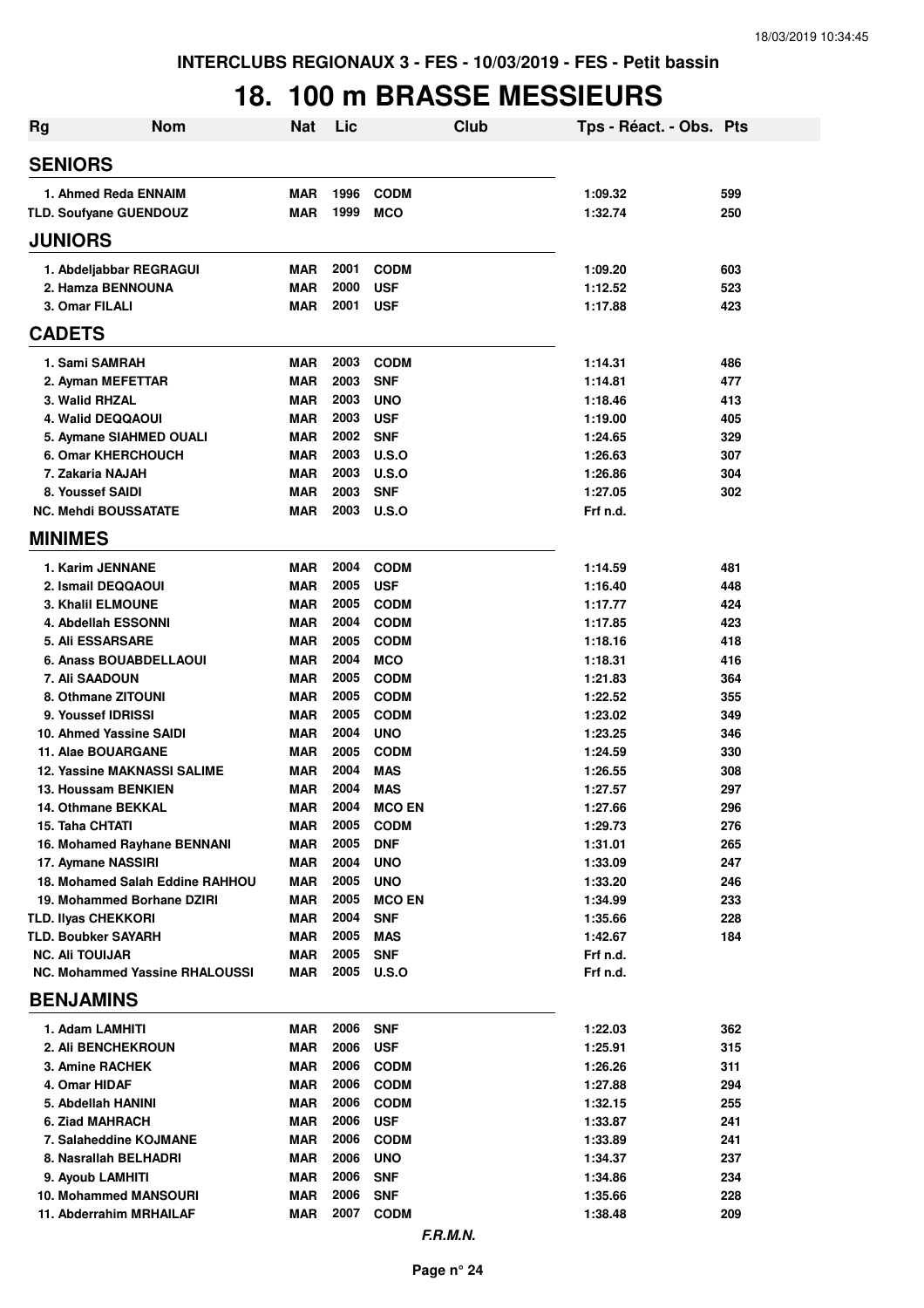#### **18. 100 m BRASSE MESSIEURS**

| <b>Rg</b>                   | <b>Nom</b> | <b>Nat</b> | Lic  | Club         | Tps - Réact. - Obs. Pts |     |
|-----------------------------|------------|------------|------|--------------|-------------------------|-----|
| <b>BENJAMINS</b>            |            |            |      |              |                         |     |
| 12. Marwane EL HAOUAT       |            | <b>MAR</b> | 2006 | <b>SNF</b>   | 1:39.39                 | 203 |
| 13. Adam ARFAQ              |            | <b>MAR</b> | 2006 | <b>MAS</b>   | 1:40.53                 | 196 |
| 14. Loqmane FASSI FIHRI     |            | <b>MAR</b> | 2006 | <b>MAS</b>   | 1:42.40                 | 186 |
| 15. Abdellah RAJOUANI       |            | <b>MAR</b> | 2007 | <b>USF</b>   | 1:43.66                 | 179 |
| 16. Aymane TLEMCANI         |            | <b>MAR</b> | 2006 | <b>DNF</b>   | 1:43.74                 | 178 |
| 16. Adam Othmane HAMDAOUI   |            | <b>MAR</b> | 2006 | <b>MCO</b>   | 1:43.74                 | 178 |
| 18. Hamza ESSARSARE         |            | <b>MAR</b> | 2007 | <b>CODM</b>  | 1:44.16                 | 176 |
| 19. Zakariae ROUICHA        |            | <b>MAR</b> | 2007 | <b>CODM</b>  | 1:44.47                 | 175 |
| 20. Mohamed Amine GUETTAB   |            | <b>MAR</b> | 2006 | <b>SNF</b>   | 1:46.45                 | 165 |
| 21. Houssam KHAZZAN         |            | <b>MAR</b> | 2007 | <b>CODM</b>  | 1:46.73                 | 164 |
| 22. Youssef ZAKRI           |            | <b>MAR</b> | 2006 | <b>USF</b>   | 1:47.40                 | 161 |
| 23. Mohammed ELAANNOUNI     |            | <b>MAR</b> | 2007 | <b>USF</b>   | 1:48.11                 | 158 |
| 24. Rayane ISMAILI          |            | <b>MAR</b> | 2006 | <b>CODM</b>  | 1:50.20                 | 149 |
| 25. Salah Eddine SALMI      |            | <b>MAR</b> | 2006 | <b>UNO</b>   | 1:50.39                 | 148 |
| 26. Rayan EL HILALI         |            | <b>MAR</b> | 2007 | <b>SNF</b>   | 1:51.72                 | 143 |
| 27. Rayane AMALI            |            | <b>MAR</b> | 2006 | <b>CODM</b>  | 1:53.88                 | 135 |
| 28. Ousama HASSAIN          |            | <b>MAR</b> | 2007 | <b>UNO</b>   | 1:56.77                 | 125 |
| 29. Mohamed Sami EL MARJANI |            | <b>MAR</b> | 2007 | <b>USF</b>   | 2:02.01                 | 110 |
| <b>NC. Rayane LAZAR</b>     |            | <b>MAR</b> | 2007 | <b>MCO</b>   | Dsq VI                  | 0   |
| <b>NC. Badr CHEHLAFI</b>    |            | <b>MAR</b> | 2007 | <b>U.S.O</b> | Dsq VI                  | 0   |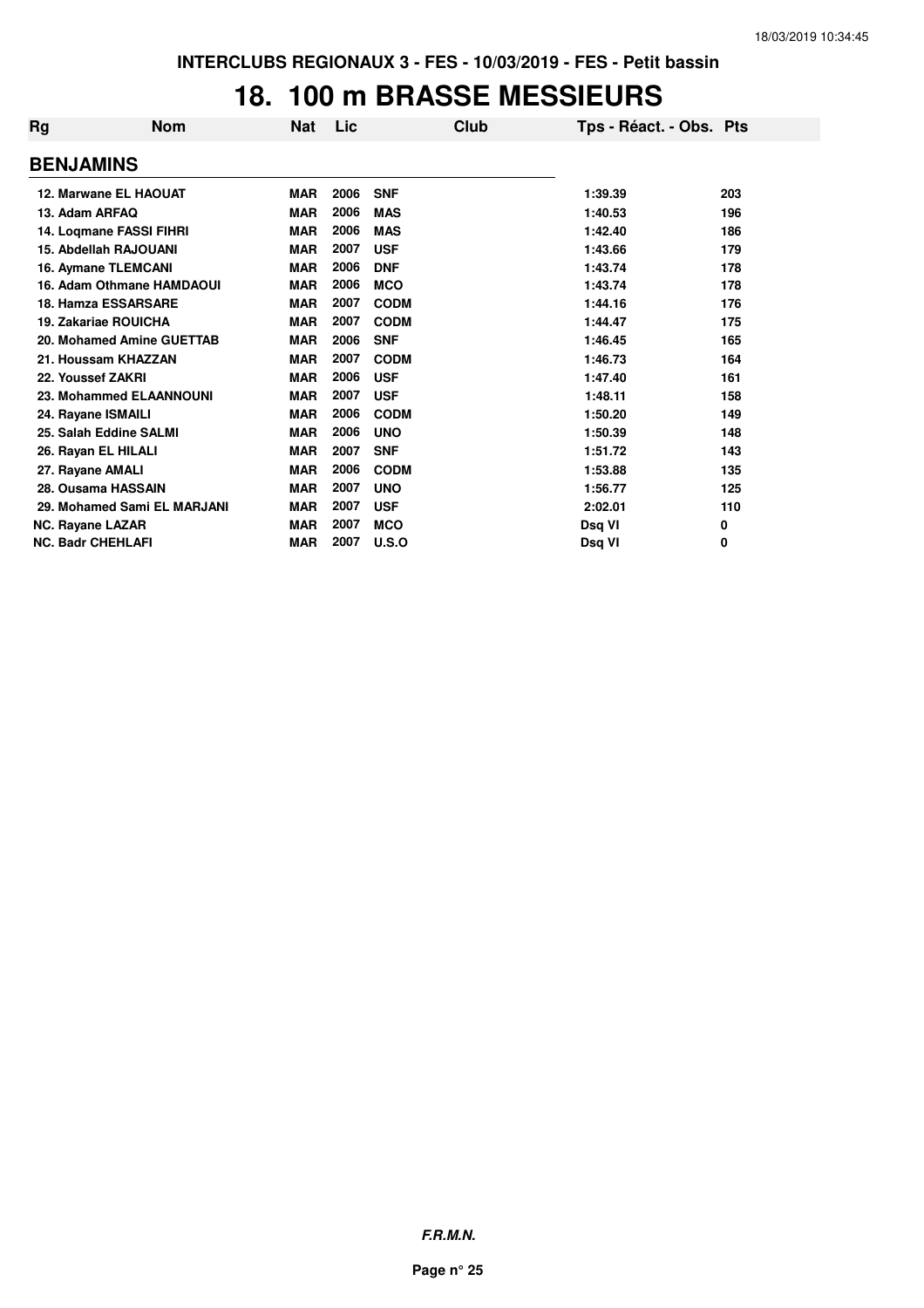## **19. 50 m PAPILLON MESSIEURS**

| <b>Rg</b>                          | <b>Nom</b>                             | <b>Nat</b>        | Lic          |                            | Club | Tps - Réact. - Obs. Pts |            |
|------------------------------------|----------------------------------------|-------------------|--------------|----------------------------|------|-------------------------|------------|
| <b>SENIORS</b>                     |                                        |                   |              |                            |      |                         |            |
| 1. Ahmed Reda ENNAIM               |                                        | MAR               | 1996         | <b>CODM</b>                |      | 27.41                   | 548        |
| 2. Mehdi ALAMI                     |                                        | <b>MAR</b>        | 1999         | <b>SNF</b>                 |      | 29.34                   | 447        |
| 3. Karim AMARTI                    |                                        | <b>MAR</b>        | 1998         | <b>USF</b>                 |      | 29.46                   | 441        |
| TLD. Soufyane GUENDOUZ             |                                        | MAR               | 1999         | <b>MCO</b>                 |      | 34.15                   | 283        |
| <b>JUNIORS</b>                     |                                        |                   |              |                            |      |                         |            |
| 1. Abdeljabbar REGRAGUI            |                                        | <b>MAR</b>        | 2001         | <b>CODM</b>                |      | 26.81                   | 585        |
| 2. Ilyas BOUDENE                   |                                        | <b>MAR</b>        | 2001         | <b>MAS</b>                 |      | 28.01                   | 513        |
| 3. Hamza BENNOUNA                  |                                        | <b>MAR</b>        | 2000         | <b>USF</b>                 |      | 28.94                   | 465        |
| 4. Abdellah KHARKHACH              |                                        | <b>MAR</b>        | 2001         | <b>USF</b>                 |      | 29.04                   | 461        |
| 5. Omar FILALI                     |                                        | <b>MAR</b>        | 2001         | <b>USF</b>                 |      | 29.13                   | 456        |
| <b>CADETS</b>                      |                                        |                   |              |                            |      |                         |            |
| 1. Adam SEDDOUK                    |                                        | <b>MAR</b>        | 2003         | <b>CODM</b>                |      | 27.30                   | 554        |
| 2. Adnane BENADADA                 |                                        | <b>MAR</b>        | 2003         | <b>SNF</b>                 |      | 27.93                   | 518        |
| 3. Othman RASSI                    |                                        | <b>MAR</b>        | 2002         | <b>UNO</b>                 |      | 28.24                   | 501        |
| 4. Zakariae AMALI                  |                                        | <b>MAR</b>        | 2003         | <b>CODM</b>                |      | 28.47                   | 489        |
| 5. Sami SAMRAH                     |                                        | <b>MAR</b>        | 2003         | <b>CODM</b>                |      | 29.05                   | 460        |
| 6. Omar Ahmed ZOUITEN              |                                        | <b>MAR</b>        | 2002         | <b>MAS</b>                 |      | 29.27                   | 450        |
| 7. Mohamed RASSI                   |                                        | <b>MAR</b>        | 2002         | <b>UNO</b>                 |      | 29.31                   | 448        |
| 8. El Mehdi ELKAMYA                |                                        | <b>MAR</b>        | 2002         | <b>SNF</b>                 |      | 30.89                   | 383        |
| 9. Walid RHZAL                     |                                        | <b>MAR</b>        | 2003         | <b>UNO</b>                 |      | 31.22                   | 371        |
| 10. Aymane SIAHMED OUALI           |                                        | <b>MAR</b>        | 2002         | <b>SNF</b>                 |      | 31.44                   | 363        |
| <b>11. Walid EL BOURAKKADI</b>     |                                        | <b>MAR</b>        | 2003         | <b>SNF</b>                 |      | 32.20                   | 338        |
| <b>12. Omar KHERCHOUCH</b>         |                                        | <b>MAR</b>        | 2003         | U.S.O                      |      | 33.64                   | 296        |
| <b>MINIMES</b>                     |                                        |                   |              |                            |      |                         |            |
| 1. Salim FRIKECH                   |                                        | <b>MAR</b>        | 2004         | <b>CODM</b>                |      | 27.86                   | 522        |
| 2. Karim JENNANE                   |                                        | <b>MAR</b>        | 2004         | <b>CODM</b>                |      | 28.87                   | 469        |
| 3. Nouh ZAROUKI                    |                                        | <b>MAR</b>        | 2005         | <b>UNO</b>                 |      | 29.39                   | 444        |
| <b>4. Anass BOUABDELLAOUI</b>      |                                        | <b>MAR</b>        | 2004         | <b>MCO</b>                 |      | 30.29                   | 406        |
| 4. Ismail DEQQAOUI                 |                                        | MAR               | 2005         | <b>USF</b>                 |      | 30.29                   | 406        |
| 6. Anas BOUHAMIDI ALAOUI           |                                        | MAR               | 2004         | <b>CODM</b>                |      | 30.84                   | 384        |
| 7. Youssef IDRISSI                 |                                        | <b>MAR</b>        | 2005         | <b>CODM</b>                |      | 31.44                   | 363        |
| 8. Othmane ZAITOUNE                |                                        | MAR               | 2004         | <b>MAS</b>                 |      | 32.10                   | 341        |
| 9. Alae BOUARGANE                  |                                        | <b>MAR</b>        | 2005         | <b>CODM</b>                |      | 32.42                   | 331        |
| 10. Houssam BENKIEN                |                                        | <b>MAR</b>        | 2004         | <b>MAS</b>                 |      | 33.23                   | 307        |
| 11. Taha CHTATI                    |                                        | <b>MAR</b>        | 2005         | <b>CODM</b>                |      | 34.52                   | 274        |
| <b>12. Ilyas CHEKKORI</b>          |                                        | <b>MAR</b>        | 2004         | <b>SNF</b>                 |      | 35.10                   | 261        |
| <b>13. Yassine MAKNASSI SALIME</b> |                                        | <b>MAR</b>        | 2004<br>2004 | <b>MAS</b>                 |      | 35.20                   | 258        |
| 15. Adham Salah CHERRAK            | <b>14. Mohamed Youssef EL MANSOURI</b> | <b>MAR</b><br>MAR | 2005         | <b>SNF</b><br><b>MCO</b>   |      | 37.30<br>38.50          | 217<br>197 |
| 16. Taha HAMMANI                   |                                        | MAR               | 2005         | <b>USF</b>                 |      | 39.16                   | 187        |
| 17. Abdessalam BEN KALTOUM         |                                        | MAR               | 2005         | <b>USF</b>                 |      | 39.31                   | 185        |
| <b>NC. Boubker SAYARH</b>          |                                        | MAR               | 2005         | MAS                        |      | Disqual.                | 0          |
| <b>BENJAMINS</b>                   |                                        |                   |              |                            |      |                         |            |
|                                    |                                        |                   |              |                            |      |                         |            |
| 1. Souhaib EL MOUSSAMI             |                                        | MAR               | 2006         | <b>CODM</b>                |      | 31.28                   | 368        |
| 2. Ali BENCHEKROUN                 |                                        | <b>MAR</b>        | 2006         | <b>USF</b>                 |      | 32.53                   | 327        |
| 3. Hamza AINOUSS                   |                                        | <b>MAR</b>        | 2006<br>2006 | <b>CODM</b>                |      | 33.13                   | 310        |
| 4. Nizar SALMI<br>4. Ziyad TIJARI  |                                        | MAR<br>MAR        | 2006         | <b>CODM</b><br><b>CODM</b> |      | 34.07<br>34.07          | 285<br>285 |
| 6. Adam LAMHITI                    |                                        | <b>MAR</b>        | 2006         | <b>SNF</b>                 |      | 34.15                   | 283        |
| 7. Nizar HAOUATI                   |                                        | <b>MAR</b>        | 2007         | <b>USF</b>                 |      | 34.78                   | 268        |
| 8. Mohammed Tayeb GHALLAB          |                                        | <b>MAR</b>        | 2006         | <b>SNF</b>                 |      | 35.38                   | 254        |
| 9. Omar HIDAF                      |                                        | <b>MAR</b>        | 2006         | <b>CODM</b>                |      | 36.06                   | 240        |
|                                    |                                        |                   |              |                            |      |                         |            |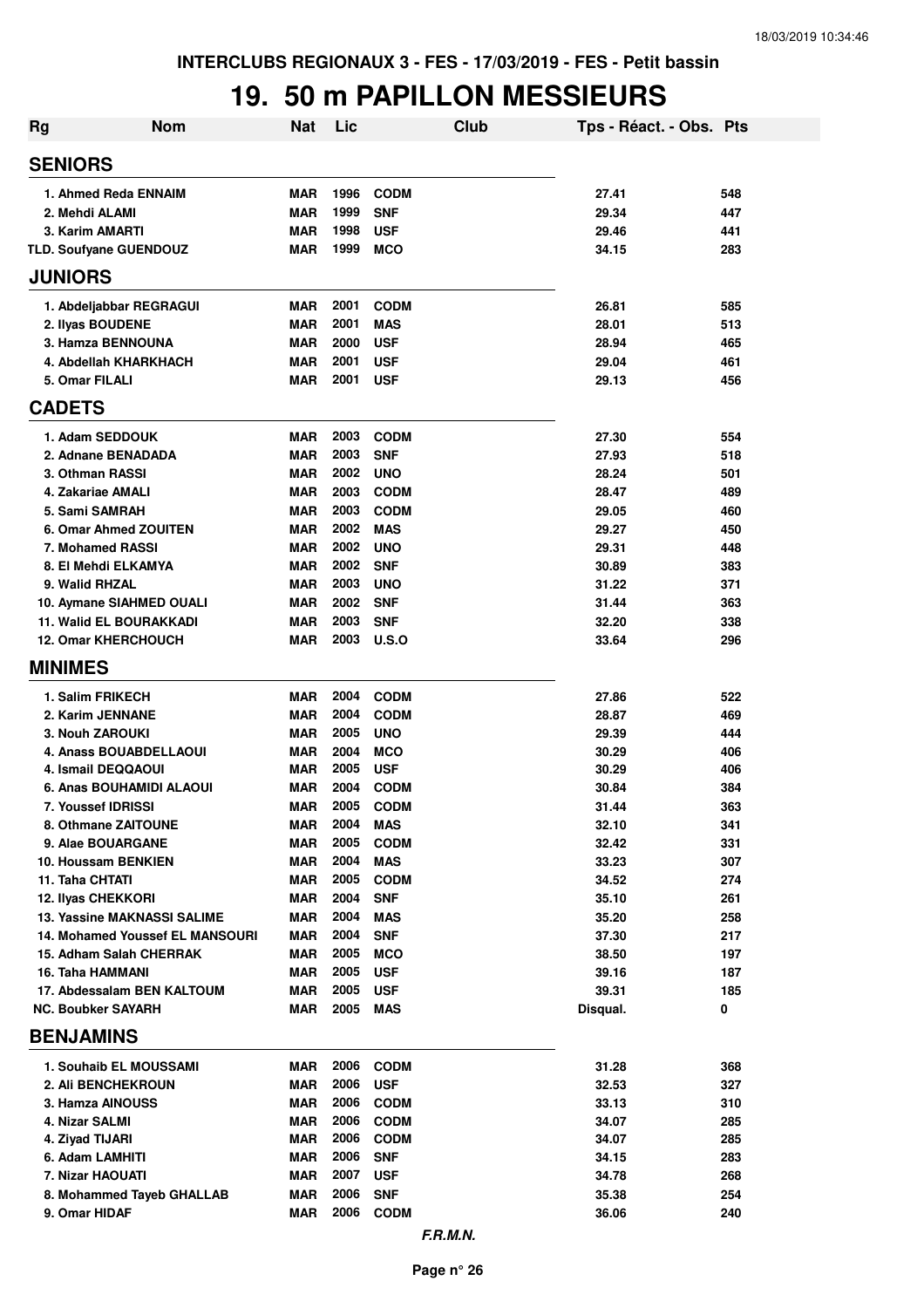## **19. 50 m PAPILLON MESSIEURS**

| Rg | <b>Nom</b>                     | <b>Nat</b> | Lic  | Club        | Tps - Réact. - Obs. Pts |     |
|----|--------------------------------|------------|------|-------------|-------------------------|-----|
|    | <b>BENJAMINS</b>               |            |      |             |                         |     |
|    | <b>10. Amine RACHEK</b>        | <b>MAR</b> | 2006 | <b>CODM</b> | 36.09                   | 240 |
|    | 11. Abdelkabir ENNAJM          | <b>MAR</b> | 2006 | <b>CODM</b> | 36.66                   | 229 |
|    | <b>12. Ziad MAHRACH</b>        | <b>MAR</b> | 2006 | <b>USF</b>  | 37.30                   | 217 |
|    | 13. Ayman LAMFEDEL             | <b>MAR</b> | 2007 | <b>CODM</b> | 37.37                   | 216 |
|    | 14. Rayane ADIANNA             | <b>MAR</b> | 2007 | <b>SNF</b>  | 37.95                   | 206 |
|    | 15. Rayane AMALI               | <b>MAR</b> | 2006 | <b>CODM</b> | 38.23                   | 202 |
|    | 16. Nasrallah BELHADRI         | <b>MAR</b> | 2006 | <b>UNO</b>  | 38.52                   | 197 |
|    | 17. Ayoub LAMHITI              | <b>MAR</b> | 2006 | <b>SNF</b>  | 39.42                   | 184 |
|    | 18. Salaheddine KOJMANE        | <b>MAR</b> | 2006 | <b>CODM</b> | 41.06                   | 163 |
|    | 19. Haytam BOUHACHEM           | <b>MAR</b> | 2007 | <b>CODM</b> | 41.44                   | 158 |
|    | 20. Yahya FATEINE              | <b>MAR</b> | 2007 | <b>SNF</b>  | 41.53                   | 157 |
|    | 21. Adam ARFAQ                 | <b>MAR</b> | 2006 | <b>MAS</b>  | 42.17                   | 150 |
|    | 22. Hamza ESSARSARE            | <b>MAR</b> | 2007 | <b>CODM</b> | 43.20                   | 140 |
|    | 23. Mohamed Rayane BOUASSAL    | <b>MAR</b> | 2007 | <b>CODM</b> | 43.60                   | 136 |
|    | 24. Logmane FASSI FIHRI        | <b>MAR</b> | 2006 | <b>MAS</b>  | 43.69                   | 135 |
|    | 25. Mohamed Sami MIRI          | <b>MAR</b> | 2007 | <b>UNO</b>  | 44.09                   | 131 |
|    | <b>26. Mohammed ELAANNOUNI</b> | <b>MAR</b> | 2007 | <b>USF</b>  | 44.19                   | 130 |
|    | 27. Rayan EL HILALI            | <b>MAR</b> | 2007 | <b>SNF</b>  | 44.84                   | 125 |
|    | 28. Abdellah RAJOUANI          | <b>MAR</b> | 2007 | <b>USF</b>  | 46.11                   | 115 |
|    | 29. Youssef ZAKRI              | <b>MAR</b> | 2006 | <b>USF</b>  | 47.36                   | 106 |
|    | <b>30. Ousama HASSAIN</b>      | <b>MAR</b> | 2007 | <b>UNO</b>  | 47.91                   | 102 |
|    | 31. Sami BENALI                | <b>MAR</b> | 2007 | <b>USF</b>  | 52.73                   | 76  |
|    | <b>NC. Aymane TLEMCANI</b>     | <b>MAR</b> | 2006 | <b>DNF</b>  | Frf n.d.                |     |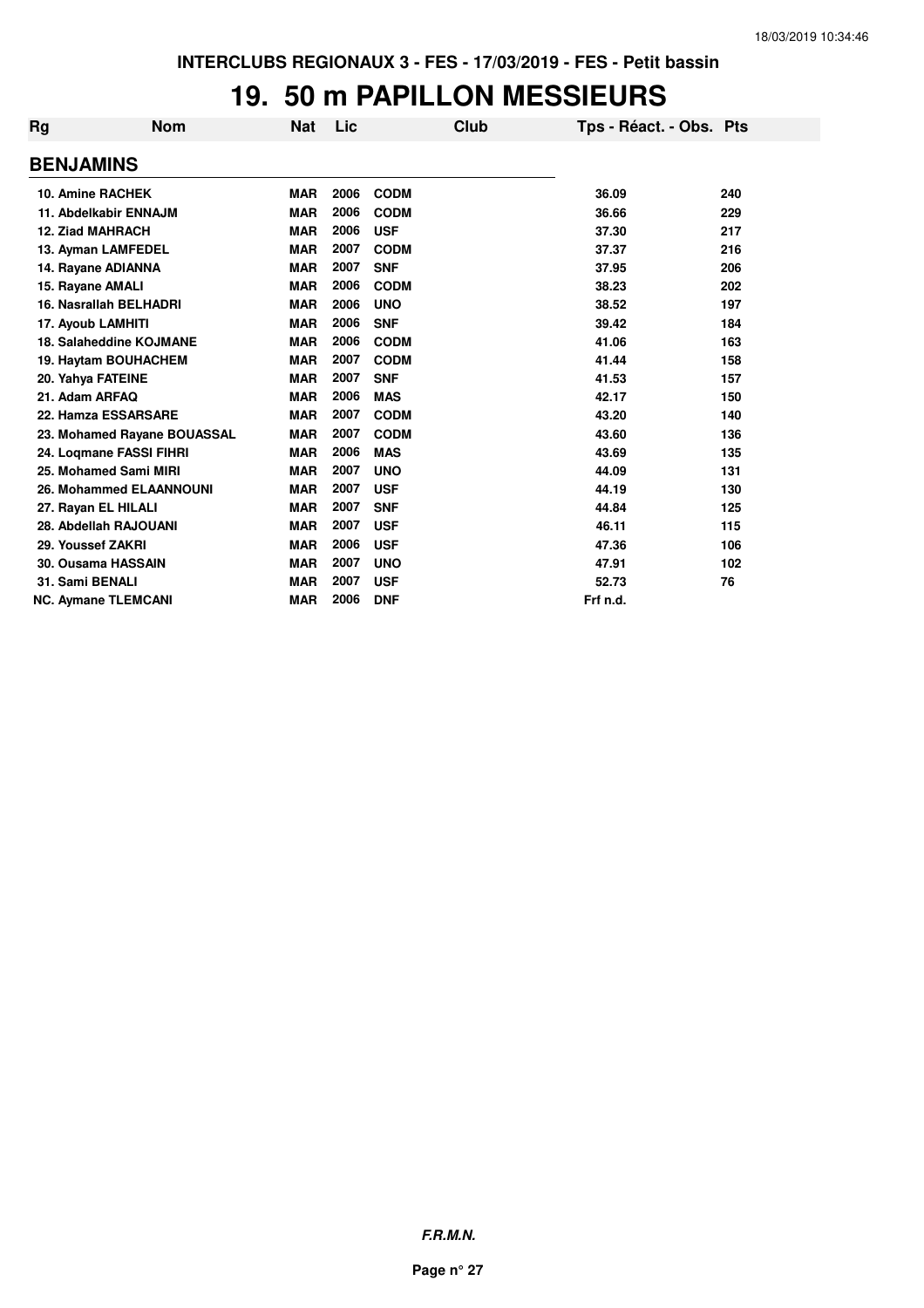#### **20. 50 m PAPILLON DAMES**

| <b>Rg</b> | <b>Nom</b>                     | <b>Nat</b> | Lic  | <b>Club</b> | Tps - Réact. - Obs. Pts |     |
|-----------|--------------------------------|------------|------|-------------|-------------------------|-----|
|           | <b>CADETS</b>                  |            |      |             |                         |     |
|           | 1. Salma REGRAGUI              | <b>MAR</b> | 2002 | <b>USF</b>  | 32.61                   | 420 |
|           | 2. Douae EL MOUJARRADE         | <b>MAR</b> | 2003 | <b>SNF</b>  | 33.41                   | 391 |
|           | 3. Ayat Errahmane BELRHITI     | <b>MAR</b> | 2002 | <b>MAS</b>  | 35.50                   | 326 |
|           | <b>MINIMES</b>                 |            |      |             |                         |     |
|           | 1. Chahd ALAMI                 | <b>MAR</b> | 2004 | <b>SNF</b>  | 32.56                   | 422 |
|           | 2. Fatima Zahra LAKTATI        | <b>MAR</b> | 2004 | <b>MAS</b>  | 33.09                   | 402 |
|           | 3. Malak DARKAOUI              | <b>MAR</b> | 2005 | <b>CODM</b> | 33.39                   | 391 |
|           | 4. Rim IDRISSI ROCHI ISSI      | <b>MAR</b> | 2005 | <b>SNF</b>  | 34.22                   | 364 |
|           | 5. Maroua LAISSAOUI            | <b>MAR</b> | 2004 | <b>CODM</b> | 35.52                   | 325 |
|           | 6. Doha TABERKANT              | <b>MAR</b> | 2004 | <b>SNF</b>  | 35.87                   | 316 |
|           | 7. Aya FILALI                  | <b>MAR</b> | 2004 | <b>MAS</b>  | 36.42                   | 301 |
|           | 8. Aya OUFRID                  | <b>MAR</b> | 2005 | <b>CODM</b> | 37.25                   | 282 |
|           | <b>TLD. Malak NGUERI</b>       | <b>MAR</b> | 2005 | <b>MAS</b>  | 48.98                   | 124 |
|           | <b>BENJAMINS</b>               |            |      |             |                         |     |
|           | <b>1. Abir MAHSSOUNE</b>       | <b>MAR</b> | 2006 | <b>CODM</b> | 34.44                   | 357 |
|           | 2. Marwa SMOUNI                | <b>MAR</b> | 2007 | <b>CODM</b> | 35.44                   | 327 |
|           | 3. Wissal ELMARDI              | <b>MAR</b> | 2006 | <b>CODM</b> | 37.14                   | 284 |
|           | 4. Aya JABRI                   | <b>MAR</b> | 2006 | <b>CODM</b> | 37.54                   | 275 |
|           | 5. Rania BROUSS                | <b>MAR</b> | 2007 | <b>CODM</b> | 37.98                   | 266 |
|           | 6. Malak MANSOURI              | <b>MAR</b> | 2007 | <b>SNF</b>  | 38.31                   | 259 |
|           | 7. Salma KADIRI HASSANI        | <b>MAR</b> | 2006 | <b>SNF</b>  | 39.53                   | 236 |
|           | 8. Malak LAHJOUJI              | <b>MAR</b> | 2006 | <b>CODM</b> | 39.58                   | 235 |
|           | 9. Zineb BOULMAN               | <b>MAR</b> | 2006 | <b>MAS</b>  | 39.99                   | 228 |
|           | <b>10. Rhita EL BOURAKKADI</b> | <b>MAR</b> | 2007 | <b>SNF</b>  | 40.15                   | 225 |
|           | 11. Youmna LAISSAOUI           | <b>MAR</b> | 2007 | <b>CODM</b> | 40.52                   | 219 |
|           | 12. Riham ESSALHI              | <b>MAR</b> | 2006 | <b>CODM</b> | 41.20                   | 208 |
|           | 13. Yassmine LAFDILI           | <b>MAR</b> | 2006 | <b>USF</b>  | 42.63                   | 188 |
|           | 14. Aya MERZOUK                | <b>MAR</b> | 2007 | <b>MAS</b>  | 43.57                   | 176 |
|           | 15. Malak SEFFAF               | <b>MAR</b> | 2006 | <b>CODM</b> | 43.64                   | 175 |
|           | 16. Khadija GHAMEL             | <b>MAR</b> | 2007 | <b>SNF</b>  | 44.21                   | 168 |
|           | 17. Ikram HAMZIA               | <b>MAR</b> | 2006 | <b>CODM</b> | 44.87                   | 161 |
|           | 18. Nour Elhouda MAHJOUB       | <b>MAR</b> | 2007 | <b>UNO</b>  | 46.87                   | 141 |
|           | 19. Ouiame BOUAZZAOUI          | <b>MAR</b> | 2007 | <b>MCO</b>  | 47.82                   | 133 |
|           | 20. Rania TAHI                 | <b>MAR</b> | 2006 | <b>MCO</b>  | 48.95                   | 124 |
|           | 21. Hafsa STILI                | <b>MAR</b> | 2007 | U.S.O       | 49.69                   | 118 |
|           | 22. Manal ELMATTICHI           | <b>MAR</b> | 2007 | <b>CODM</b> | 50.19                   | 115 |
|           | <b>NC. Aya MAAMRI</b>          | <b>MAR</b> | 2006 | <b>MCO</b>  | Frf exc.                |     |
|           | <b>NC. Aya TABET</b>           | <b>MAR</b> | 2007 | <b>MCO</b>  | Frf exc.                |     |
|           | <b>NC. Aicha ZOUARHI</b>       | <b>MAR</b> | 2006 | <b>MAS</b>  | Disqual.                | 0   |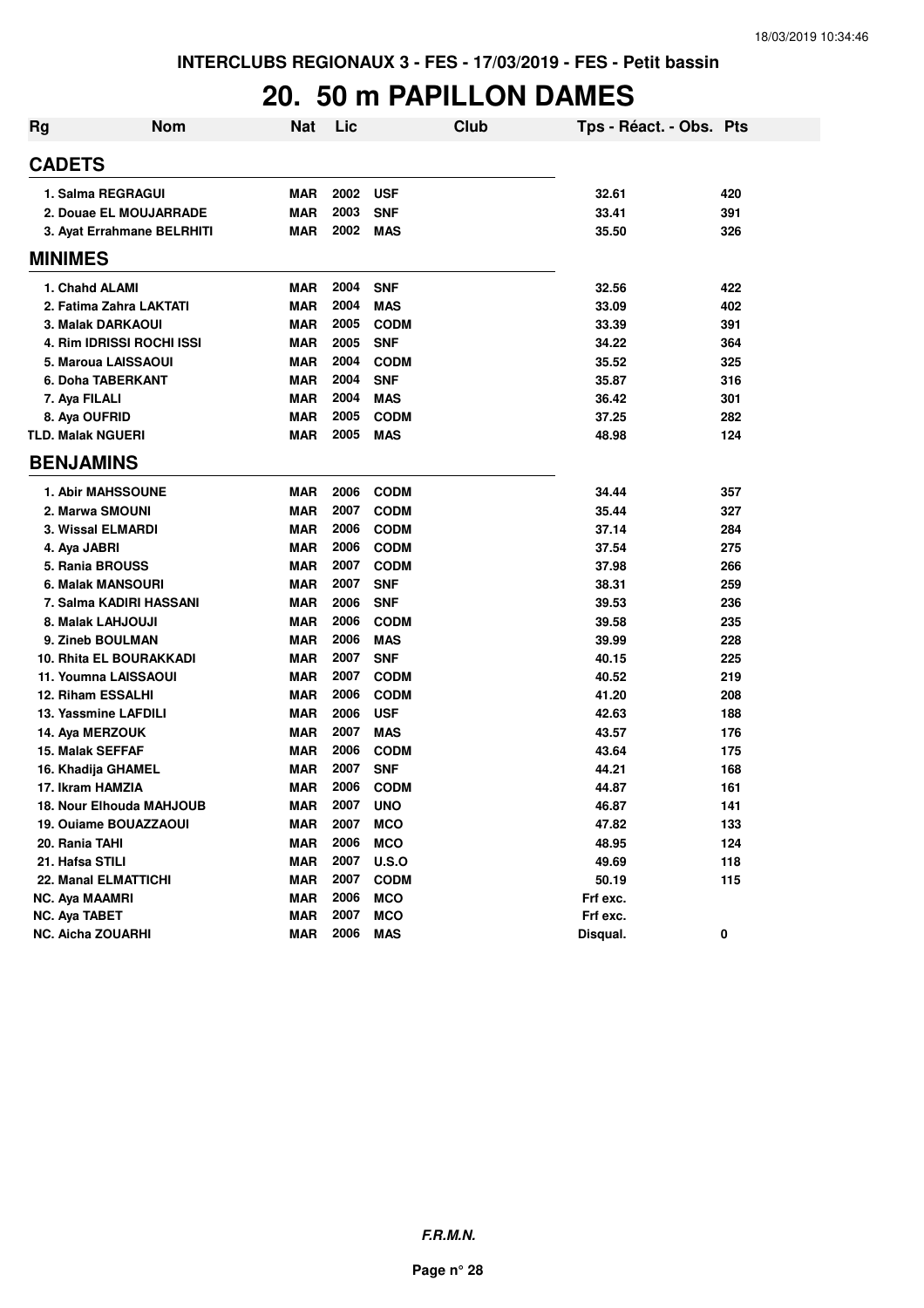## **21. 400 m 4 NAGES MESSIEURS**

| Rg             | <b>Nom</b>                  | <b>Nat</b> | <b>Lic</b> | Club        | Tps - Réact. - Obs. Pts |     |
|----------------|-----------------------------|------------|------------|-------------|-------------------------|-----|
| <b>CADETS</b>  |                             |            |            |             |                         |     |
|                | 1. Monssif Hamza TIJARI     | <b>MAR</b> | 2002       | <b>CODM</b> | 4:59.91                 | 537 |
|                | 2. Adam SEDDOUK             | <b>MAR</b> | 2003       | <b>CODM</b> | 5:08.28                 | 494 |
|                | 3. Zakariae AMALI           | <b>MAR</b> | 2003       | <b>CODM</b> | 5:12.25                 | 476 |
|                | 4. Ayman MEFETTAR           | <b>MAR</b> | 2003       | <b>SNF</b>  | 5:25.27                 | 421 |
|                | <b>NC. Walid DEQQAOUI</b>   | <b>MAR</b> | 2003       | <b>USF</b>  | Dsq NI                  | 0   |
| <b>MINIMES</b> |                             |            |            |             |                         |     |
|                | <b>1. Ali ESSARSARE</b>     | <b>MAR</b> | 2005       | <b>CODM</b> | 5:12.22                 | 476 |
|                | 2. Anas BOUHAMIDI ALAOUI    | <b>MAR</b> | 2004       | <b>CODM</b> | 5:26.10                 | 418 |
|                | 3. Ismail DEQQAOUI          | <b>MAR</b> | 2005       | <b>USF</b>  | 5:28.70                 | 408 |
|                | <b>4. Ali SAADOUN</b>       | <b>MAR</b> | 2005       | <b>CODM</b> | 5:34.23                 | 388 |
|                | 5. Othmane ZITOUNI          | <b>MAR</b> | 2005       | <b>CODM</b> | 5:34.66                 | 386 |
|                | <b>6. Khalil ELMOUNE</b>    | <b>MAR</b> | 2005       | <b>CODM</b> | 5:38.56                 | 373 |
|                | 7. Abdellah ESSONNI         | <b>MAR</b> | 2004       | <b>CODM</b> | 5:39.13                 | 371 |
|                | 8. Soufiane AZFAR           | <b>MAR</b> | 2004       | <b>USF</b>  | 5:59.97                 | 310 |
|                | <b>NC. Mohammed MOUISSE</b> | <b>MAR</b> | 2004       | <b>USF</b>  | Disqual.                | 0   |
|                | <b>NC. Saad YASSIRI</b>     | <b>MAR</b> | 2005       | <b>USF</b>  | Disqual.                | 0   |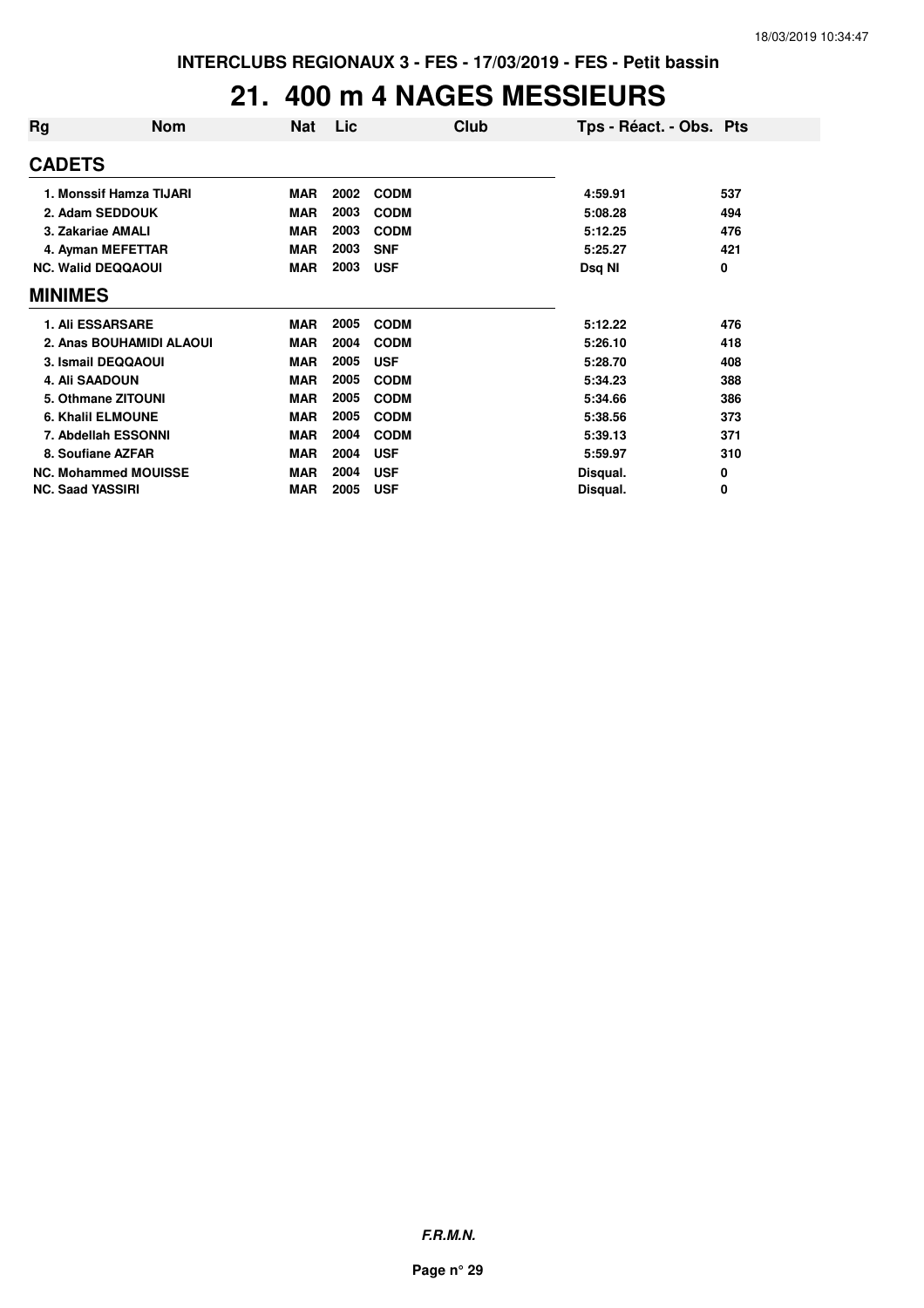# **22. 400 m 4 NAGES DAMES**

| Rg                                | <b>Nom</b> | <b>Nat</b>               | <b>Lic</b>   |                            | Club | Tps - Réact. - Obs. Pts |            |
|-----------------------------------|------------|--------------------------|--------------|----------------------------|------|-------------------------|------------|
| <b>CADETS</b>                     |            |                          |              |                            |      |                         |            |
| 1. Hajar SABER<br><b>MINIMES</b>  |            | <b>MAR</b>               | 2003         | <b>CODM</b>                |      | 5:45.57                 | 468        |
| 1. Dina TOUZANI<br>2. Nada DJEBLI |            | <b>MAR</b><br><b>MAR</b> | 2005<br>2005 | <b>CODM</b><br><b>CODM</b> |      | 5:45.78<br>6:05.61      | 467<br>395 |

**F.R.M.N.**

**Page n° 30**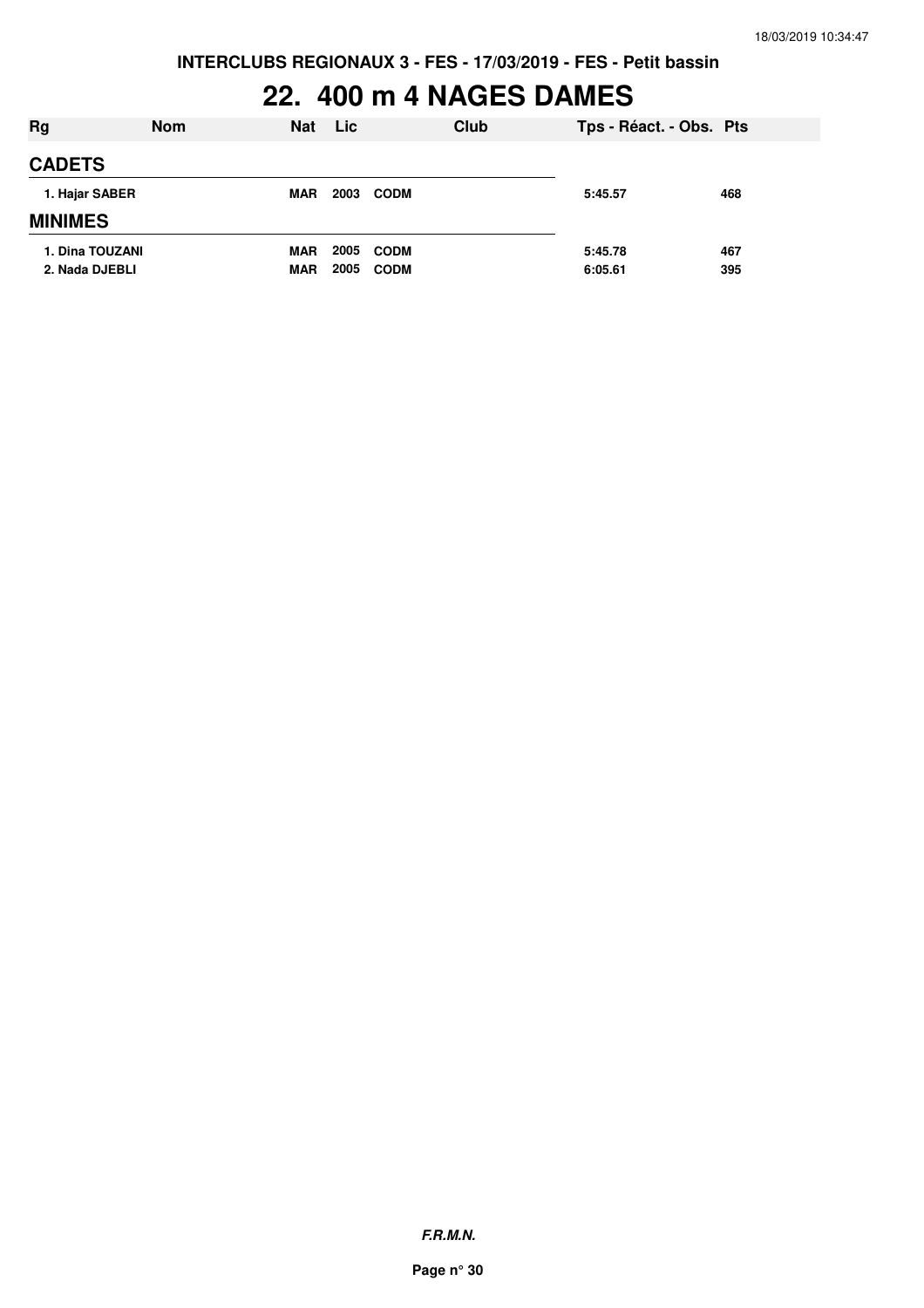#### **23. 50 m BRASSE MESSIEURS**

| <b>Rg</b>                                    | <b>Nom</b>                             | <b>Nat</b>               | Lic          | Club                      | Tps - Réact. - Obs. Pts |            |
|----------------------------------------------|----------------------------------------|--------------------------|--------------|---------------------------|-------------------------|------------|
| <b>SENIORS</b>                               |                                        |                          |              |                           |                         |            |
|                                              | 1. Ahmed Reda ENNAIM                   | <b>MAR</b>               | 1996         | <b>CODM</b>               | 31.38                   | 614        |
| <b>JUNIORS</b>                               |                                        |                          |              |                           |                         |            |
|                                              | 1. Hamza BENNOUNA                      | <b>MAR</b>               | 2000         | <b>USF</b>                | 32.41                   | 557        |
| 2. Ilyas BOUDENE                             |                                        | <b>MAR</b>               | 2001         | <b>MAS</b>                | 33.46                   | 506        |
| 3. Omar FILALI                               |                                        | <b>MAR</b>               | 2001         | <b>USF</b>                | 34.35                   | 468        |
|                                              | 4. Salaheddine ELBOURAKKADI            | <b>MAR</b>               | 2000         | <b>SNF</b>                | 37.45                   | 361        |
| <b>CADETS</b>                                |                                        |                          |              |                           |                         |            |
| 1. Sami SAMRAH                               |                                        | <b>MAR</b>               | 2003         | <b>CODM</b>               | 33.93                   | 485        |
|                                              | 2. Youssef KADIRI HASSANI              | <b>MAR</b>               | 2003         | <b>SNF</b>                | 35.20                   | 435        |
| 3. Walid RHZAL                               |                                        | <b>MAR</b>               | 2003         | <b>UNO</b>                | 35.82                   | 412        |
| 4. Walid DEQQAOUI                            |                                        | <b>MAR</b>               | 2003         | <b>USF</b>                | 36.88                   | 378        |
|                                              | 5. Aymane SIAHMED OUALI                | <b>MAR</b>               | 2002         | <b>SNF</b>                | 37.24                   | 367        |
|                                              | 6. Walid EL BOURAKKADI                 | <b>MAR</b>               | 2003         | <b>SNF</b>                | 38.06                   | 344        |
| 7. Youssef SAIDI                             |                                        | <b>MAR</b>               | 2003         | <b>SNF</b>                | 38.16                   | 341        |
|                                              | <b>NC. M'hammed RHORCHI</b>            | <b>MAR</b>               | 2003         | <b>SNF</b>                | Frf n.d.                |            |
| <b>MINIMES</b>                               |                                        |                          |              |                           |                         |            |
| 1. Karim JENNANE                             |                                        | <b>MAR</b>               | 2004         | <b>CODM</b>               | 33.32                   | 513        |
|                                              | 2. Anass BOUABDELLAOUI                 | <b>MAR</b>               | 2004         | <b>MCO</b>                | 35.20                   | 435        |
| <b>3. Ali ESSARSARE</b>                      |                                        | <b>MAR</b>               | 2005         | <b>CODM</b>               | 35.51                   | 423        |
| <b>4. Khalil ELMOUNE</b>                     |                                        | <b>MAR</b>               | 2005         | <b>CODM</b>               | 35.64                   | 419        |
|                                              | 5. Abdellah ESSONNI                    | <b>MAR</b>               | 2004         | <b>CODM</b>               | 36.06                   | 404        |
| <b>6. Ali SAADOUN</b>                        |                                        | <b>MAR</b>               | 2005         | <b>CODM</b>               | 36.09                   | 403        |
|                                              | 7. Alae BOUARGANE                      | <b>MAR</b>               | 2005         | <b>CODM</b>               | 37.35                   | 364        |
|                                              | 8. Houssam BENKIEN                     | <b>MAR</b>               | 2004         | <b>MAS</b>                | 38.25                   | 339        |
|                                              | 9. Mohamed Rayhane BENNANI             | <b>MAR</b>               | 2005         | <b>DNF</b>                | 38.94                   | 321        |
| 10. Soufiane AZFAR                           |                                        | <b>MAR</b>               | 2004         | <b>USF</b>                | 39.23                   | 314        |
|                                              | <b>11. Yassine MAKNASSI SALIME</b>     | <b>MAR</b>               | 2004         | <b>MAS</b>                | 39.34                   | 311        |
| 12. Taha CHTATI                              |                                        | <b>MAR</b>               | 2005         | <b>CODM</b>               | 39.35                   | 311        |
| 13. Othmane BEKKAL                           |                                        | <b>MAR</b>               | 2004         | <b>MCO EN</b>             | 39.78                   | 301        |
| 14. Ilyas CHEKKORI                           |                                        | <b>MAR</b>               | 2004         | <b>SNF</b>                | 42.30                   | 250        |
|                                              | 15. Mohammed BENCHEKROUN               | <b>MAR</b>               | 2004         | <b>SNF</b>                | 42.92                   | 240        |
| <b>16. Ali TOUIJAR</b>                       |                                        | <b>MAR</b>               | 2005         | <b>SNF</b>                | 43.24                   | 234        |
|                                              | <b>TLD. Mohammed Yassine RHALOUSSI</b> | <b>MAR</b>               | 2005         | U.S.O                     | 45.86                   | 196        |
| <b>TLD. Boubker SAYARH</b>                   |                                        | <b>MAR</b>               | 2005         | <b>MAS</b>                | 45.91                   | 196        |
| TLD. Taha HAMMANI                            |                                        | <b>MAR</b>               | 2005         | <b>USF</b>                | 46.27                   | 191        |
|                                              | TLD. Abdessalam BEN KALTOUM            | <b>MAR</b><br><b>MAR</b> | 2005<br>2005 | <b>USF</b>                | 47.38                   | 178        |
| <b>TLD. Ghali DAIRI</b><br>TLD. Sami BEKKALI |                                        | MAR                      | 2005         | <b>MAS</b><br><b>MAS</b>  | 55.69<br>56.59          | 109<br>104 |
|                                              | <b>TLD. Mohamed EL ARBAOUI</b>         | <b>MAR</b>               | 2005         | <b>ABN</b>                | 59.41                   | 90         |
|                                              | <b>NC. Mohammed BENJELLOUN</b>         | MAR                      | 2005         | MAS                       | Disqual.                | 0          |
| <b>BENJAMINS</b>                             |                                        |                          |              |                           |                         |            |
|                                              |                                        | MAR                      | 2006         | <b>SNF</b>                | 38.01                   | 345        |
| 1. Adam LAMHITI                              |                                        | <b>MAR</b>               | 2006         |                           |                         | 329        |
| 2. Amine RACHEK                              | <b>3. Ali BENCHEKROUN</b>              | <b>MAR</b>               | 2006         | <b>CODM</b><br><b>USF</b> | 38.62<br>39.52          | 307        |
| 4. Omar HIDAF                                |                                        | <b>MAR</b>               | 2006         | <b>CODM</b>               | 39.62                   | 305        |
|                                              | 5. Salaheddine KOJMANE                 | MAR                      | 2006         | <b>CODM</b>               | 41.41                   | 267        |
| 6. Ziyad TIJARI                              |                                        | MAR                      | 2006         | <b>CODM</b>               | 41.67                   | 262        |
|                                              | 7. Nasrallah BELHADRI                  | <b>MAR</b>               | 2006         | <b>UNO</b>                | 41.92                   | 257        |
|                                              | 8. Mohammed MANSOURI                   | <b>MAR</b>               | 2006         | <b>SNF</b>                | 42.67                   | 244        |
| 9. Abdellah HANINI                           |                                        | <b>MAR</b>               | 2006         | <b>CODM</b>               | 42.72                   | 243        |
| 10. Ayoub LAMHITI                            |                                        | MAR                      | 2006         | <b>SNF</b>                | 42.85                   | 241        |
|                                              |                                        |                          |              |                           |                         |            |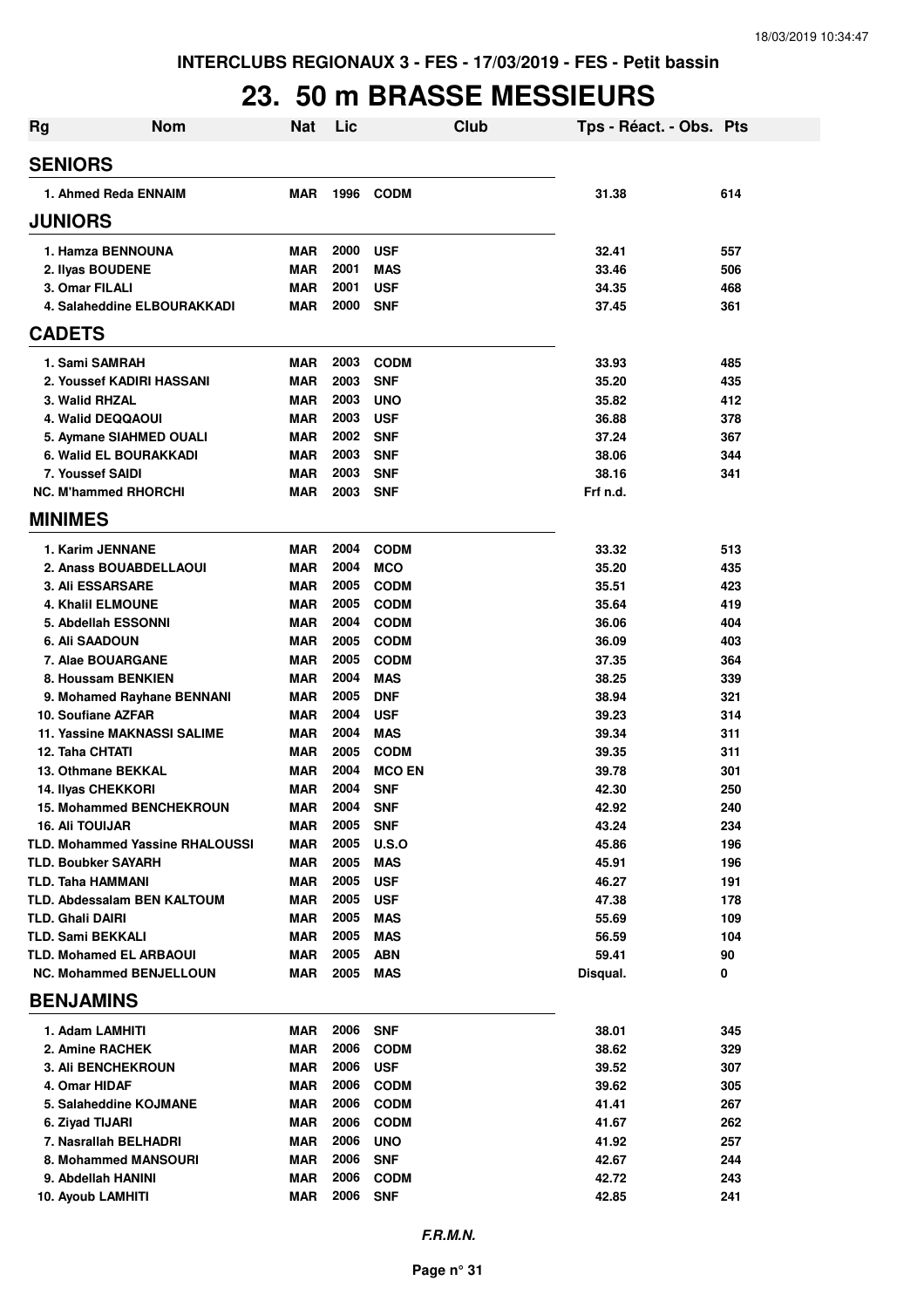#### **23. 50 m BRASSE MESSIEURS**

| Rg | <b>Nom</b>                     | <b>Nat</b> | Lic  | Club        | Tps - Réact. - Obs. Pts |     |
|----|--------------------------------|------------|------|-------------|-------------------------|-----|
|    | <b>BENJAMINS</b>               |            |      |             |                         |     |
|    | <b>11. Ziad MAHRACH</b>        | <b>MAR</b> | 2006 | <b>USF</b>  | 43.59                   | 229 |
|    | 12. Marwane EL HAOUAT          | <b>MAR</b> | 2006 | <b>SNF</b>  | 44.28                   | 218 |
|    | 13. Adam ARFAQ                 | <b>MAR</b> | 2006 | <b>MAS</b>  | 45.56                   | 200 |
|    | <b>13. Zakariae ROUICHA</b>    | <b>MAR</b> | 2007 | <b>CODM</b> | 45.56                   | 200 |
|    | 15. Ayman LAMFEDEL             | <b>MAR</b> | 2007 | <b>CODM</b> | 45.94                   | 195 |
|    | <b>15. Mehdi OUMOKHTAR</b>     | <b>MAR</b> | 2007 | <b>UNO</b>  | 45.94                   | 195 |
|    | 17. Abderrahim MRHAILAF        | <b>MAR</b> | 2007 | <b>CODM</b> | 46.55                   | 188 |
|    | 18. Abdelilah NAJAH            | <b>MAR</b> | 2007 | U.S.O       | 47.20                   | 180 |
|    | 19. Abdellah RAJOUANI          | <b>MAR</b> | 2007 | <b>USF</b>  | 47.88                   | 172 |
|    | 20. Houssam KHAZZAN            | <b>MAR</b> | 2007 | <b>CODM</b> | 47.94                   | 172 |
|    | 21. Youssef ZAKRI              | <b>MAR</b> | 2006 | <b>USF</b>  | 48.09                   | 170 |
|    | <b>22. Mohammed ELAANNOUNI</b> | <b>MAR</b> | 2007 | <b>USF</b>  | 48.58                   | 165 |
|    | 23. Rayane AMALI               | <b>MAR</b> | 2006 | <b>CODM</b> | 48.75                   | 163 |
|    | 24. Mohamed Amine GUETTAB      | <b>MAR</b> | 2006 | <b>SNF</b>  | 48.81                   | 163 |
|    | 25. Mohamed Ali LAZRAK         | <b>MAR</b> | 2006 | <b>ABN</b>  | 50.37                   | 148 |
|    | 26. Rayane ISMAILI             | <b>MAR</b> | 2006 | <b>CODM</b> | 50.91                   | 143 |
|    | 27. Badredine FASSI FIHRI      | <b>MAR</b> | 2007 | <b>MAS</b>  | 50.92                   | 143 |
|    | 28. Rayan EL HILALI            | <b>MAR</b> | 2007 | <b>SNF</b>  | 51.38                   | 139 |
|    | 29. Youssef LAZRAK             | <b>MAR</b> | 2007 | <b>ABN</b>  | 51.78                   | 136 |
|    | 30. Sami BENALI                | <b>MAR</b> | 2007 | <b>USF</b>  | 52.53                   | 130 |
|    | 31. Amine CHATER               | <b>MAR</b> | 2007 | U.S.O       | 1:00.27                 | 86  |
|    | <b>NC. Aymane TLEMCANI</b>     | <b>MAR</b> | 2006 | <b>DNF</b>  | Frf n.d.                |     |
|    | <b>NC. Hamza ESSARSARE</b>     | <b>MAR</b> | 2007 | <b>CODM</b> | Dsq VI                  | 0   |
|    | <b>NC. Logmane FASSI FIHRI</b> | <b>MAR</b> | 2006 | <b>MAS</b>  | Dsq NI                  | 0   |
|    | <b>NC. Omar EL MARKHI</b>      | <b>MAR</b> | 2006 | <b>USF</b>  | Disqual.                | 0   |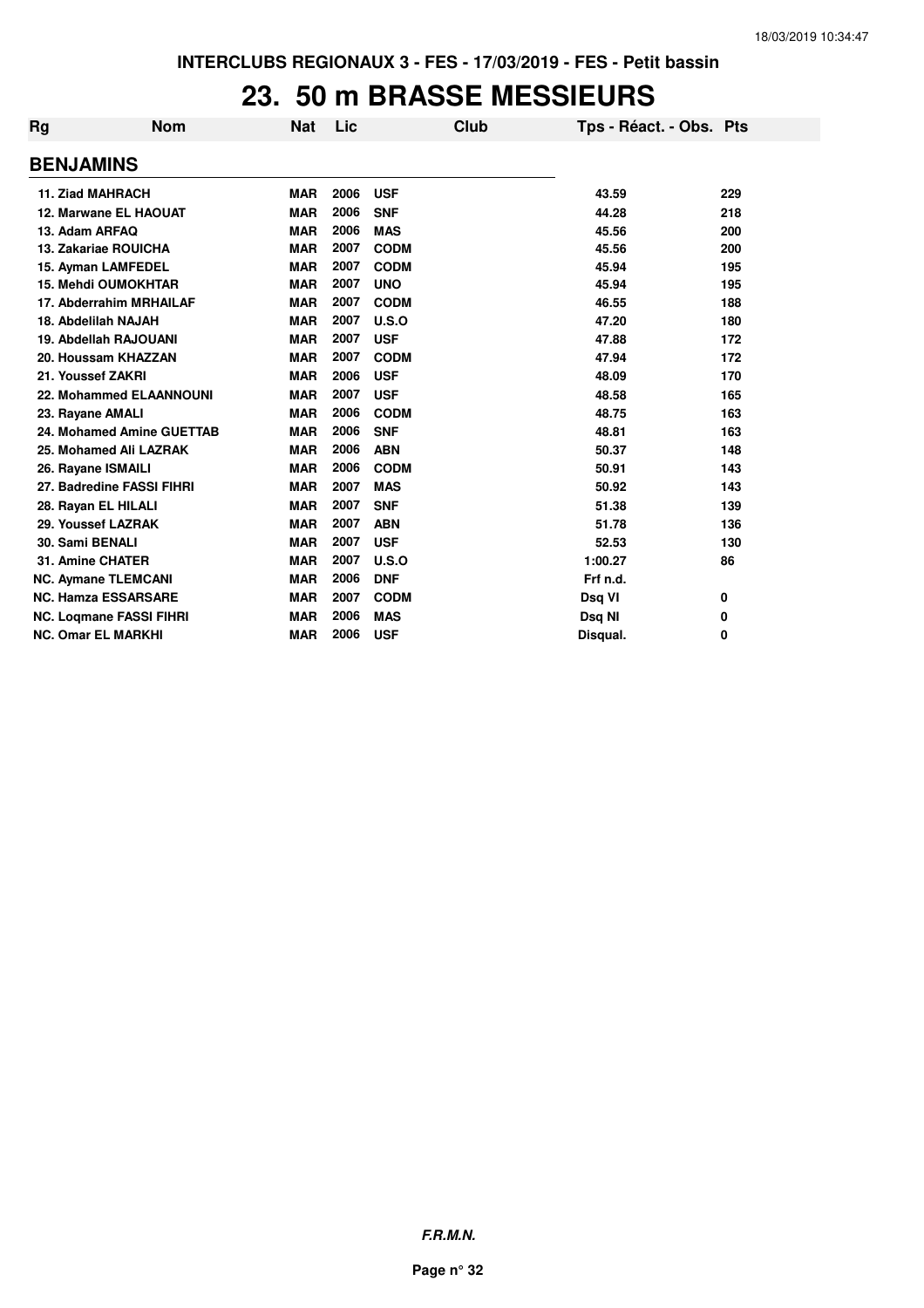## **24. 50 m BRASSE DAMES**

| <b>Rg</b> | <b>Nom</b>                       | <b>Nat</b>               | Lic          | Club                       | Tps - Réact. - Obs. Pts |            |
|-----------|----------------------------------|--------------------------|--------------|----------------------------|-------------------------|------------|
|           | <b>CADETS</b>                    |                          |              |                            |                         |            |
|           | 1. Salma REGRAGUI                | <b>MAR</b>               | 2002         | <b>USF</b>                 | 41.23                   | 379        |
|           | 2. Ayat Errahmane BELRHITI       | <b>MAR</b>               | 2002         | <b>MAS</b>                 | 42.27                   | 351        |
|           | <b>TLD. Kawtar SAYARH</b>        | <b>MAR</b>               | 2003         | <b>MAS</b>                 | 47.33                   | 250        |
|           | <b>MINIMES</b>                   |                          |              |                            |                         |            |
|           | 1. Meryem AIT BENALI             | <b>MAR</b>               | 2004         | <b>CODM</b>                | 37.93                   | 487        |
|           | 2. Malak DARKAOUI                | <b>MAR</b>               | 2005         | <b>CODM</b>                | 38.06                   | 482        |
|           | 3. Rim RAHALI                    | <b>MAR</b>               | 2005         | <b>CODM</b>                | 38.17                   | 477        |
|           | 4. Nada DJEBLI                   | <b>MAR</b>               | 2005         | <b>CODM</b>                | 38.21                   | 476        |
|           | 5. Basma KADI                    | <b>MAR</b>               | 2004         | <b>CODM</b>                | 39.10                   | 444        |
|           | 6. Fatima Zahra LAKTATI          | <b>MAR</b>               | 2004         | <b>MAS</b>                 | 39.59                   | 428        |
|           | 7. Sofia SAIDI                   | <b>MAR</b>               | 2005         | <b>SNF</b>                 | 40.11                   | 411        |
|           | 8. Dina TOUZANI                  | <b>MAR</b>               | 2005         | <b>CODM</b>                | 41.26                   | 378        |
|           | 9. Doha TABERKANT                | <b>MAR</b>               | 2004         | <b>SNF</b>                 | 41.88                   | 361        |
|           | 10. Chahd ALAMI                  | <b>MAR</b>               | 2004         | <b>SNF</b>                 | 42.38                   | 349        |
|           | 11. Malak LAMHITI                | <b>MAR</b>               | 2004         | <b>SNF</b>                 | 43.16                   | 330        |
|           | 12. Rim IDRISSI ROCHI ISSI       | <b>MAR</b>               | 2005         | <b>SNF</b>                 | 44.16                   | 308        |
|           | 13. Marwa MHAMMEDI ALAOUI        | <b>MAR</b>               | 2005         | <b>SNF</b>                 | 44.34                   | 304        |
|           | 14. Aya EL HAMDANI               | <b>MAR</b>               | 2005         | <b>MAS</b>                 | 44.50                   | 301        |
|           | <b>15. Lina TOUZANI</b>          | <b>MAR</b>               | 2005         | <b>CODM</b>                | 44.56                   | 300        |
|           | <b>TLD. Aya FILALI</b>           | <b>MAR</b>               | 2004         | <b>MAS</b>                 | 48.61                   | 231        |
|           | <b>TLD. Lina MOJAB</b>           | <b>MAR</b>               | 2005         | <b>SNF</b>                 | 53.74                   | 171        |
|           | <b>BENJAMINS</b>                 |                          |              |                            |                         |            |
|           | <b>1. Abir MAHSSOUNE</b>         | <b>MAR</b>               | 2006         | <b>CODM</b>                | 39.42                   | 433        |
|           | 2. Malak MANSOURI                | <b>MAR</b>               | 2007         | <b>SNF</b>                 | 40.24                   | 407        |
|           | 3. Malak LAHJOUJI                | <b>MAR</b>               | 2006         | <b>CODM</b>                | 40.52                   | 399        |
|           | 4. Salma KADIRI HASSANI          | <b>MAR</b>               | 2006         | <b>SNF</b>                 | 41.57                   | 370        |
|           | 5. Marwa SMOUNI                  | <b>MAR</b>               | 2007         | <b>CODM</b>                | 41.73                   | 365        |
|           | 6. Wissal ELMARDI                | <b>MAR</b>               | 2006         | <b>CODM</b>                | 42.30                   | 351        |
|           | 7. Malak SEFFAF                  | <b>MAR</b>               | 2006<br>2007 | <b>CODM</b>                | 42.95                   | 335        |
|           | 8. Rania BROUSS<br>9. Sara NAAMI | <b>MAR</b><br><b>MAR</b> | 2006         | <b>CODM</b><br><b>CODM</b> | 43.05<br>43.68          | 333<br>318 |
|           | 10. Yassmine LAFDILI             | <b>MAR</b>               | 2006         | <b>USF</b>                 | 43.69                   | 318        |
|           | 11. Aicha ZOUARHI                | <b>MAR</b>               | 2006         | <b>MAS</b>                 | 44.39                   | 303        |
|           | 12. Zainab OUALI                 | <b>MAR</b>               | 2006         | <b>CAT</b>                 | 44.98                   | 292        |
|           | 13. Youmna LAISSAOUI             | <b>MAR</b>               | 2007         | <b>CODM</b>                | 45.38                   | 284        |
|           | 14. Marwa BELRHITI NEJJAR        | <b>MAR</b>               | 2007         | <b>CODM</b>                | 45.88                   | 275        |
|           | 15. Salma LAMHITI                | <b>MAR</b>               | 2006         | <b>SNF</b>                 | 45.92                   | 274        |
|           | <b>16. Ouiam CHETOUANE</b>       | <b>MAR</b>               | 2007         | U.S.O                      | 46.61                   | 262        |
|           | 17. Rhita EL BOURAKKADI          | <b>MAR</b>               | 2007         | <b>SNF</b>                 | 46.86                   | 258        |
|           | 18. Ikram HAMZIA                 | <b>MAR</b>               | 2006         | <b>CODM</b>                | 46.94                   | 256        |
|           | 19. Fatima Zahra NAJAH           | <b>MAR</b>               | 2006         | U.S.O                      | 46.97                   | 256        |
|           | 20. Aya MERZOUK                  | <b>MAR</b>               | 2007         | <b>MAS</b>                 | 47.08                   | 254        |
|           | 21. Wissal EL MANSOURI           | <b>MAR</b>               | 2006         | <b>ABN</b>                 | 47.15                   | 253        |
|           | 22. Manal ELMATTICHI             | <b>MAR</b>               | 2007         | <b>CODM</b>                | 47.59                   | 246        |
|           | 23. Ikrame NABIL                 | <b>MAR</b>               | 2007         | <b>SNF</b>                 | 48.08                   | 239        |
|           | 24. Meryem Ayah ZOUITEN          | <b>MAR</b>               | 2006         | <b>MAS</b>                 | 49.71                   | 216        |
|           | 25. Ghita NAOUI                  | <b>MAR</b>               | 2007         | <b>SNF</b>                 | 49.79                   | 215        |
|           | 26. Kenza BENNANI                | <b>MAR</b>               | 2006         | <b>MAS</b>                 | 50.14                   | 210        |
|           | 27. Rania HAJJI                  | <b>MAR</b>               | 2006         | <b>ABN</b>                 | 50.45                   | 206        |
|           | 28. Rania TAHI                   | <b>MAR</b>               | 2006         | <b>MCO</b>                 | 50.56                   | 205        |
|           | 29. Riham ESSALHI                | <b>MAR</b>               | 2006         | <b>CODM</b>                | 50.88                   | 201        |
|           | 30. Ouiame BOUAZZAOUI            | <b>MAR</b>               | 2007         | <b>MCO</b>                 | 51.03                   | 200        |
|           | 31. Alae EL AMRI                 | <b>MAR</b>               | 2006         | <b>MCO</b>                 | 52.00                   | 189        |
|           | 32. Zineb SAIDI                  | <b>MAR</b>               | 2006         | <b>MAS</b>                 | 54.13                   | 167        |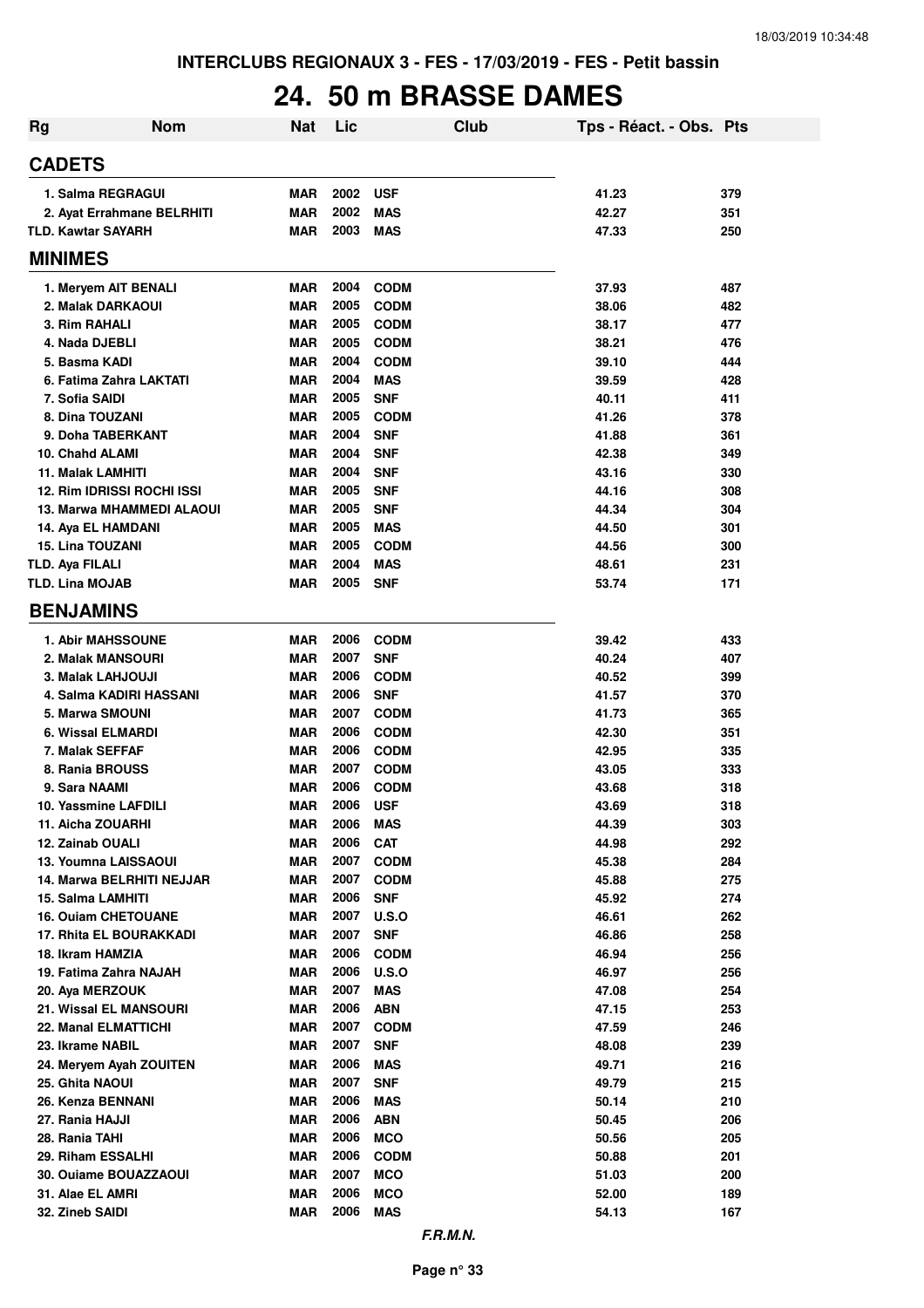## **24. 50 m BRASSE DAMES**

| Rg                    | <b>Nom</b> | Nat        | <b>Lic</b> |            | Club | Tps - Réact. - Obs. Pts |     |
|-----------------------|------------|------------|------------|------------|------|-------------------------|-----|
| <b>BENJAMINS</b>      |            |            |            |            |      |                         |     |
| 33. Laila BELAOULA    |            | <b>MAR</b> | 2007       | <b>SNF</b> |      | 54.87                   | 160 |
| 34. Chada BENBRAHIM   |            | <b>MAR</b> | 2007       | MAS        |      | 55.30                   | 157 |
| <b>NC. Aya MAAMRI</b> |            | <b>MAR</b> | 2006       | <b>MCO</b> |      | Frf exc.                |     |
| NC. Aya TABET         |            | <b>MAR</b> | 2007       | <b>MCO</b> |      | Frf exc.                |     |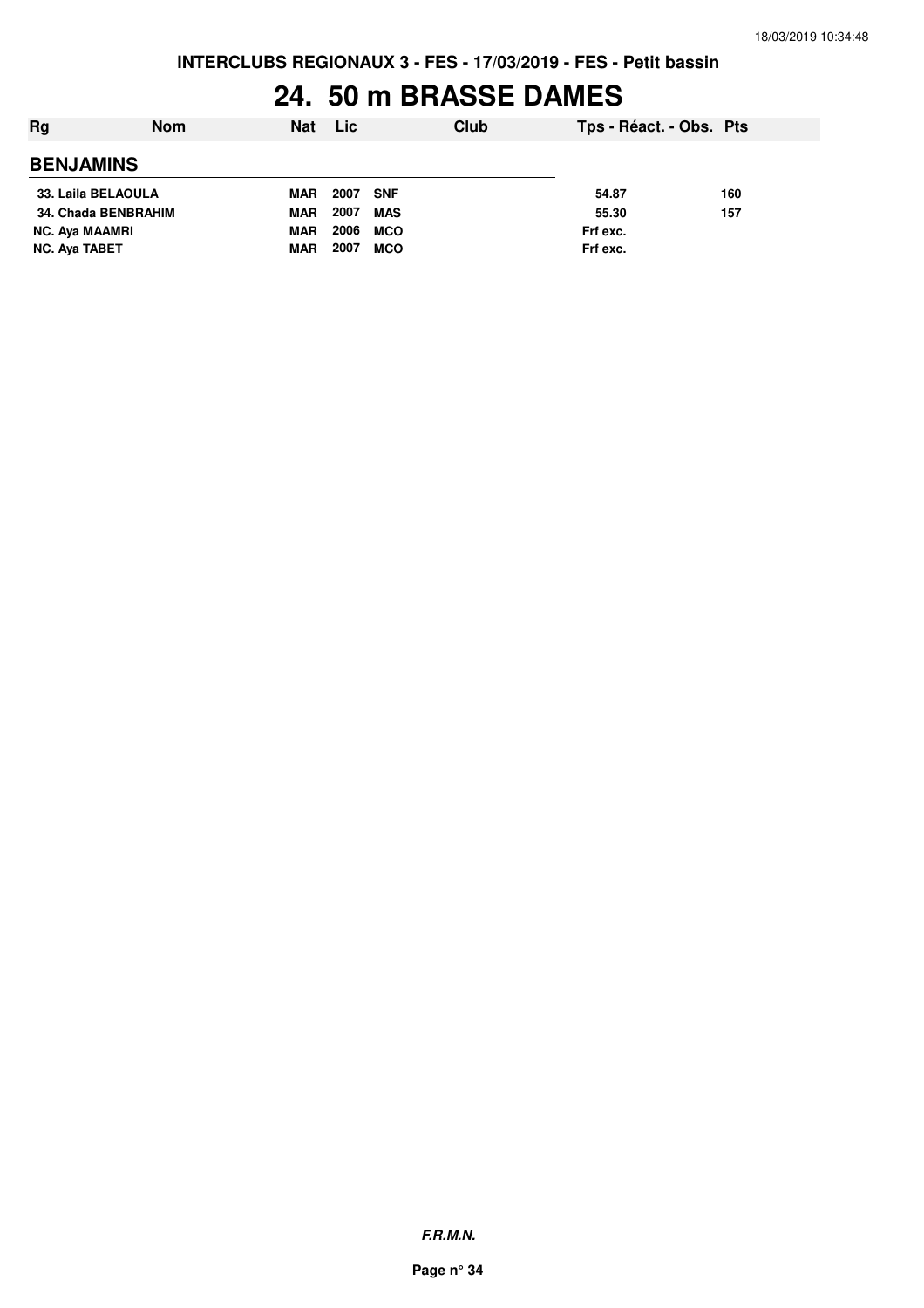#### **25. 200 m NAGE LIBRE MESSIEURS**

| <b>Rg</b> | <b>Nom</b>                              | <b>Nat</b>               | Lic  | Club                      | Tps - Réact. - Obs. Pts |            |
|-----------|-----------------------------------------|--------------------------|------|---------------------------|-------------------------|------------|
|           | <b>SENIORS</b>                          |                          |      |                           |                         |            |
|           | 1. Soufyane GUENDOUZ                    | MAR                      | 1999 | <b>MCO</b>                | 2:29.59                 | 317        |
|           | <b>JUNIORS</b>                          |                          |      |                           |                         |            |
|           | 1. Abdeljabbar REGRAGUI                 | <b>MAR</b>               | 2001 | <b>CODM</b>               | 2:01.10                 | 597        |
|           | <b>CADETS</b>                           |                          |      |                           |                         |            |
|           | 1. Monssif Hamza TIJARI                 | <b>MAR</b>               | 2002 | <b>CODM</b>               | 2:03.94                 | 557        |
|           | 2. Anass KEMMOUNE                       | <b>MAR</b>               | 2003 | <b>SNF</b>                | 2:10.84                 | 473        |
|           | 3. Ayman MEFETTAR                       | <b>MAR</b>               | 2003 | <b>SNF</b>                | 2:11.29                 | 468        |
|           | 4. Omar Ahmed ZOUITEN                   | <b>MAR</b>               | 2002 | <b>MAS</b>                | 2:13.61                 | 444        |
|           | 5. Adnane BENADADA                      | <b>MAR</b>               | 2003 | <b>SNF</b>                | 2:17.65                 | 406        |
|           | 6. Mohamed RASSI                        | <b>MAR</b>               | 2002 | <b>UNO</b>                | 2:19.54                 | 390        |
|           | 7. Youssef SAIDI                        | <b>MAR</b>               | 2003 | <b>SNF</b>                | 2:31.05                 | 307        |
|           | <b>8. Omar KHERCHOUCH</b>               | <b>MAR</b>               | 2003 | U.S.O                     | 2:34.16                 | 289        |
|           | <b>MINIMES</b>                          |                          |      |                           |                         |            |
|           | 1. Salim FRIKECH                        | <b>MAR</b>               | 2004 | <b>CODM</b>               | 2:03.87                 | 558        |
|           | 2. Mohammed MOUISSE                     | <b>MAR</b>               | 2004 | <b>USF</b>                | 2:14.87                 | 432        |
|           | 3. Youssef IDRISSI                      | <b>MAR</b>               | 2005 | <b>CODM</b>               | 2:17.22                 | 410        |
|           | 4. Yasser OUARIACH                      | <b>MAR</b>               | 2005 | U.S.O                     | 2:18.48                 | 399        |
|           | 5. Othmane ZITOUNI                      | <b>MAR</b>               | 2005 | <b>CODM</b>               | 2:23.13                 | 361        |
|           | 6. Othmane ZAITOUNE                     | <b>MAR</b>               | 2004 | <b>MAS</b>                | 2:36.66                 | 276        |
|           | <b>BENJAMINS</b>                        |                          |      |                           |                         |            |
|           | 1. Souhaib EL MOUSSAMI                  | <b>MAR</b>               | 2006 | <b>CODM</b>               | 2:16.98                 | 412        |
|           | 2. Nizar SALMI                          | <b>MAR</b>               | 2006 | <b>CODM</b>               | 2:26.23                 | 339        |
|           | 3. Hamza AINOUSS                        | <b>MAR</b>               | 2006 | <b>CODM</b>               | 2:30.76                 | 309        |
|           | 3. Nizar HAOUATI                        | <b>MAR</b>               | 2007 | <b>USF</b>                | 2:30.76                 | 309        |
|           | 5. Mohammed Tayeb GHALLAB               | <b>MAR</b>               | 2006 | <b>SNF</b>                | 2:31.71                 | 303        |
|           | 6. Abdelkabir ENNAJM                    | <b>MAR</b>               | 2006 | <b>CODM</b>               | 2:32.63                 | 298        |
|           | 7. Mehdi OUMOKHTAR                      | <b>MAR</b>               | 2007 | <b>UNO</b>                | 2:36.26                 | 278        |
|           |                                         | <b>MAR</b>               | 2007 | <b>SNF</b>                | 2:37.27                 | 272        |
|           | 8. Rayane ADIANNA<br>9. Abdellah HANINI | <b>MAR</b>               | 2006 | <b>CODM</b>               | 2:38.00                 | 269        |
|           | 10. Marwane EL HAOUAT                   | <b>MAR</b>               | 2006 | <b>SNF</b>                |                         | 225        |
|           | 11. Mohamed Rayane BOUASSAL             |                          | 2007 | <b>CODM</b>               | 2:47.66<br>2:49.00      | 219        |
|           |                                         | <b>MAR</b>               | 2007 |                           |                         |            |
|           | 12. Zakariae ROUICHA                    | <b>MAR</b><br><b>MAR</b> | 2006 | <b>CODM</b><br><b>SNF</b> | 2:50.06                 | 215<br>214 |
|           | 13. Karim BOUGHALEB                     |                          | 2007 |                           | 2:50.47                 |            |
|           | 14. Abdelilah NAJAH                     | <b>MAR</b>               |      | U.S.O                     | 2:53.27                 | 204        |
|           | 15. Mohamed Sami MIRI                   | <b>MAR</b>               | 2007 | <b>UNO</b>                | 2:55.41                 | 196        |
|           | 16. Haytam BOUHACHEM                    | <b>MAR</b>               | 2007 | <b>CODM</b>               | 2:58.95                 | 185        |
|           | 17. Houssam KHAZZAN                     | <b>MAR</b>               | 2007 | <b>CODM</b>               | 3:03.38                 | 172        |
|           | 18. Ousama HASSAIN                      | <b>MAR</b>               | 2007 | <b>UNO</b>                | 3:03.85                 | 170        |
|           | 19. Abderrahim MRHAILAF                 | <b>MAR</b>               | 2007 | <b>CODM</b>               | 3:05.17                 | 167        |
|           | 20. Rayane ISMAILI                      | <b>MAR</b>               | 2006 | <b>CODM</b>               | 3:19.23                 | 134        |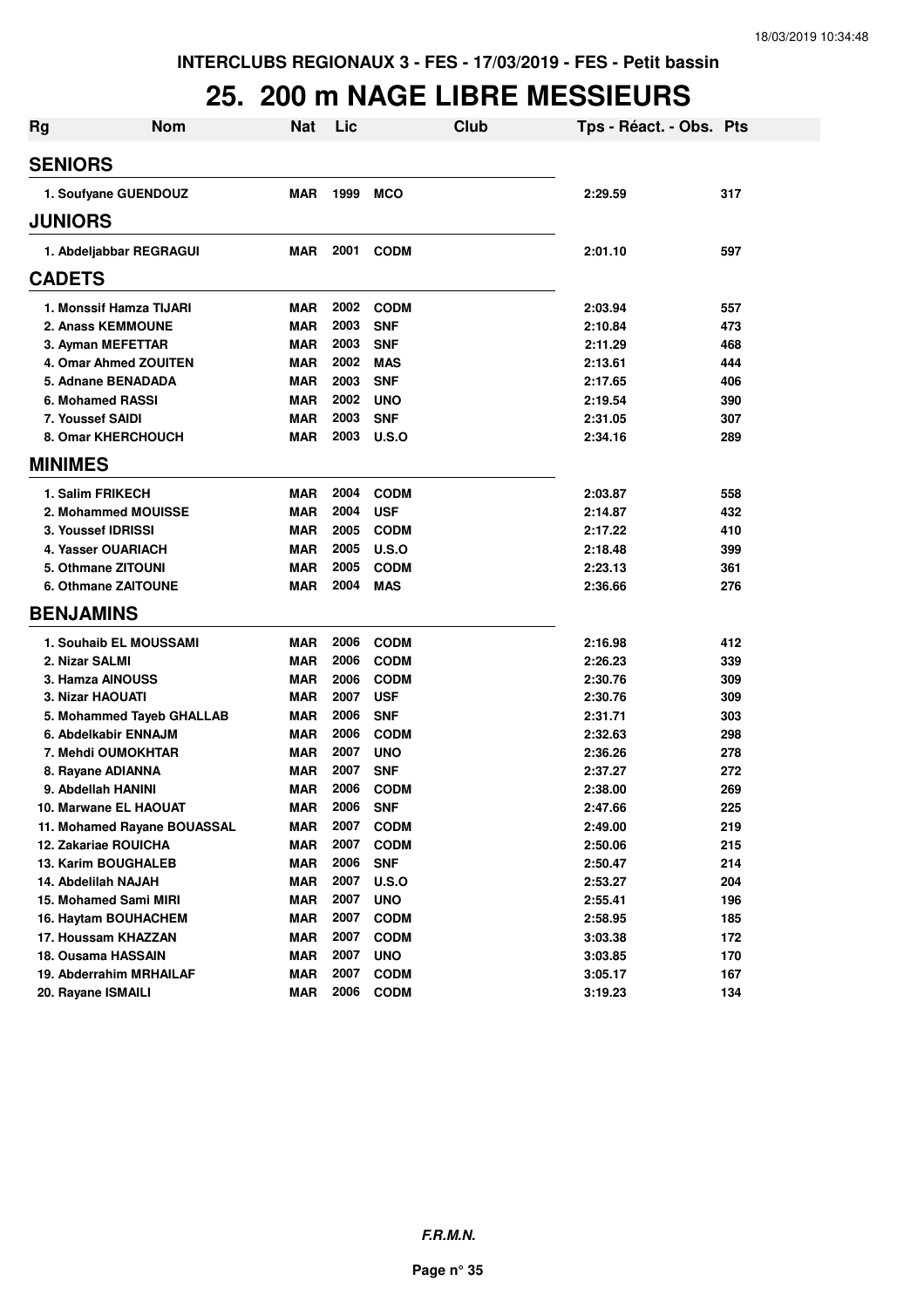#### **26. 200 m NAGE LIBRE DAMES**

| Rg               | <b>Nom</b>               | Nat        | Lic  | Club        | Tps - Réact. - Obs. Pts |     |
|------------------|--------------------------|------------|------|-------------|-------------------------|-----|
| <b>CADETS</b>    |                          |            |      |             |                         |     |
|                  | 1. Douae EL MOUJARRADE   | <b>MAR</b> | 2003 | <b>SNF</b>  | 2:28.56                 | 439 |
| 2. Hajar SABER   |                          | <b>MAR</b> | 2003 | <b>CODM</b> | 2:31.34                 | 416 |
| <b>MINIMES</b>   |                          |            |      |             |                         |     |
| 1. Rim RAHALI    |                          | <b>MAR</b> | 2005 | <b>CODM</b> | 2:24.02                 | 482 |
| 2. Aya OUFRID    |                          | <b>MAR</b> | 2005 | <b>CODM</b> | 2:31.78                 | 412 |
|                  | 3. Lina TOUZANI          | <b>MAR</b> | 2005 | <b>CODM</b> | 2:34.42                 | 391 |
|                  | <b>4. Malak LAMHITI</b>  | <b>MAR</b> | 2004 | <b>SNF</b>  | 2:34.70                 | 389 |
| 5. Basma KADI    |                          | <b>MAR</b> | 2004 | <b>CODM</b> | 2:38.52                 | 362 |
| 6. Sofia SAIDI   |                          | <b>MAR</b> | 2005 | <b>SNF</b>  | 2:40.25                 | 350 |
|                  | 7. Malak NGUERI          | <b>MAR</b> | 2005 | <b>MAS</b>  | 2:50.16                 | 292 |
| <b>BENJAMINS</b> |                          |            |      |             |                         |     |
| 1. Aya JABRI     |                          | <b>MAR</b> | 2006 | <b>CODM</b> | 2:40.30                 | 350 |
|                  | 2. Marwa BELRHITI NEJJAR | <b>MAR</b> | 2007 | <b>CODM</b> | 2:40.93                 | 346 |
| 3. Sara NAAMI    |                          | <b>MAR</b> | 2006 | <b>CODM</b> | 2:55.36                 | 267 |
|                  | <b>4. Zineb BOULMAN</b>  | <b>MAR</b> | 2006 | <b>MAS</b>  | 3:05.00                 | 227 |
|                  | 5. Nour Elhouda MAHJOUB  | <b>MAR</b> | 2007 | <b>UNO</b>  | 3:20.90                 | 177 |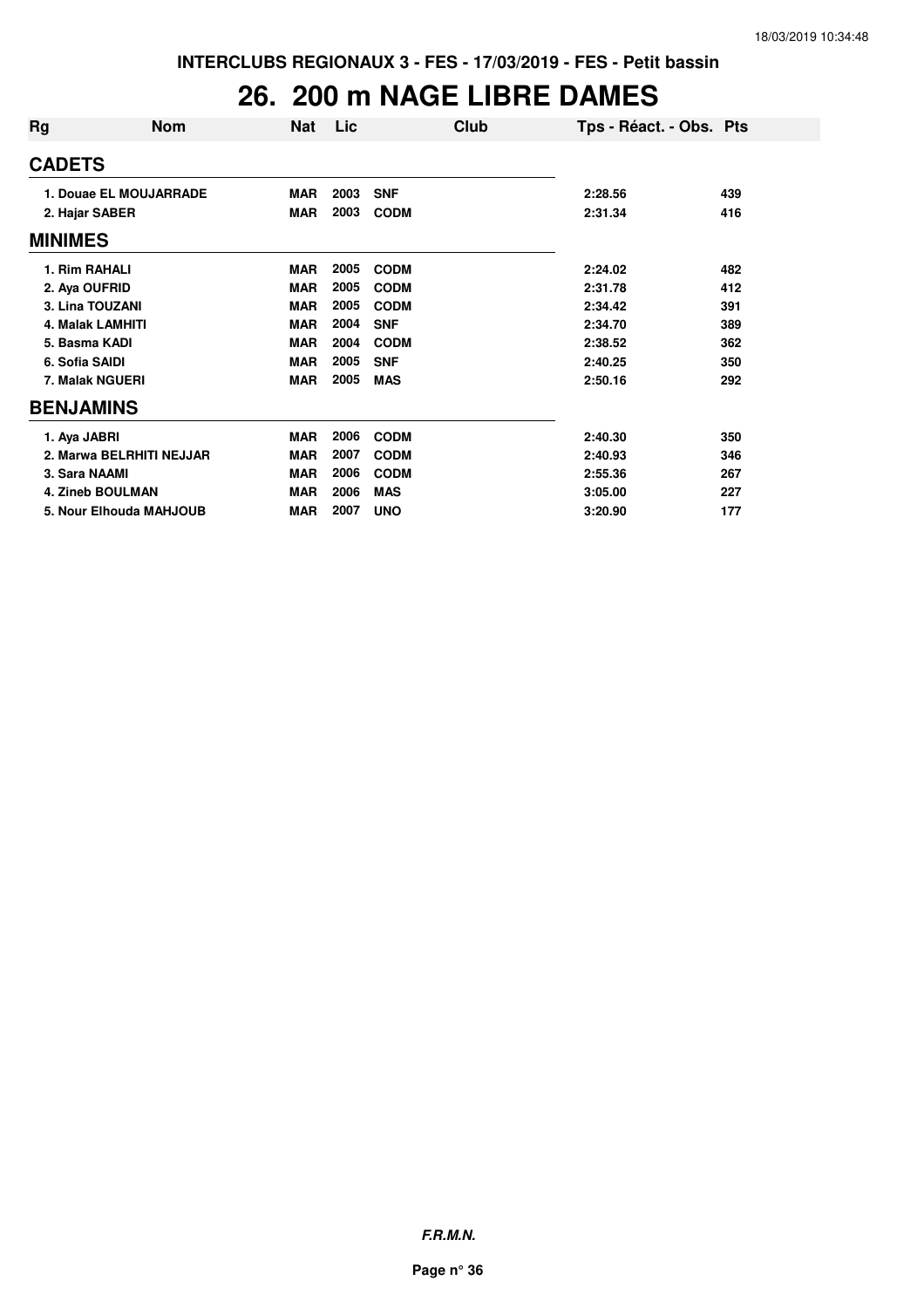## **27. 100 m NAGE LIBRE MESSIEURS**

| <b>Nom</b><br><b>Rg</b>                                       | <b>Nat</b>               | Lic          | Club                       | Tps - Réact. - Obs. Pts |            |
|---------------------------------------------------------------|--------------------------|--------------|----------------------------|-------------------------|------------|
| <b>SENIORS</b>                                                |                          |              |                            |                         |            |
| 1. Karim AMARTI                                               | <b>MAR</b>               | 1998         | <b>USF</b>                 | 1:00.00                 | 478        |
| TLD. Soufyane GUENDOUZ                                        | <b>MAR</b>               | 1999         | <b>MCO</b>                 | 1:06.14                 | 356        |
| <b>JUNIORS</b>                                                |                          |              |                            |                         |            |
| 1. Abdeljabbar REGRAGUI                                       | <b>MAR</b>               | 2001         | <b>CODM</b>                | 54.44                   | 639        |
| 2. Abdellah KHARKHACH                                         | <b>MAR</b>               | 2001         | <b>USF</b>                 | 56.86                   | 561        |
| 3. Omar FILALI                                                | <b>MAR</b>               | 2001         | <b>USF</b>                 | 58.45                   | 517        |
| 4. Hamza BENNOUNA                                             | MAR                      | 2000         | <b>USF</b>                 | 1:01.80                 | 437        |
| 5. Salaheddine ELBOURAKKADI                                   | MAR                      | 2000         | <b>SNF</b>                 | 1:07.71                 | 332        |
| <b>CADETS</b>                                                 |                          |              |                            |                         |            |
| 1. Monssif Hamza TIJARI                                       | MAR                      | 2002         | <b>CODM</b>                | 56.08                   | 585        |
| 2. Adam SEDDOUK                                               | <b>MAR</b>               | 2003         | <b>CODM</b>                | 57.04                   | 556        |
| 3. Zakariae AMALI                                             | <b>MAR</b>               | 2003         | <b>CODM</b>                | 58.28                   | 521        |
| 4. Adnane BENADADA<br><b>5. Anass KEMMOUNE</b>                | <b>MAR</b><br><b>MAR</b> | 2003<br>2003 | <b>SNF</b><br><b>SNF</b>   | 58.77<br>58.80          | 508<br>507 |
| 6. Ayman MEFETTAR                                             | <b>MAR</b>               | 2003         | <b>SNF</b>                 | 59.24                   | 496        |
| 7. Omar Ahmed ZOUITEN                                         | <b>MAR</b>               | 2002         | <b>MAS</b>                 | 59.88                   | 480        |
| 8. Othman RASSI                                               | MAR                      | 2002         | <b>UNO</b>                 | 1:00.20                 | 473        |
| 9. El Mehdi ELKAMYA                                           | <b>MAR</b>               | 2002         | <b>SNF</b>                 | 1:04.05                 | 392        |
| 10. Walid DEQQAOUI                                            | <b>MAR</b>               | 2003         | <b>USF</b>                 | 1:04.14                 | 391        |
| 11. Youssef SAIDI                                             | <b>MAR</b>               | 2003         | <b>SNF</b>                 | 1:06.27                 | 354        |
| <b>12. Walid EL BOURAKKADI</b>                                | <b>MAR</b>               | 2003         | <b>SNF</b>                 | 1:07.66                 | 333        |
| 13. Mohammed Amine CHETOUANE                                  | <b>MAR</b>               | 2003         | <b>UNO</b>                 | 1:07.80                 | 331        |
| NC. Aymane SIAHMED OUALI                                      | <b>MAR</b>               | 2002         | <b>SNF</b>                 | Frf n.d.                |            |
| <b>NC. M'hammed RHORCHI</b>                                   | MAR                      | 2003         | <b>SNF</b>                 | Frf n.d.                |            |
| <b>MINIMES</b>                                                |                          |              |                            |                         |            |
| 1. Salim FRIKECH                                              | <b>MAR</b>               | 2004         | <b>CODM</b>                | 54.73                   | 629        |
| 2. Mohammed MOUISSE                                           | <b>MAR</b>               | 2004         | <b>USF</b>                 | 59.07                   | 500        |
| 3. Karim JENNANE                                              | <b>MAR</b>               | 2004         | <b>CODM</b>                | 1:00.48                 | 466        |
| 4. Ismail DEQQAOUI                                            | <b>MAR</b>               | 2005         | <b>USF</b>                 | 1:01.29                 | 448        |
| 5. Yasser OUARIACH<br>6. Youssef IDRISSI                      | <b>MAR</b><br><b>MAR</b> | 2005<br>2005 | U.S.O                      | 1:02.18                 | 429        |
| 7. Othmane ZITOUNI                                            | MAR                      | 2005         | <b>CODM</b><br><b>CODM</b> | 1:02.76<br>1:04.77      | 417<br>379 |
| 8. Saad YASSIRI                                               | MAR                      | 2005         | <b>USF</b>                 | 1:05.74                 | 363        |
| 9. Soufiane AZFAR                                             | <b>MAR</b>               | 2004         | <b>USF</b>                 | 1:05.76                 | 363        |
| 10. Othmane ZAITOUNE                                          | MAR                      | 2004         | <b>MAS</b>                 | 1:07.62                 | 333        |
| 11. Mohamed Rayhane BENNANI                                   | MAR                      | 2005         | <b>DNF</b>                 | 1:07.94                 | 329        |
| 12. Mohammed BENCHEKROUN                                      | MAR                      | 2004         | <b>SNF</b>                 | 1:08.64                 | 319        |
| <b>13. Ilyas CHEKKORI</b>                                     | <b>MAR</b>               | 2004         | <b>SNF</b>                 | 1:09.93                 | 301        |
| <b>14. Mohamed Youssef EL MANSOURI</b>                        | MAR                      | 2004         | <b>SNF</b>                 | 1:11.87                 | 278        |
| 15. Adham Salah CHERRAK                                       | MAR                      | 2005         | <b>MCO</b>                 | 1:12.09                 | 275        |
| <b>16. Boubker SAYARH</b>                                     | MAR                      | 2005         | MAS                        | 1:13.55                 | 259        |
| 17. Taha HAMMANI                                              | MAR                      | 2005         | <b>USF</b>                 | 1:14.02                 | 254        |
| <b>TLD. Abdessalam BEN KALTOUM</b><br><b>TLD. Ali TOUIJAR</b> | <b>MAR</b><br><b>MAR</b> | 2005<br>2005 | <b>USF</b><br><b>SNF</b>   | 1:17.93<br>1:19.16      | 218<br>208 |
| <b>TLD. Mohammed Yassine RHALOUSSI</b>                        | <b>MAR</b>               | 2005         | U.S.O                      | 1:19.24                 | 207        |
| <b>TLD. Othmane IRZI</b>                                      | <b>MAR</b>               | 2005         | <b>SNF</b>                 | 1:22.19                 | 185        |
| <b>BENJAMINS</b>                                              |                          |              |                            |                         |            |
| 1. Souhaib EL MOUSSAMI                                        | MAR                      | 2006         | <b>CODM</b>                | 1:03.13                 | 410        |
| 2. Amine RACHEK                                               | MAR                      | 2006         | <b>CODM</b>                | 1:04.78                 | 379        |
| <b>3. Ali BENCHEKROUN</b>                                     | <b>MAR</b>               | 2006         | <b>USF</b>                 | 1:07.08                 | 342        |
| 4. Nizar HAOUATI                                              | <b>MAR</b>               | 2007         | <b>USF</b>                 | 1:07.84                 | 330        |
| 5. Ziyad TIJARI                                               | <b>MAR</b>               | 2006         | <b>CODM</b>                | 1:07.95                 | 329        |
|                                                               |                          |              | F.R.M.N.                   |                         |            |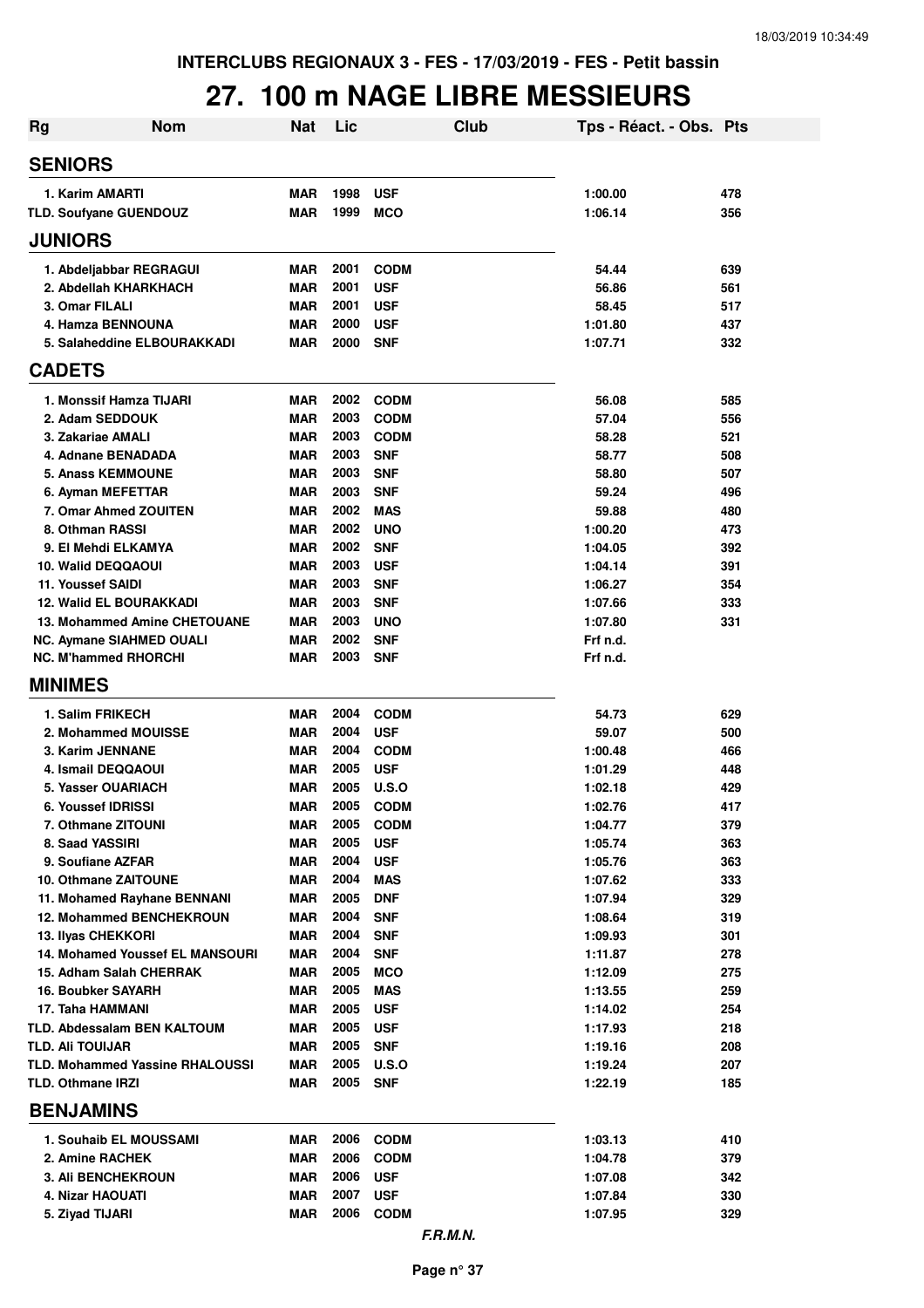#### **27. 100 m NAGE LIBRE MESSIEURS**

| Rg               | <b>Nom</b>                   | Nat        | Lic  | Club        | Tps - Réact. - Obs. Pts |     |
|------------------|------------------------------|------------|------|-------------|-------------------------|-----|
| <b>BENJAMINS</b> |                              |            |      |             |                         |     |
|                  | 6. Adam LAMHITI              | <b>MAR</b> | 2006 | <b>SNF</b>  | 1:08.37                 | 323 |
|                  | 7. Mohammed Tayeb GHALLAB    | <b>MAR</b> | 2006 | <b>SNF</b>  | 1:08.73                 | 318 |
|                  | 8. Hamza AINOUSS             | <b>MAR</b> | 2006 | <b>CODM</b> | 1:08.79                 | 317 |
| 9. Nizar SALMI   |                              | <b>MAR</b> | 2006 | <b>CODM</b> | 1:09.02                 | 314 |
|                  | <b>10. Ziad MAHRACH</b>      | <b>MAR</b> | 2006 | <b>USF</b>  | 1:12.47                 | 271 |
| 11. Adam ARFAQ   |                              | <b>MAR</b> | 2006 | <b>MAS</b>  | 1:12.53                 | 270 |
|                  | <b>12. Mohammed MANSOURI</b> | <b>MAR</b> | 2006 | <b>SNF</b>  | 1:13.64                 | 258 |
|                  | 13. Rayane ADIANNA           | <b>MAR</b> | 2007 | <b>SNF</b>  | 1:13.84                 | 256 |
|                  | <b>14. Mehdi OUMOKHTAR</b>   | <b>MAR</b> | 2007 | <b>UNO</b>  | 1:13.90                 | 255 |
|                  | 15. Marwane EL HAOUAT        | <b>MAR</b> | 2006 | <b>SNF</b>  | 1:14.79                 | 246 |
|                  | 16. Nasrallah BELHADRI       | <b>MAR</b> | 2006 | <b>UNO</b>  | 1:14.84                 | 246 |
|                  | 17. Karim BOUGHALEB          | <b>MAR</b> | 2006 | <b>SNF</b>  | 1:17.00                 | 226 |
|                  | 18. Mohamed Amine GUETTAB    | <b>MAR</b> | 2006 | <b>SNF</b>  | 1:18.09                 | 216 |
| 19. Rayane AMALI |                              | <b>MAR</b> | 2006 | <b>CODM</b> | 1:18.45                 | 213 |
|                  | 20. Mohamed Sami MIRI        | <b>MAR</b> | 2007 | <b>UNO</b>  | 1:19.00                 | 209 |
|                  | 21. Mohammed ELAANNOUNI      | <b>MAR</b> | 2007 | <b>USF</b>  | 1:19.63                 | 204 |
|                  | 22. Loqmane FASSI FIHRI      | <b>MAR</b> | 2006 | <b>MAS</b>  | 1:19.66                 | 204 |
|                  | 23. Youssef ZAKRI            | <b>MAR</b> | 2006 | <b>USF</b>  | 1:20.52                 | 197 |
|                  | 24. Haytam BOUHACHEM         | <b>MAR</b> | 2007 | <b>CODM</b> | 1:20.72                 | 196 |
|                  | 25. Rayan EL HILALI          | <b>MAR</b> | 2007 | <b>SNF</b>  | 1:22.11                 | 186 |
|                  | 26. Mohamed Rayane BOUASSAL  | <b>MAR</b> | 2007 | <b>CODM</b> | 1:22.50                 | 183 |
|                  | 27. Abdelilah NAJAH          | <b>MAR</b> | 2007 | U.S.O       | 1:23.73                 | 175 |
|                  | 28. Abdellah RAJOUANI        | <b>MAR</b> | 2007 | <b>USF</b>  | 1:24.28                 | 172 |
|                  | 29. Ousama HASSAIN           | <b>MAR</b> | 2007 | <b>UNO</b>  | 1:24.98                 | 168 |
| 30. Sami BENALI  |                              | <b>MAR</b> | 2007 | <b>USF</b>  | 1:25.97                 | 162 |
|                  | 31. Rayane ISMAILI           | <b>MAR</b> | 2006 | <b>CODM</b> | 1:30.48                 | 139 |
|                  | 32. Mohammed Yassine AMAMOU  | <b>MAR</b> | 2007 | <b>USF</b>  | 1:36.64                 | 114 |
|                  | 33. Amine CHATER             | <b>MAR</b> | 2007 | U.S.O       | 1:40.30                 | 102 |
|                  | <b>NC. Aymane TLEMCANI</b>   | <b>MAR</b> | 2006 | <b>DNF</b>  | Frf n.d.                |     |
|                  | <b>NC. Omar EL MARKHI</b>    | <b>MAR</b> | 2006 | <b>USF</b>  | Dsg FD                  | 0   |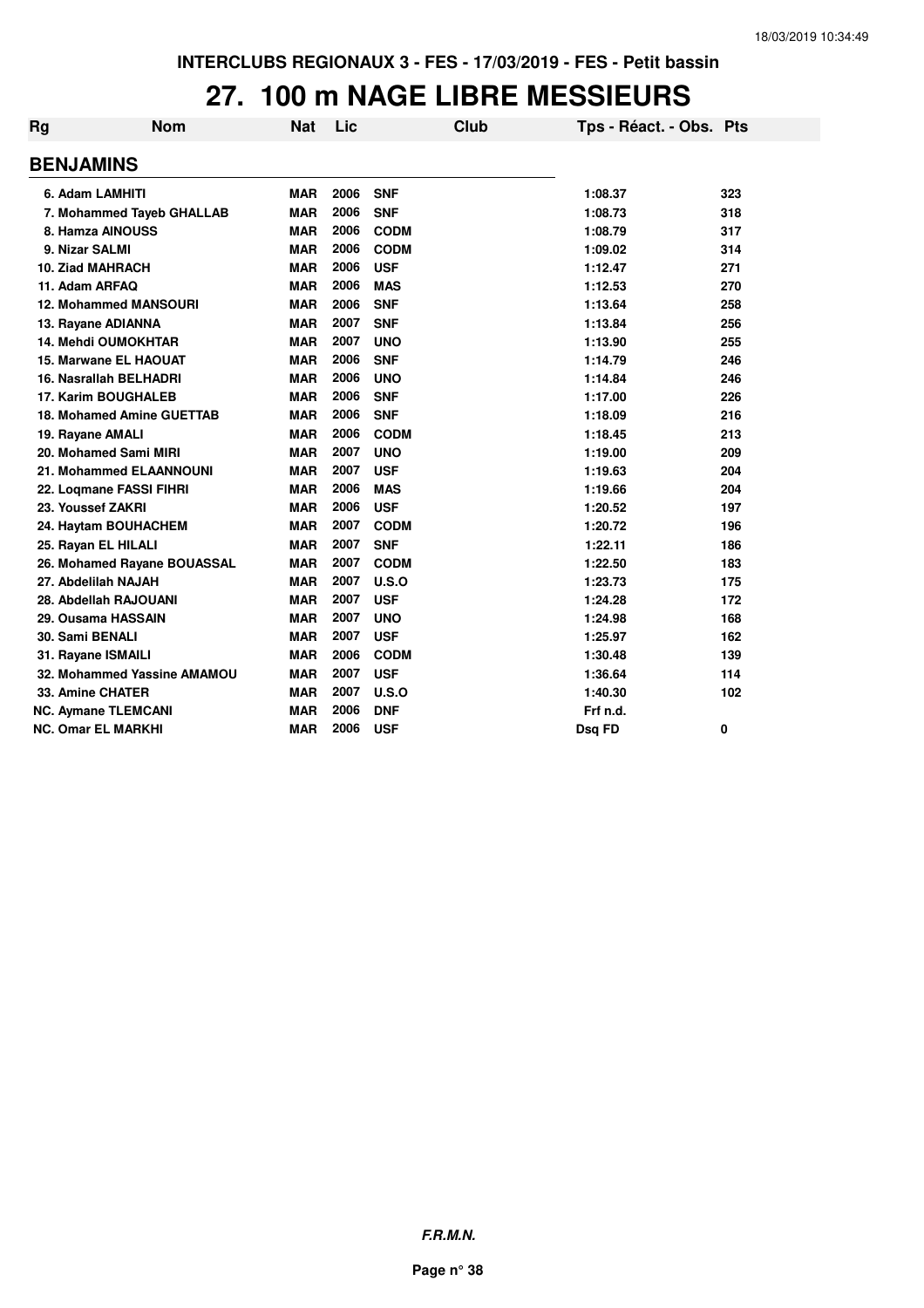## **28. 100 m NAGE LIBRE DAMES**

| <b>Rg</b> | <b>Nom</b>                 | <b>Nat</b> | Lic  | Club         | Tps - Réact. - Obs. Pts |     |
|-----------|----------------------------|------------|------|--------------|-------------------------|-----|
|           | <b>CADETS</b>              |            |      |              |                         |     |
|           | 1. Douae EL MOUJARRADE     | <b>MAR</b> | 2003 | <b>SNF</b>   | 1:07.19                 | 465 |
|           | 2. Salma REGRAGUI          | <b>MAR</b> | 2002 | <b>USF</b>   | 1:08.19                 | 445 |
|           | 3. Ayat Errahmane BELRHITI | MAR        | 2002 | <b>MAS</b>   | 1:11.87                 | 380 |
|           | <b>MINIMES</b>             |            |      |              |                         |     |
|           | 1. Malak DARKAOUI          | <b>MAR</b> | 2005 | <b>CODM</b>  | 1:05.65                 | 499 |
|           | 2. Rim RAHALI              | <b>MAR</b> | 2005 | <b>CODM</b>  | 1:05.81                 | 495 |
|           | 3. Basma KADI              | <b>MAR</b> | 2004 | <b>CODM</b>  | 1:06.33                 | 483 |
|           | 4. Maroua LAISSAOUI        | <b>MAR</b> | 2004 | <b>CODM</b>  | 1:07.45                 | 460 |
|           | 5. Nada DJEBLI             | <b>MAR</b> | 2005 | <b>CODM</b>  | 1:07.57                 | 457 |
|           | 6. Dina TOUZANI            | <b>MAR</b> | 2005 | <b>CODM</b>  | 1:07.90                 | 451 |
|           | 7. Aya OUFRID              | <b>MAR</b> | 2005 | <b>CODM</b>  | 1:07.95                 | 450 |
|           | 8. Rim IDRISSI ROCHI ISSI  | <b>MAR</b> | 2005 | <b>SNF</b>   | 1:08.70                 | 435 |
|           | 9. Chahd ALAMI             | <b>MAR</b> | 2004 | <b>SNF</b>   | 1:09.25                 | 425 |
|           | 10. Sofia SAIDI            | <b>MAR</b> | 2005 | <b>SNF</b>   | 1:10.88                 | 396 |
|           | 11. Lina TOUZANI           | <b>MAR</b> | 2005 | <b>CODM</b>  | 1:11.42                 | 387 |
|           | <b>12. Malak LAMHITI</b>   | <b>MAR</b> | 2004 | <b>SNF</b>   | 1:11.90                 | 379 |
|           | <b>13. Doha TABERKANT</b>  | <b>MAR</b> | 2004 | <b>SNF</b>   | 1:12.67                 | 367 |
|           | 14. Aya FILALI             | <b>MAR</b> | 2004 | <b>MAS</b>   | 1:14.65                 | 339 |
|           | <b>15. Malak NGUERI</b>    | <b>MAR</b> | 2005 | <b>MAS</b>   | 1:18.65                 | 290 |
|           | TLD. Marwa MHAMMEDI ALAOUI | <b>MAR</b> | 2005 | <b>SNF</b>   | 1:21.58                 | 260 |
|           | TLD. Aya EL HAMDANI        | <b>MAR</b> | 2005 | <b>MAS</b>   | 1:23.77                 | 240 |
|           | <b>TLD. Lina MOJAB</b>     | <b>MAR</b> | 2005 | <b>SNF</b>   | 1:30.40                 | 191 |
|           | <b>BENJAMINS</b>           |            |      |              |                         |     |
|           |                            |            |      |              |                         |     |
|           | <b>1. Abir MAHSSOUNE</b>   | <b>MAR</b> | 2006 | <b>CODM</b>  | 1:08.31                 | 443 |
|           | 2. Malak LAHJOUJI          | <b>MAR</b> | 2006 | <b>CODM</b>  | 1:08.94                 | 430 |
|           | 3. Wissal ELMARDI          | <b>MAR</b> | 2006 | <b>CODM</b>  | 1:09.39                 | 422 |
|           | 4. Marwa SMOUNI            | <b>MAR</b> | 2007 | <b>CODM</b>  | 1:12.94                 | 363 |
|           | 5. Marwa BELRHITI NEJJAR   | <b>MAR</b> | 2007 | <b>CODM</b>  | 1:13.13                 | 361 |
|           | 6. Yassmine LAFDILI        | <b>MAR</b> | 2006 | <b>USF</b>   | 1:15.16                 | 332 |
|           | 7. Aya JABRI               | <b>MAR</b> | 2006 | <b>CODM</b>  | 1:16.21                 | 319 |
|           | 8. Malak SEFFAF            | <b>MAR</b> | 2006 | <b>CODM</b>  | 1:18.72                 | 289 |
|           | 9. Ghita NAOUI             | <b>MAR</b> | 2007 | <b>SNF</b>   | 1:20.56                 | 270 |
|           | 10. Kenza BENNANI          | <b>MAR</b> | 2006 | <b>MAS</b>   | 1:20.87                 | 266 |
|           | 11. Zineb BOULMAN          | <b>MAR</b> | 2006 | <b>MAS</b>   | 1:21.69                 | 259 |
|           | 12. Riham ESSALHI          | <b>MAR</b> | 2006 | <b>CODM</b>  | 1:24.52                 | 233 |
|           | 13. Hafsa STILI            | <b>MAR</b> | 2007 | <b>U.S.O</b> | 1:28.06                 | 206 |
|           | 14. Alae EL AMRI           | <b>MAR</b> | 2006 | <b>MCO</b>   | 1:28.87                 | 201 |
|           | 15. Rania TAHI             | <b>MAR</b> | 2006 | <b>MCO</b>   | 1:28.98                 | 200 |
|           | 16. Nour Elhouda MAHJOUB   | <b>MAR</b> | 2007 | <b>UNO</b>   | 1:29.57                 | 196 |
|           | 17. Chada BENBRAHIM        | <b>MAR</b> | 2007 | <b>MAS</b>   | 1:31.34                 | 185 |
|           | 18. Laila BELAOULA         | <b>MAR</b> | 2007 | <b>SNF</b>   | 1:36.78                 | 155 |
|           | <b>NC. Aya MAAMRI</b>      | <b>MAR</b> | 2006 | <b>MCO</b>   | Frf exc.                |     |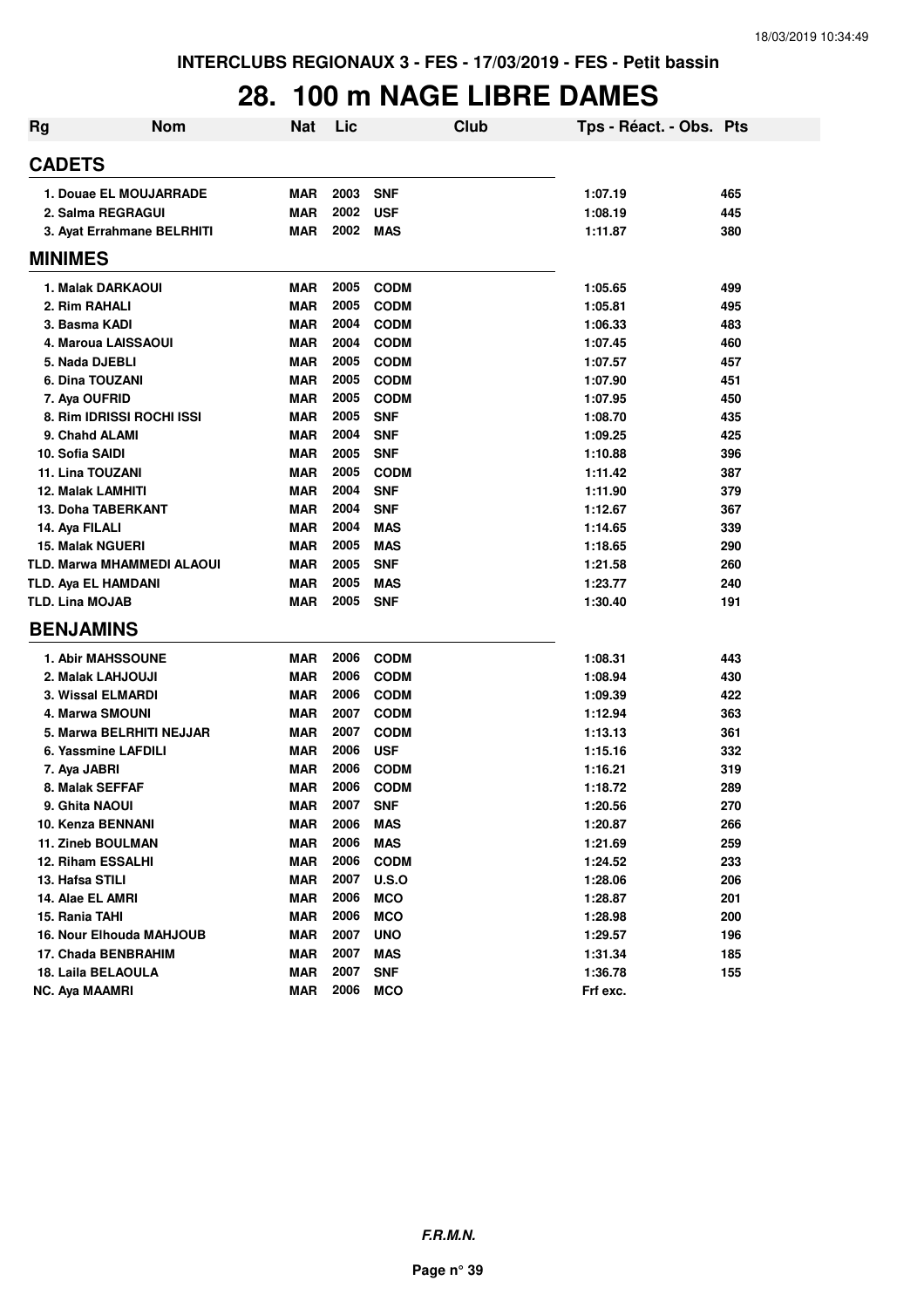## **29. 200 m BRASSE MESSIEURS**

| <b>Rg</b> | <b>Nom</b>                | <b>Nat</b> | Lic  | Club          | Tps - Réact. - Obs. Pts |     |
|-----------|---------------------------|------------|------|---------------|-------------------------|-----|
|           | <b>SENIORS</b>            |            |      |               |                         |     |
|           | 1. Ahmed Reda ENNAIM      | <b>MAR</b> | 1996 | <b>CODM</b>   | 2:30.61                 | 599 |
|           | <b>JUNIORS</b>            |            |      |               |                         |     |
|           | 1. Abdeljabbar REGRAGUI   | <b>MAR</b> | 2001 | <b>CODM</b>   | 2:30.07                 | 606 |
|           | 2. Hamza BENNOUNA         | <b>MAR</b> | 2000 | <b>USF</b>    | 2:46.28                 | 445 |
|           | <b>CADETS</b>             |            |      |               |                         |     |
|           | 1. Youssef KADIRI HASSANI | <b>MAR</b> | 2003 | <b>SNF</b>    | 2:50.64                 | 412 |
|           | 2. Sami SAMRAH            | <b>MAR</b> | 2003 | <b>CODM</b>   | 2:54.70                 | 384 |
|           | 3. Mohamed RASSI          | <b>MAR</b> | 2002 | <b>UNO</b>    | 3:04.51                 | 326 |
|           | <b>4. Omar KHERCHOUCH</b> | <b>MAR</b> | 2003 | U.S.O         | 3:04.79                 | 324 |
|           | 5. Walid DEQQAOUI         | <b>MAR</b> | 2003 | <b>USF</b>    | 3:05.34                 | 321 |
|           | <b>MINIMES</b>            |            |      |               |                         |     |
|           | 1. Ismail DEQQAOUI        | <b>MAR</b> | 2005 | <b>USF</b>    | 2:45.68                 | 450 |
|           | 2. Khalil ELMOUNE         | <b>MAR</b> | 2005 | <b>CODM</b>   | 2:49.74                 | 418 |
|           | <b>3. Ali ESSARSARE</b>   | <b>MAR</b> | 2005 | <b>CODM</b>   | 2:50.42                 | 413 |
|           | 4. Ali SAADOUN            | <b>MAR</b> | 2005 | <b>CODM</b>   | 2:53.95                 | 389 |
|           | 5. Anass BOUABDELLAOUI    | <b>MAR</b> | 2004 | <b>MCO</b>    | 2:54.49                 | 385 |
|           | 6. Abdellah ESSONNI       | <b>MAR</b> | 2004 | <b>CODM</b>   | 2:55.89                 | 376 |
|           | 7. Anas BOUHAMIDI ALAOUI  | <b>MAR</b> | 2004 | <b>CODM</b>   | 2:58.10                 | 362 |
|           | 8. Alae BOUARGANE         | <b>MAR</b> | 2005 | <b>CODM</b>   | 2:59.18                 | 356 |
|           | 9. Othmane ZITOUNI        | <b>MAR</b> | 2005 | <b>CODM</b>   | 3:01.26                 | 344 |
|           | 10. Othmane BEKKAL        | <b>MAR</b> | 2004 | <b>MCO EN</b> | 3:08.40                 | 306 |
|           | 11. Houssam BENKIEN       | <b>MAR</b> | 2004 | <b>MAS</b>    | 3:16.69                 | 269 |
|           | <b>BENJAMINS</b>          |            |      |               |                         |     |
|           | 1. Adam LAMHITI           | <b>MAR</b> | 2006 | <b>SNF</b>    | 2:59.03                 | 357 |
|           | <b>2. Ali BENCHEKROUN</b> | <b>MAR</b> | 2006 | <b>USF</b>    | 3:06.82                 | 314 |
|           | 3. Ziyad TIJARI           | <b>MAR</b> | 2006 | <b>CODM</b>   | 3:07.94                 | 308 |
|           | <b>3. Amine RACHEK</b>    | <b>MAR</b> | 2006 | <b>CODM</b>   | 3:07.94                 | 308 |
|           | 5. Omar HIDAF             | <b>MAR</b> | 2006 | <b>CODM</b>   | 3:12.38                 | 287 |
|           | 6. Abdellah HANINI        | <b>MAR</b> | 2006 | <b>CODM</b>   | 3:19.60                 | 257 |
|           | 7. Salaheddine KOJMANE    | <b>MAR</b> | 2006 | <b>CODM</b>   | 3:19.95                 | 256 |
|           | 8. Ayoub LAMHITI          | MAR        | 2006 | <b>SNF</b>    | 3:24.45                 | 239 |
|           | 9. Abderrahim MRHAILAF    | MAR        | 2007 | <b>CODM</b>   | 3:36.73                 | 201 |
|           | 10. Zakariae ROUICHA      | <b>MAR</b> | 2007 | <b>CODM</b>   | 3:39.31                 | 194 |
|           | 11. Hamza ESSARSARE       | MAR        | 2007 | <b>CODM</b>   | 3:40.45                 | 191 |
|           | 12. Youssef ZAKRI         | <b>MAR</b> | 2006 | <b>USF</b>    | 3:43.43                 | 183 |
|           | 13. Ayman LAMFEDEL        | <b>MAR</b> | 2007 | <b>CODM</b>   | 3:43.47                 | 183 |
|           | 14. Houssam KHAZZAN       | <b>MAR</b> | 2007 | <b>CODM</b>   | 3:43.82                 | 182 |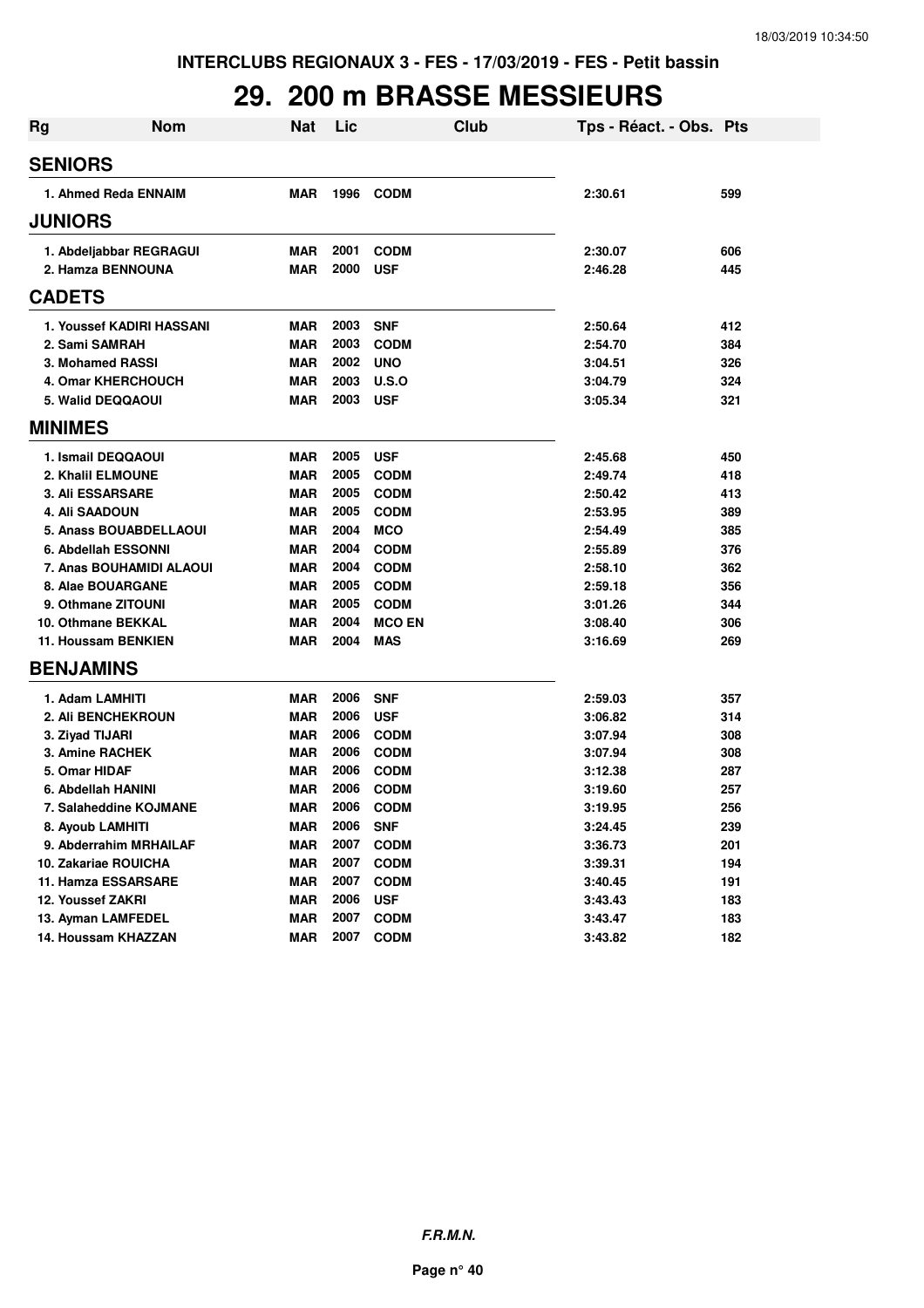# **30. 200 m BRASSE DAMES**

| Rg                     | <b>Nom</b>               | Nat        | Lic  | Club        | Tps - Réact. - Obs. Pts |     |
|------------------------|--------------------------|------------|------|-------------|-------------------------|-----|
| <b>CADETS</b>          |                          |            |      |             |                         |     |
|                        | 1. Salma REGRAGUI        | <b>MAR</b> | 2002 | <b>USF</b>  | 3:16.65                 | 354 |
| <b>MINIMES</b>         |                          |            |      |             |                         |     |
|                        | 1. Meryem AIT BENALI     | <b>MAR</b> | 2004 | <b>CODM</b> | 3:01.56                 | 449 |
|                        | 2. Nada DJEBLI           | <b>MAR</b> | 2005 | <b>CODM</b> | 3:01.93                 | 447 |
|                        | 3. Rim RAHALI            | <b>MAR</b> | 2005 | <b>CODM</b> | 3:04.16                 | 431 |
|                        | 4. Basma KADI            | <b>MAR</b> | 2004 | <b>CODM</b> | 3:18.59                 | 343 |
| <b>TLD. Aya FILALI</b> |                          | <b>MAR</b> | 2004 | <b>MAS</b>  | 3:52.24                 | 214 |
| <b>BENJAMINS</b>       |                          |            |      |             |                         |     |
|                        | 1. Salma KADIRI HASSANI  | <b>MAR</b> | 2006 | <b>SNF</b>  | 3:14.99                 | 363 |
|                        | 2. Malak MANSOURI        | <b>MAR</b> | 2007 | <b>SNF</b>  | 3:17.75                 | 348 |
|                        | 3. Rania BROUSS          | <b>MAR</b> | 2007 | <b>CODM</b> | 3:20.27                 | 335 |
|                        | 4. Youmna LAISSAOUI      | <b>MAR</b> | 2007 | <b>CODM</b> | 3:28.71                 | 296 |
| 5. Sara NAAMI          |                          | <b>MAR</b> | 2006 | <b>CODM</b> | 3:29.08                 | 294 |
|                        | 6. Malak SEFFAF          | <b>MAR</b> | 2006 | <b>CODM</b> | 3:31.62                 | 284 |
|                        | 7. Aya MERZOUK           | <b>MAR</b> | 2007 | <b>MAS</b>  | 3:35.08                 | 270 |
|                        | 8. Marwa BELRHITI NEJJAR | <b>MAR</b> | 2007 | <b>CODM</b> | 3:35.63                 | 268 |
|                        | 9. Manal ELMATTICHI      | <b>MAR</b> | 2007 | <b>CODM</b> | 3:38.66                 | 257 |
|                        | 10. Ikram HAMZIA         | <b>MAR</b> | 2006 | <b>CODM</b> | 3:38.93                 | 256 |
|                        | 11. Zainab OUALI         | <b>MAR</b> | 2006 | <b>CAT</b>  | 3:40.16                 | 252 |
|                        | 12. Aicha ZOUARHI        | <b>MAR</b> | 2006 | <b>MAS</b>  | 3:42.66                 | 243 |
|                        | 13. Meryem Ayah ZOUITEN  | <b>MAR</b> | 2006 | <b>MAS</b>  | 3:47.84                 | 227 |
| <b>NC. Ava TABET</b>   |                          | <b>MAR</b> | 2007 | <b>MCO</b>  | Frf exc.                |     |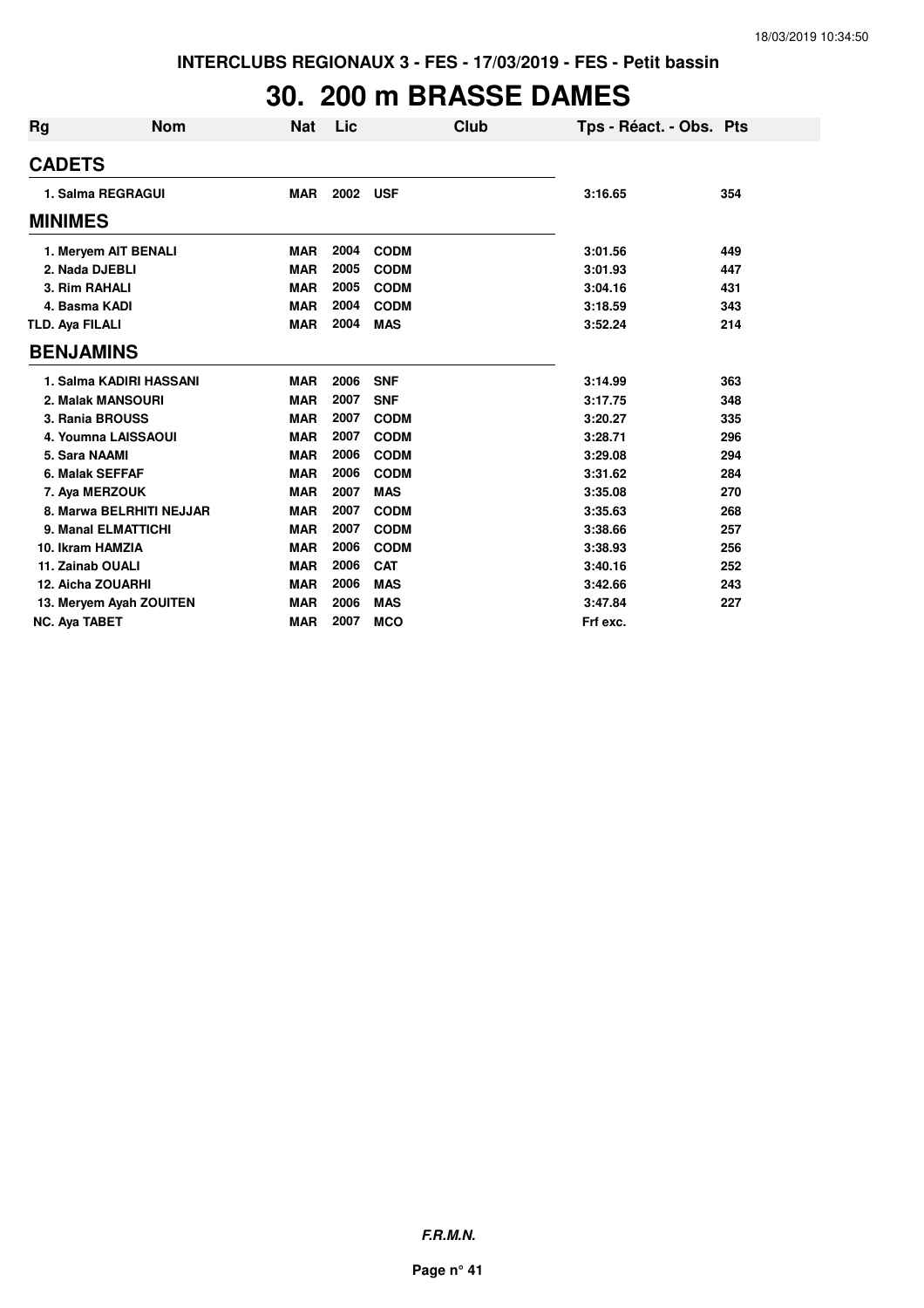# **31. 100 m DOS MESSIEURS**

| <b>Rg</b> | <b>Nom</b>                                                       | <b>Nat</b>        | Lic          | Club                        | Tps - Réact. - Obs. Pts |            |
|-----------|------------------------------------------------------------------|-------------------|--------------|-----------------------------|-------------------------|------------|
|           | <b>SENIORS</b>                                                   |                   |              |                             |                         |            |
|           | 1. Karim AMARTI                                                  | <b>MAR</b>        | 1998         | <b>USF</b>                  | 1:06.48                 | 477        |
|           | <b>JUNIORS</b>                                                   |                   |              |                             |                         |            |
|           | 1. Omar FILALI                                                   | <b>MAR</b>        | 2001         | <b>USF</b>                  | 1:06.34                 | 480        |
|           | 2. Ilyas BOUDENE                                                 | <b>MAR</b>        | 2001         | <b>MAS</b>                  | 1:06.41                 | 478        |
|           | 3. Abdellah KHARKHACH                                            | <b>MAR</b>        | 2001         | <b>USF</b>                  | 1:11.44                 | 384        |
|           | <b>CADETS</b>                                                    |                   |              |                             |                         |            |
|           | 1. Zakariae AMALI                                                | <b>MAR</b>        | 2003         | <b>CODM</b>                 | 1:05.55                 | 497        |
|           | 2. Adam SEDDOUK                                                  | <b>MAR</b>        | 2003         | <b>CODM</b>                 | 1:06.22                 | 482        |
|           | 3. Omar Ahmed ZOUITEN                                            | <b>MAR</b>        | 2002         | <b>MAS</b>                  | 1:06.98                 | 466        |
|           | 4. Ayman MEFETTAR                                                | <b>MAR</b>        | 2003         | <b>SNF</b>                  | 1:08.04                 | 444        |
|           | 5. Walid RHZAL                                                   | <b>MAR</b>        | 2003         | <b>UNO</b>                  | 1:09.06                 | 425        |
|           | 6. Adnane BENADADA                                               | <b>MAR</b>        | 2003         | <b>SNF</b>                  | 1:13.18                 | 357        |
|           | <b>7. Anass KEMMOUNE</b>                                         | <b>MAR</b>        | 2003         | <b>SNF</b>                  | 1:14.30                 | 341        |
|           | 8. Mohammed Amine CHETOUANE                                      | <b>MAR</b>        | 2003         | <b>UNO</b>                  | 1:17.04                 | 306        |
|           | 9. El Mehdi ELKAMYA                                              | <b>MAR</b>        | 2002         | <b>SNF</b>                  | 1:18.37                 | 291        |
|           | 10. Youssef SAIDI                                                | <b>MAR</b>        | 2003         | <b>SNF</b>                  | 1:21.09                 | 262        |
|           | <b>NC. Monssif Hamza TIJARI</b>                                  | <b>MAR</b>        | 2002         | <b>CODM</b>                 | Frf n.d.                |            |
|           | <b>MINIMES</b>                                                   |                   |              |                             |                         |            |
|           | 1. Salim FRIKECH                                                 | <b>MAR</b>        | 2004         | <b>CODM</b>                 | 1:02.09                 | 585        |
|           | 2. Mohammed MOUISSE                                              | <b>MAR</b>        | 2004         | <b>USF</b>                  | 1:10.87                 | 393        |
|           | 3. Youssef IDRISSI                                               | <b>MAR</b>        | 2005         | <b>CODM</b>                 | 1:11.08                 | 390        |
|           | <b>4. Ali ESSARSARE</b>                                          | <b>MAR</b>        | 2005         | <b>CODM</b>                 | 1:11.41                 | 384        |
|           | 4. Karim JENNANE                                                 | <b>MAR</b>        | 2004         | <b>CODM</b>                 | 1:11.41                 | 384        |
|           | <b>6. Ali SAADOUN</b>                                            | <b>MAR</b>        | 2005         | <b>CODM</b>                 | 1:11.44                 | 384        |
|           | 7. Khalil ELMOUNE                                                | <b>MAR</b>        | 2005         | <b>CODM</b>                 | 1:12.20                 | 372        |
|           | 8. Taha CHTATI                                                   | <b>MAR</b>        | 2005         | <b>CODM</b>                 | 1:12.45                 | 368        |
|           | 9. Nouh ZAROUKI                                                  | <b>MAR</b>        | 2005         | <b>UNO</b>                  | 1:12.64                 | 365        |
|           | 10. Soufiane AZFAR                                               | <b>MAR</b>        | 2004         | <b>USF</b>                  | 1:12.82                 | 362        |
|           | 11. Saad YASSIRI                                                 | <b>MAR</b>        | 2005         | <b>USF</b>                  | 1:14.76                 | 335        |
|           | <b>12. Anas BOUHAMIDI ALAOUI</b>                                 | <b>MAR</b>        | 2004         | <b>CODM</b>                 | 1:14.91                 | 333        |
|           | <b>13. Alae BOUARGANE</b>                                        | <b>MAR</b>        | 2005         | <b>CODM</b>                 | 1:15.00                 | 332        |
|           | <b>14. Yasser OUARIACH</b>                                       | <b>MAR</b>        | 2005         | U.S.O                       | 1:15.27                 | 328        |
|           | 15. Adham Salah CHERRAK                                          | <b>MAR</b>        | 2005         | <b>MCO</b>                  | 1:22.19                 | 252        |
|           | <b>16. Ilyas CHEKKORI</b>                                        | <b>MAR</b>        | 2004         | <b>SNF</b>                  | 1:22.38                 | 250        |
|           | 17. Mohamed Rayhane BENNANI                                      | <b>MAR</b>        | 2005         | <b>DNF</b>                  | 1:22.83                 | 246        |
|           | <b>18. Yassine MAKNASSI SALIME</b><br>19. Abdessalam BEN KALTOUM | <b>MAR</b>        | 2004<br>2005 | <b>MAS</b>                  | 1:25.09                 | 227        |
|           |                                                                  | <b>MAR</b>        | 2004         | <b>USF</b>                  | 1:25.21<br>1:26.20      | 226        |
|           | 20. Othmane BEKKAL<br>21. Othmane ZAITOUNE                       | <b>MAR</b><br>MAR | 2004         | <b>MCO EN</b><br><b>MAS</b> | 1:27.70                 | 218<br>207 |
|           | 22. Taha HAMMANI                                                 | <b>MAR</b>        | 2005         | <b>USF</b>                  | 1:33.36                 | 172        |
|           | <b>TLD. Othmane IRZI</b>                                         | <b>MAR</b>        | 2005         | <b>SNF</b>                  | 1:35.16                 | 162        |
|           | <b>TLD. Ghali DAIRI</b>                                          | <b>MAR</b>        | 2005         | <b>MAS</b>                  | 1:37.75                 | 150        |
|           | <b>BENJAMINS</b>                                                 |                   |              |                             |                         |            |
|           |                                                                  |                   | 2006         |                             |                         |            |
|           | 1. Souhaib EL MOUSSAMI                                           | <b>MAR</b>        | 2006         | <b>CODM</b>                 | 1:08.33                 | 439        |
|           | 2. Mohammed Tayeb GHALLAB                                        | <b>MAR</b>        |              | <b>SNF</b>                  | 1:13.70                 | 350        |
|           | 3. Nizar SALMI<br>4. Hamza AINOUSS                               | MAR<br>MAR        | 2006<br>2006 | <b>CODM</b><br><b>CODM</b>  | 1:16.13<br>1:20.25      | 317<br>271 |
|           | 5. Nizar HAOUATI                                                 | <b>MAR</b>        | 2007         | <b>USF</b>                  | 1:20.73                 | 266        |
|           | 6. Omar HIDAF                                                    | <b>MAR</b>        | 2006         | <b>CODM</b>                 | 1:21.52                 | 258        |
|           | 7. Ziad MAHRACH                                                  | <b>MAR</b>        | 2006         | <b>USF</b>                  | 1:24.45                 | 232        |
|           | 8. Abdelkabir ENNAJM                                             | MAR               | 2006         | <b>CODM</b>                 | 1:24.60                 | 231        |
|           | 9. Mohammed MANSOURI                                             | <b>MAR</b>        | 2006         | <b>SNF</b>                  | 1:27.40                 | 209        |
|           |                                                                  |                   |              |                             |                         |            |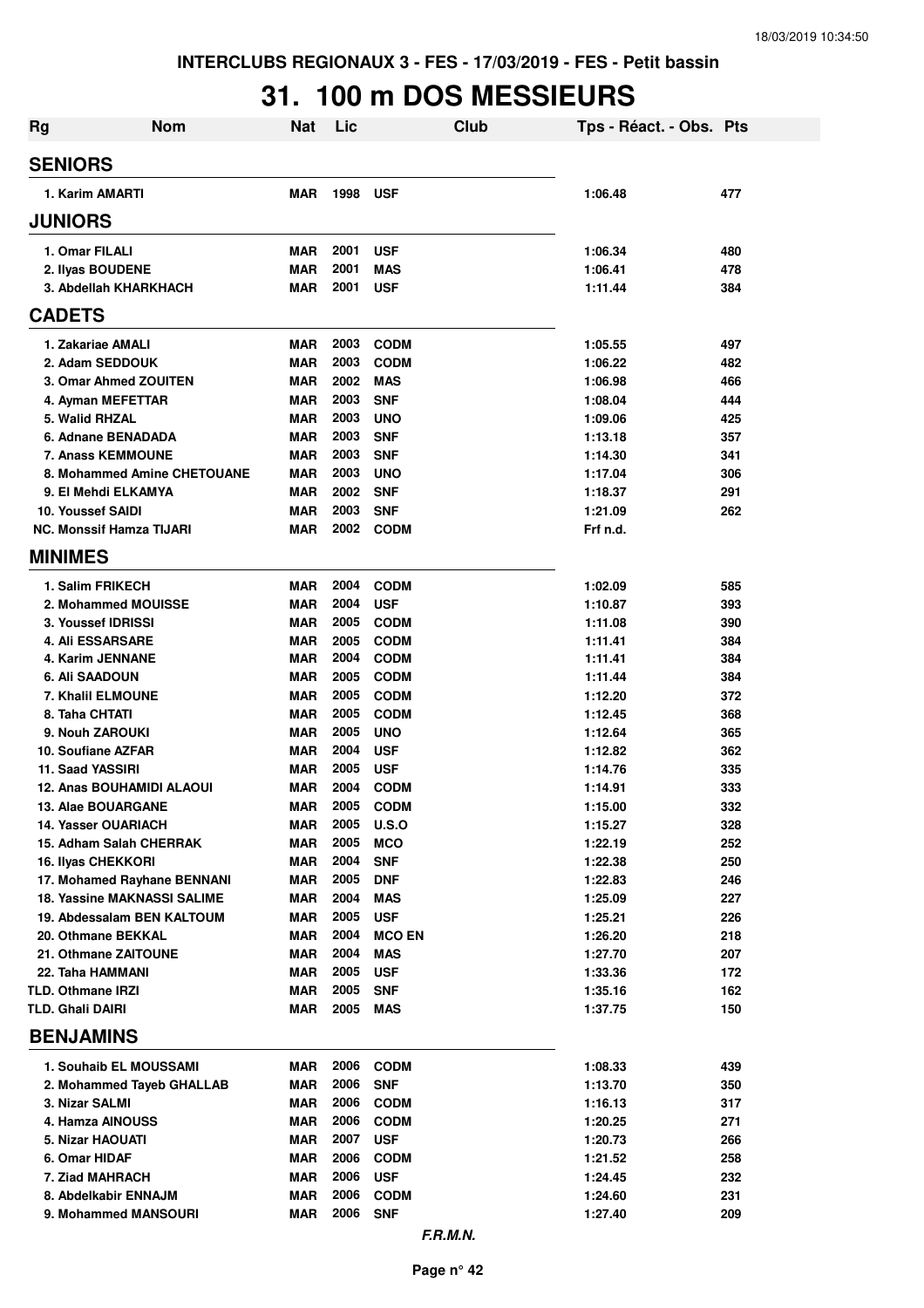## **31. 100 m DOS MESSIEURS**

| Rg                          | <b>Nom</b> | Nat        | Lic  |             | Club | Tps - Réact. - Obs. Pts |     |
|-----------------------------|------------|------------|------|-------------|------|-------------------------|-----|
| <b>BENJAMINS</b>            |            |            |      |             |      |                         |     |
| 10. Mohamed Sami MIRI       |            | <b>MAR</b> | 2007 | <b>UNO</b>  |      | 1:28.62                 | 201 |
| 11. Yahya FATEINE           |            | <b>MAR</b> | 2007 | <b>SNF</b>  |      | 1:28.75                 | 200 |
| 12. Ayman LAMFEDEL          |            | <b>MAR</b> | 2007 | <b>CODM</b> |      | 1:28.95                 | 199 |
| 13. Rayane AMALI            |            | <b>MAR</b> | 2006 | <b>CODM</b> |      | 1:30.80                 | 187 |
| 13. Mohamed Rayane BOUASSAL |            | <b>MAR</b> | 2007 | <b>CODM</b> |      | 1:30.80                 | 187 |
| 15. Ousama HASSAIN          |            | <b>MAR</b> | 2007 | <b>UNO</b>  |      | 1:33.31                 | 172 |
| 16. Adam ARFAQ              |            | <b>MAR</b> | 2006 | <b>MAS</b>  |      | 1:33.81                 | 169 |
| 17. Houssam KHAZZAN         |            | <b>MAR</b> | 2007 | <b>CODM</b> |      | 1:34.32                 | 167 |
| 18. Hamza ESSARSARE         |            | <b>MAR</b> | 2007 | <b>CODM</b> |      | 1:35.09                 | 162 |
| 19. Omar EL MARKHI          |            | <b>MAR</b> | 2006 | <b>USF</b>  |      | 1:35.16                 | 162 |
| 20. Zakariae ROUICHA        |            | <b>MAR</b> | 2007 | <b>CODM</b> |      | 1:35.98                 | 158 |
| 21. Mohamed Amine GUETTAB   |            | <b>MAR</b> | 2006 | <b>SNF</b>  |      | 1:36.11                 | 157 |
| 22. Rayane ISMAILI          |            | <b>MAR</b> | 2006 | <b>CODM</b> |      | 1:36.22                 | 157 |
| 23. Mohammed ELAANNOUNI     |            | <b>MAR</b> | 2007 | <b>USF</b>  |      | 1:40.15                 | 139 |
| 24. Sami BENALI             |            | <b>MAR</b> | 2007 | <b>USF</b>  |      | 1:40.47                 | 138 |
| 25. Abdellah RAJOUANI       |            | <b>MAR</b> | 2007 | <b>USF</b>  |      | 1:43.60                 | 126 |
| 26. Abderrahim MRHAILAF     |            | <b>MAR</b> | 2007 | <b>CODM</b> |      | 1:46.87                 | 114 |
| <b>NC. Aymane TLEMCANI</b>  |            | <b>MAR</b> | 2006 | <b>DNF</b>  |      | Frf n.d.                |     |
| <b>NC. Haytam BOUHACHEM</b> |            | <b>MAR</b> | 2007 | <b>CODM</b> |      | Dsq FD                  | 0   |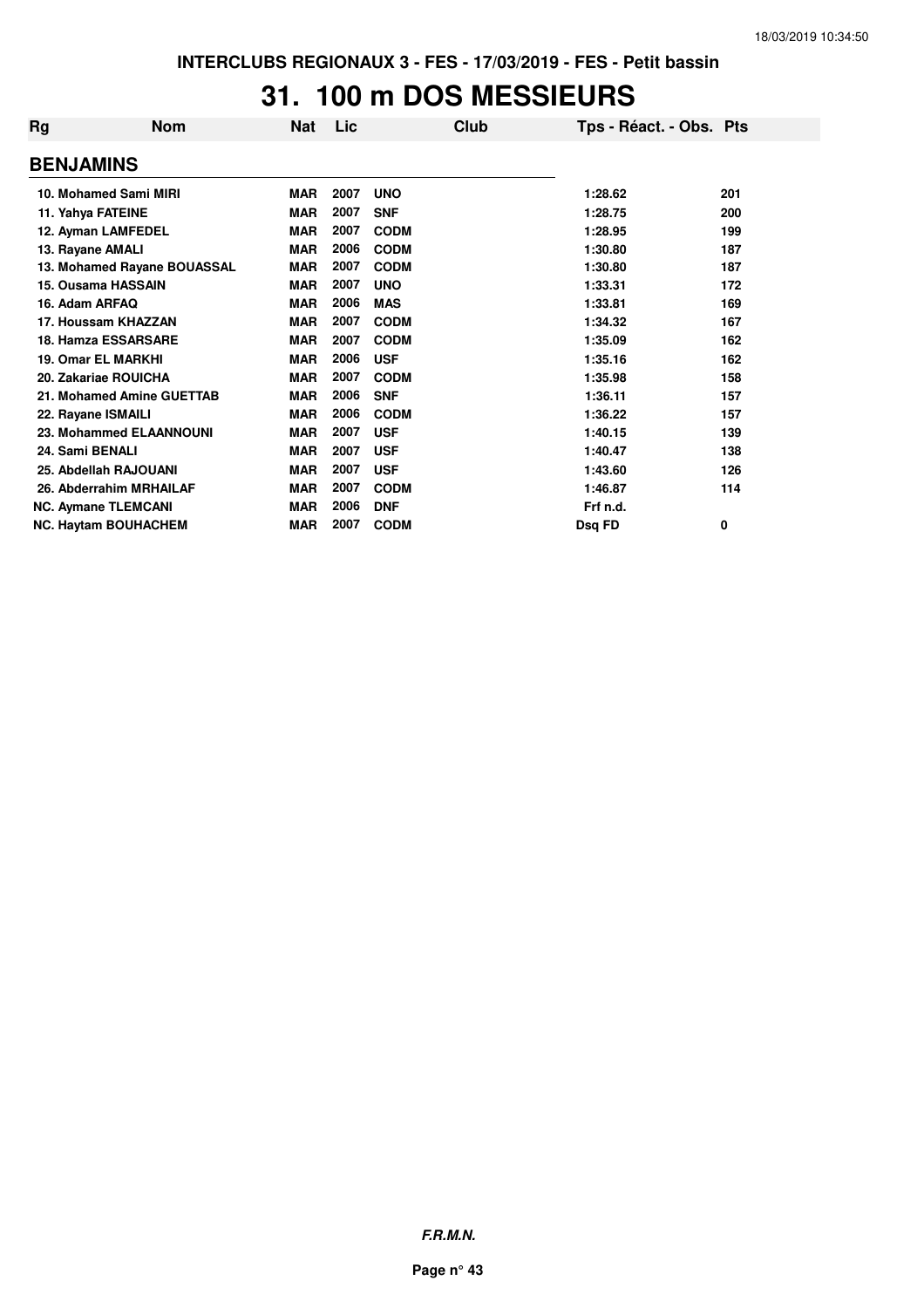## **32. 100 m DOS DAMES**

| Rg | <b>Nom</b>                                   | <b>Nat</b>               | Lic  | Club                       | Tps - Réact. - Obs. Pts |            |
|----|----------------------------------------------|--------------------------|------|----------------------------|-------------------------|------------|
|    | <b>CADETS</b>                                |                          |      |                            |                         |            |
|    | 1. Hajar SABER                               | <b>MAR</b>               | 2003 | <b>CODM</b>                | 1:13.94                 | 485        |
|    | 2. Douae EL MOUJARRADE                       | <b>MAR</b>               | 2003 | <b>SNF</b>                 | 1:24.37                 | 326        |
|    | 3. Ayat Errahmane BELRHITI                   | <b>MAR</b>               | 2002 | <b>MAS</b>                 | 1:27.68                 | 291        |
|    | <b>MINIMES</b>                               |                          |      |                            |                         |            |
|    | 1. Doha TABERKANT                            | <b>MAR</b>               | 2004 | <b>SNF</b>                 | 1:14.33                 | 478        |
|    | 2. Dina TOUZANI                              | <b>MAR</b>               | 2005 | <b>CODM</b>                | 1:16.08                 | 445        |
|    | 3. Aya OUFRID                                | <b>MAR</b>               | 2005 | <b>CODM</b>                | 1:16.81                 | 433        |
|    | 4. Fatima Zahra LAKTATI                      | <b>MAR</b>               | 2004 | <b>MAS</b>                 | 1:17.22                 | 426        |
|    | 5. Malak DARKAOUI                            | <b>MAR</b>               | 2005 | <b>CODM</b>                | 1:17.48                 | 422        |
|    | 6. Maroua LAISSAOUI                          | <b>MAR</b>               | 2004 | <b>CODM</b>                | 1:17.63                 | 419        |
|    | 7. Chahd ALAMI                               | <b>MAR</b>               | 2004 | <b>SNF</b>                 | 1:21.00                 | 369        |
|    | 8. Meryem AIT BENALI                         | <b>MAR</b>               | 2004 | <b>CODM</b>                | 1:21.34                 | 364        |
|    | 9. Lina TOUZANI                              | <b>MAR</b>               | 2005 | <b>CODM</b>                | 1:22.09                 | 354        |
|    | 10. Marwa MHAMMEDI ALAOUI                    | <b>MAR</b>               | 2005 | <b>SNF</b>                 | 1:35.86                 | 222        |
|    | <b>11. Malak NGUERI</b>                      | <b>MAR</b>               | 2005 | <b>MAS</b>                 | 1:40.79                 | 191        |
|    | 12. Lina MOJAB                               | <b>MAR</b>               | 2005 | <b>SNF</b>                 | 1:41.20                 | 189        |
|    | <b>NC. Sofia SAIDI</b>                       | <b>MAR</b>               | 2005 | <b>SNF</b>                 | Dsq VI                  | 0          |
|    | <b>BENJAMINS</b>                             |                          |      |                            |                         |            |
|    | <b>1. Abir MAHSSOUNE</b>                     | <b>MAR</b>               | 2006 | <b>CODM</b>                | 1:18.38                 | 407        |
|    | 2. Wissal ELMARDI                            | <b>MAR</b>               | 2006 |                            |                         |            |
|    | 3. Marwa SMOUNI                              |                          | 2007 | <b>CODM</b><br><b>CODM</b> | 1:20.20                 | 380        |
|    |                                              | <b>MAR</b>               | 2007 |                            | 1:20.53                 | 375        |
|    | 4. Rania BROUSS                              | <b>MAR</b>               | 2007 | <b>CODM</b><br><b>CODM</b> | 1:21.18                 | 367        |
|    | 5. Youmna LAISSAOUI                          | <b>MAR</b>               | 2007 | U.S.O                      | 1:28.06                 | 287        |
|    | <b>6. Ouiam CHETOUANE</b>                    | <b>MAR</b><br><b>MAR</b> | 2007 | <b>SNF</b>                 | 1:30.24<br>1:30.91      | 267<br>261 |
|    | 7. Khadija GHAMEL<br>8. Yassmine LAFDILI     | <b>MAR</b>               | 2006 | <b>USF</b>                 | 1:30.95                 | 260        |
|    | 9. Rhita EL BOURAKKADI                       | <b>MAR</b>               | 2007 | <b>SNF</b>                 | 1:31.77                 | 254        |
|    | 10. Salma LAMHITI                            | <b>MAR</b>               | 2006 | <b>SNF</b>                 | 1:31.92                 | 252        |
|    | 11. Riham ESSALHI                            | <b>MAR</b>               | 2006 | <b>CODM</b>                | 1:32.64                 | 246        |
|    | 12. Ikrame NABIL                             | <b>MAR</b>               | 2007 | <b>SNF</b>                 | 1:33.91                 | 237        |
|    | 13. Fatima Zahra NAJAH                       | <b>MAR</b>               | 2006 | <b>U.S.O</b>               | 1:34.71                 | 231        |
|    | 14. Sara NAAMI                               | <b>MAR</b>               | 2006 | <b>CODM</b>                | 1:35.22                 | 227        |
|    | 15. Ikram HAMZIA                             | <b>MAR</b>               | 2006 | <b>CODM</b>                | 1:36.10                 | 221        |
|    | 16. Kenza BENNANI                            | <b>MAR</b>               | 2006 | <b>MAS</b>                 | 1:36.28                 | 220        |
|    | 17. Hafsa STILI                              | <b>MAR</b>               | 2007 | U.S.O                      | 1:38.03                 | 208        |
|    | <b>18. Manal ELMATTICHI</b>                  | <b>MAR</b>               | 2007 | <b>CODM</b>                | 1:38.09                 | 208        |
|    |                                              |                          | 2006 |                            |                         |            |
|    | 19. Meryem Ayah ZOUITEN<br>20. Zineb BOULMAN | <b>MAR</b><br><b>MAR</b> | 2006 | <b>MAS</b><br><b>MAS</b>   | 1:38.45                 | 205<br>198 |
|    | 21. Rania TAHI                               |                          | 2006 |                            | 1:39.69                 |            |
|    | 22. Chada BENBRAHIM                          | <b>MAR</b>               | 2007 | <b>MCO</b>                 | 1:39.98<br>1:43.02      | 196        |
|    | 23. Ghita NAOUI                              | <b>MAR</b><br><b>MAR</b> | 2007 | <b>MAS</b><br><b>SNF</b>   |                         | 179<br>173 |
|    |                                              |                          | 2007 |                            | 1:44.27<br>1:48.54      |            |
|    | 24. Ouiame BOUAZZAOUI                        | <b>MAR</b>               | 2007 | <b>MCO</b>                 |                         | 153        |
|    | <b>NC. Aya TABET</b>                         | <b>MAR</b><br><b>MAR</b> | 2006 | <b>MCO</b>                 | Frf exc.<br>Frf n.d.    |            |
|    | <b>NC. Aya MAAMRI</b>                        |                          |      | <b>MCO</b>                 |                         |            |
|    | <b>NC. Alae EL AMRI</b>                      | <b>MAR</b>               | 2006 | <b>MCO</b>                 | Dsq VI                  | 0          |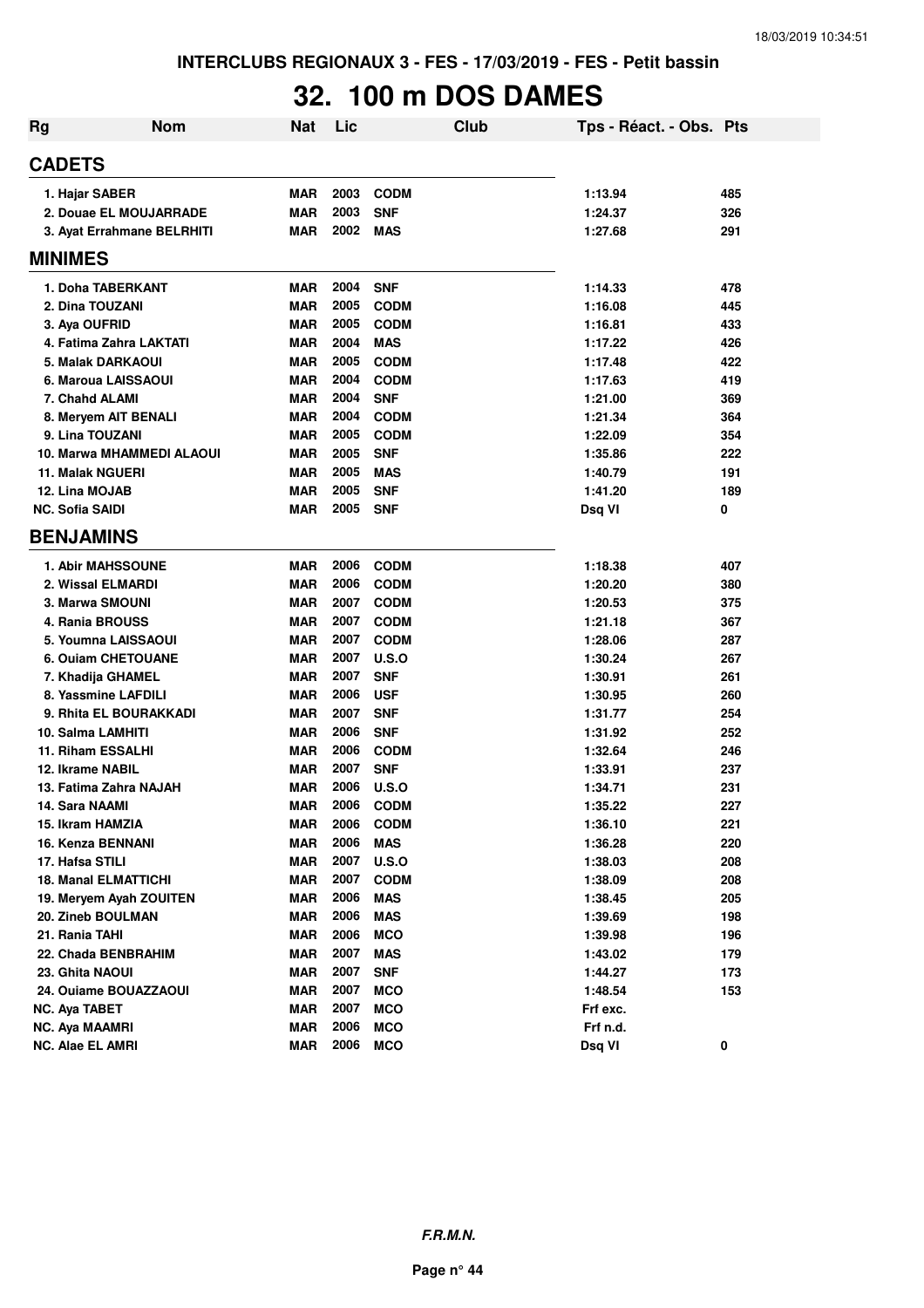#### **33. 800 m NAGE LIBRE MESSIEURS**

| Rg               | <b>Nom</b>                  | <b>Nat</b> | Lic  |             | Club | Tps - Réact. - Obs. Pts |     |
|------------------|-----------------------------|------------|------|-------------|------|-------------------------|-----|
| <b>CADETS</b>    |                             |            |      |             |      |                         |     |
| 1. Othman RASSI  |                             | <b>MAR</b> | 2002 | <b>UNO</b>  |      | 10:37.96                | 355 |
| <b>MINIMES</b>   |                             |            |      |             |      |                         |     |
| 1. Taha CHTATI   |                             | <b>MAR</b> | 2005 | <b>CODM</b> |      | 10:32.07                | 365 |
|                  | <b>NC. Abdellah ESSONNI</b> | <b>MAR</b> | 2004 | <b>CODM</b> |      | <b>\bandon</b>          | 0   |
| <b>BENJAMINS</b> |                             |            |      |             |      |                         |     |
|                  | 1. Abdelkabir ENNAJM        | <b>MAR</b> | 2006 | <b>CODM</b> |      | 11:00.57                | 320 |
|                  | 2. Abdellah HANINI          | <b>MAR</b> | 2006 | <b>CODM</b> |      | 11:20.50                | 293 |
|                  | 3. Mehdi OUMOKHTAR          | <b>MAR</b> | 2007 | <b>UNO</b>  |      | 11:32.10                | 278 |